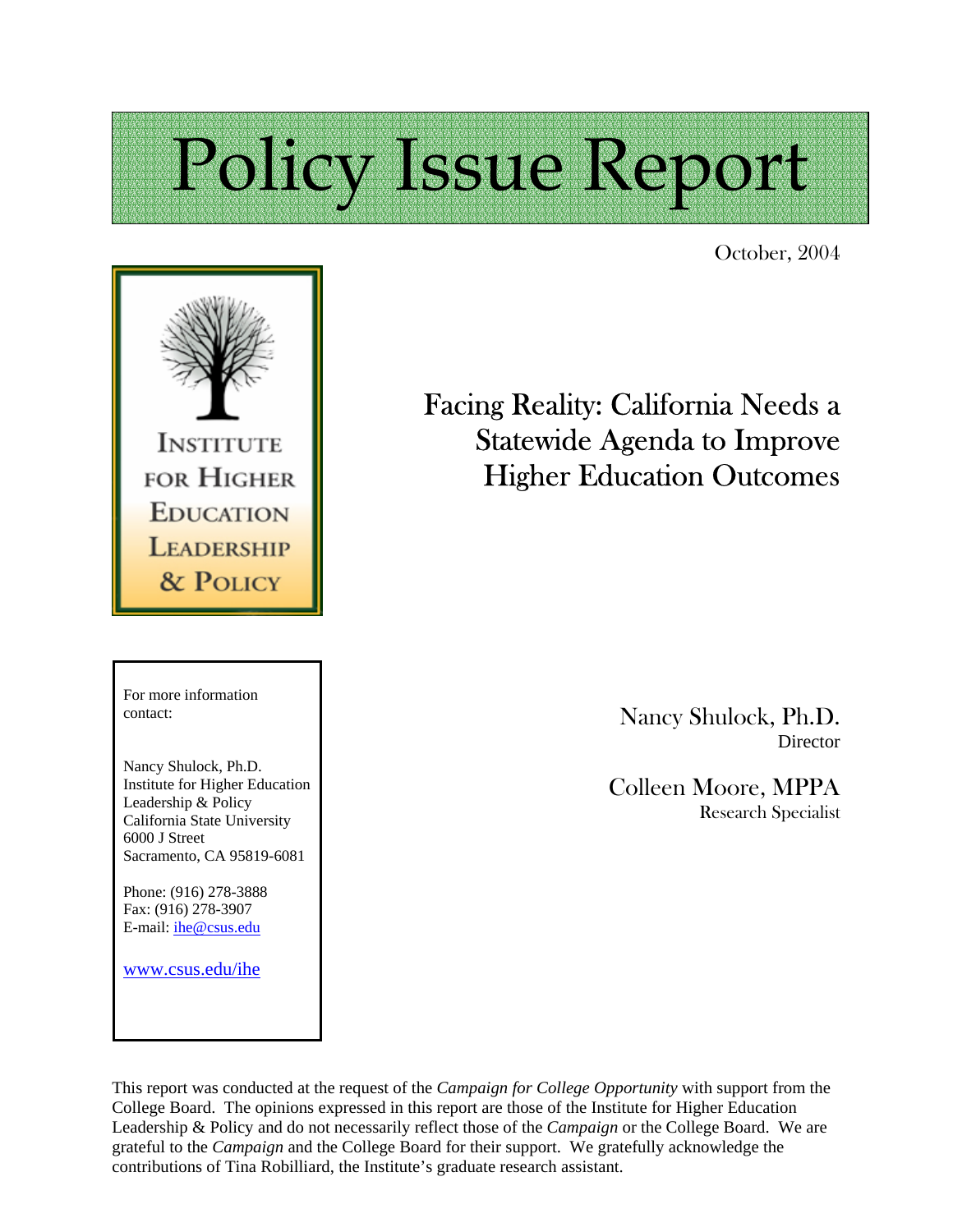| Appendices: |  |
|-------------|--|
|             |  |
|             |  |
|             |  |

# TABLE OF CONTENTS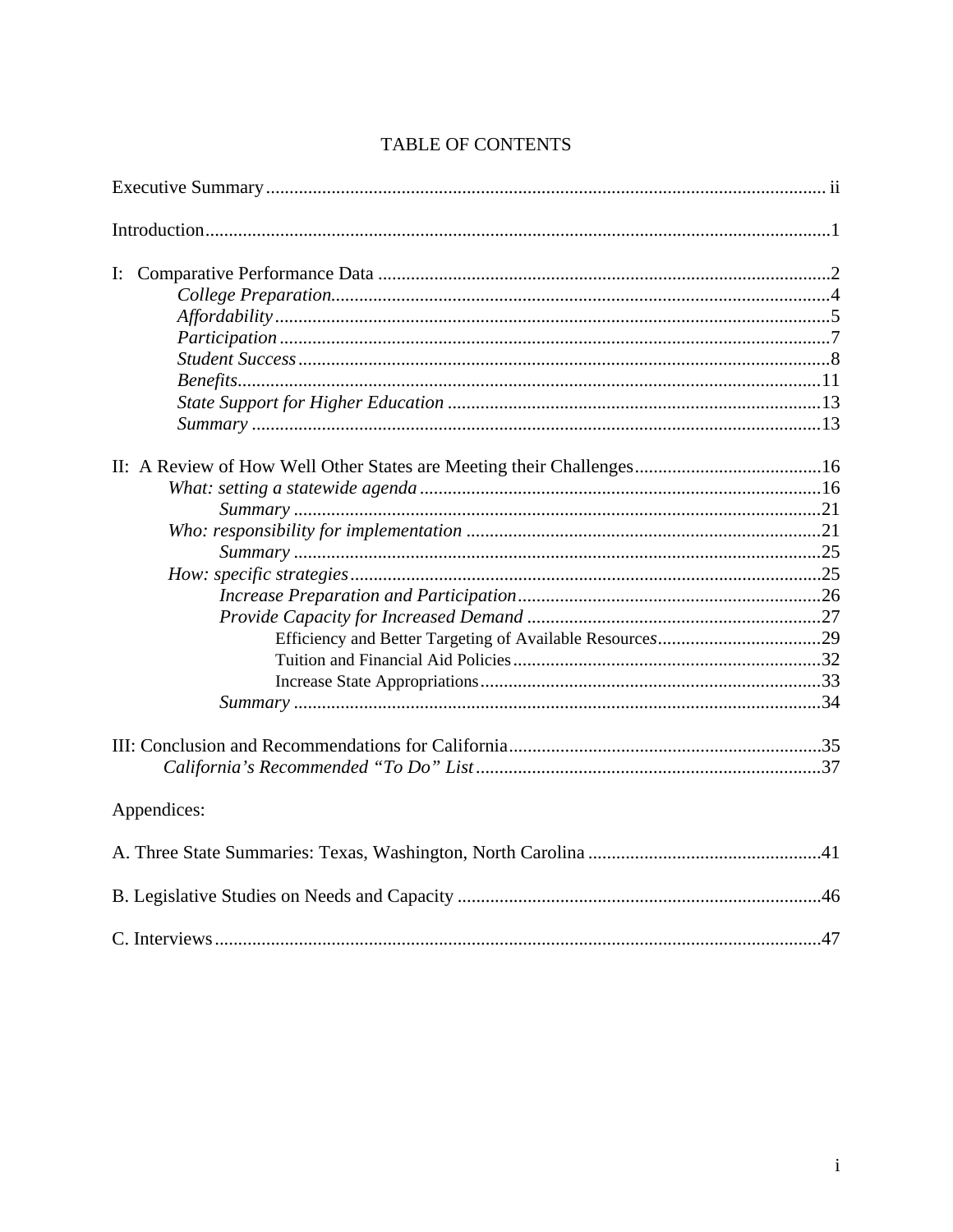#### EXECUTIVE SUMMARY

California faces some major challenges in providing education beyond high school for its growing and diversifying population. The need for an educated populace and workforce is greater than ever before, yet California's record on a number of key indicators of educational performance is poor. Of particular concern are low degree and certificate completion rates and large gaps across racial/ethnic groups in education levels. Californians are accustomed to celebrating their public colleges and universities but a close look at data shows that celebration is unwarranted. Concerted policy attention is needed to the design, operation, and financing of our public higher education institutions if the state is to attain the levels of education needed to sustain a strong society and economy.

We studied seven other states that share California's high rates of growth and demographic change (Arizona, Florida, Georgia, North Carolina, Texas, Virginia, and Washington) to see what California can learn about how best to improve access to and success in postsecondary education. We examined how well each of these states has defined *what* needs to be done, *who* needs to do it, and *how* it will be accomplished. We found that each of these states is making greater progress than California on diagnosing what its challenges are and developing a statewide agenda for addressing those challenges. We found less success among these states in mobilizing key stakeholders to implement the state agenda, due mostly to the absence of effective structures and policies to sustain a statewide focus. Nevertheless, most of the states have stronger leadership around a statewide policy agenda than we see in California. We found a mixed record regarding states' progress on how to implement state agendas; we identified many interesting initiatives and activities aimed at increasing access, capacity, and success, but no examples of a comprehensive approach to financing state higher education in these states. Nevertheless, there are useful lessons for California in the activities underway in other states.

The good news is that California has much unused potential for pursuing a statewide agenda to improve its higher education performance, including many of the key elements of governance and policy capacity that other states lack. The challenge is for California's policymakers and education officials to apply these sources of *potential* capacity toward meeting the state's urgent educational needs.

We offer the following list of specific suggestions for what California's leaders must do to provide for the education levels necessary for social and economic prosperity:

- 1. Develop a statewide agenda and an accountability system;
- 2. Improve leadership capacity for higher education;
- 3. Develop a student tracking system and use it to learn what works;
- 4. Track program completion in the community colleges;
- 5. Fix community college transfer;
- 6. Develop a real financing plan that projects the costs of meeting state goals and proposes how to pay; and
- 7. Resist following other states down the road of privatizing higher education.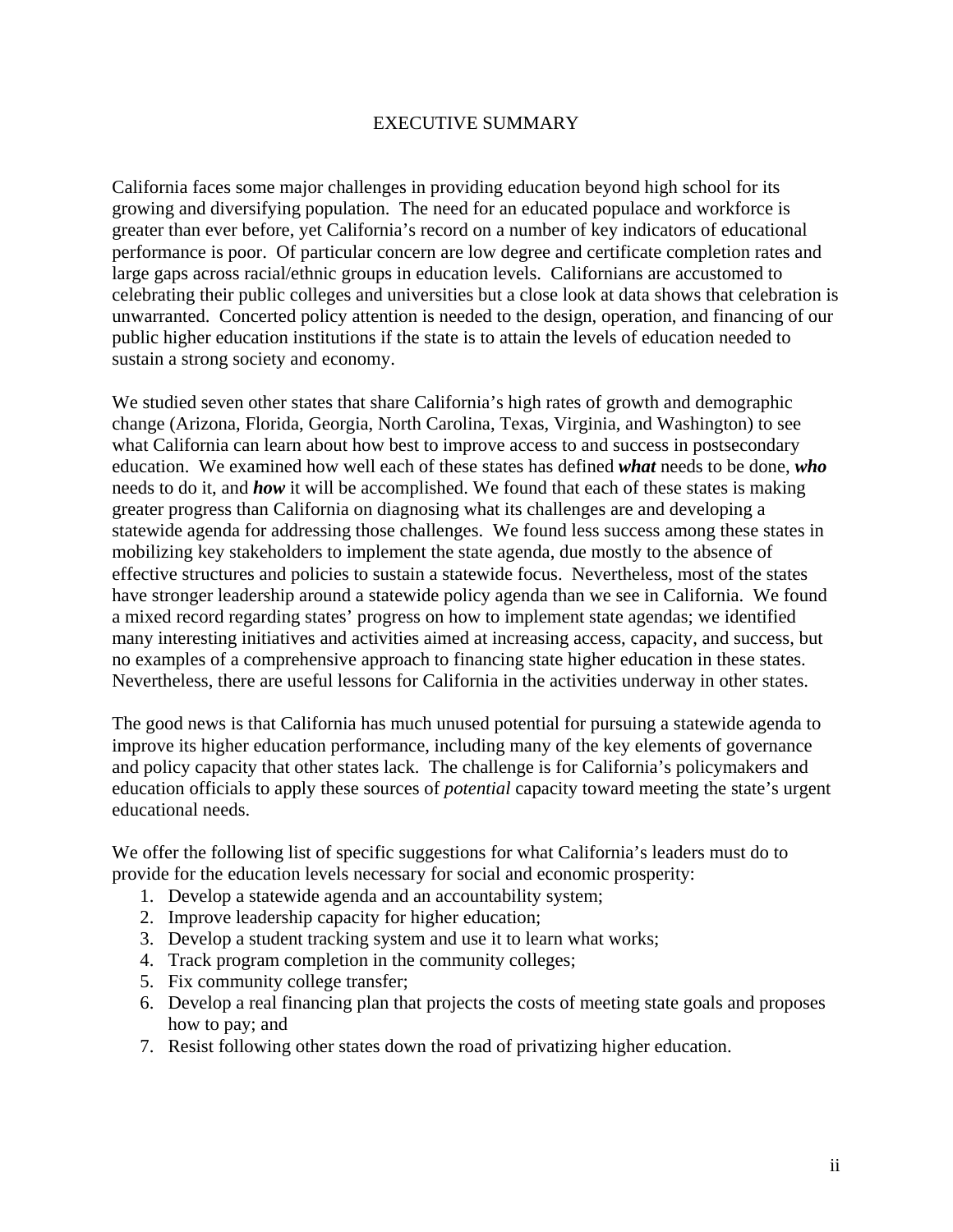#### **Introduction**

California faces major challenges in providing education beyond high school for its diversifying population. The college-age population is expanding rapidly and a greater proportion of these young people must attend and complete college if the state is to attain the levels of education needed for social and economic vitality. Lawmakers have done little to plan for the capacity to educate this huge "tidal wave" of Californians sufficiently for the new century. Policy analysts, researchers, and other concerned parties have been sounding the alarm for years, but the call has gone largely unheeded. Californians' pride in their colleges and universities unfortunately seems to translate to a complacency that has prevented attention to pressing statewide concerns.

The nonprofit *Campaign for College Opportunity* was recently formed to carry the message to lawmakers and all Californians that the next generation of college-age students must have the opportunity to attend college. The *Campaign* is concerned that access to higher education is being curtailed just at the point in the state's history when the need for access is greatest. It hopes to raise awareness of the urgent need for action to avoid widening the gaps between the rich and poor and across racial/ethnic groups, and to produce an educated society that can meet the needs of today's information economy. The *Campaign* contracted with our Institute to study what other high-growth states are doing to improve their capacity to produce the education levels their states need. Together with the *Campaign* we chose the seven states to review: Arizona, Florida, Georgia, North Carolina, Texas, Virginia, and Washington.

Part I of the report presents an analysis of comparative performance data. The data confirm that California has some significant shortcomings that need attention. Part II presents our study of the seven comparison states. We reviewed published information, examined state websites, and interviewed 35 individuals (see listing in Appendix C). We analyzed how well each of these states has defined *what* needs to be done, *who* needs to do it, and *how* it will be accomplished. In Part III we draw conclusions and provide a recommended "to do" list for California to move ahead on a statewide agenda for improving postsecondary outcomes in the state.

We are grateful to the *Campaign* for its support for this project. We hope the findings are useful, not only for the *Campaign,* but for others in the higher education policy community whom we hope will unite behind a renewed state effort. While the information on other states is intended to provide a context by which Californians can better understand our needs, it should not be viewed as comprehensive. The limited time available for this study did not allow us to talk to as many people, or learn as much about these other states, as we would like. Moreover, there are certainly valuable lessons to be learned from states other than the seven we studied. Nevertheless, we learned a lot and are grateful to all those who shared their thoughts with us.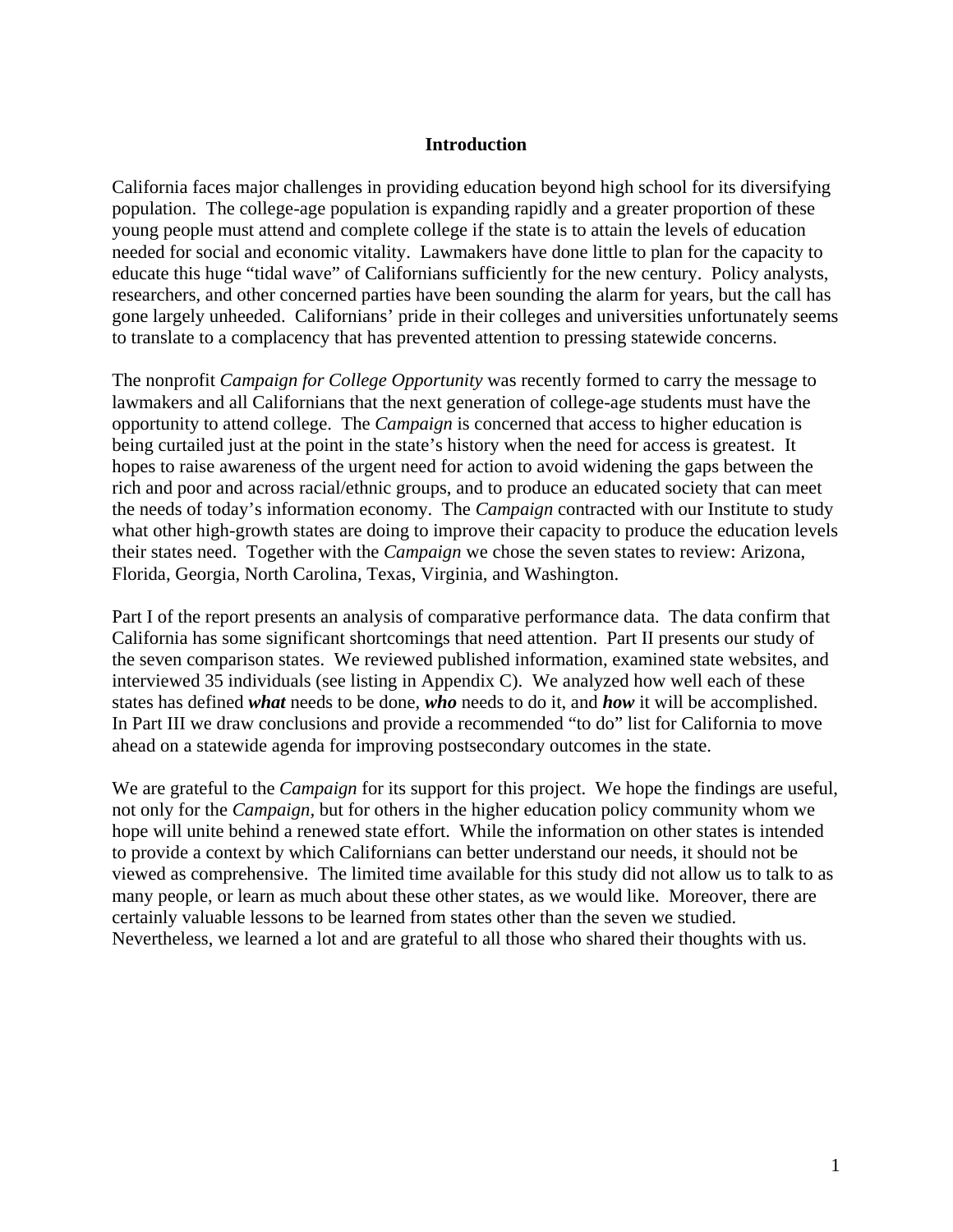#### **I. Comparative Performance Data**

In the new "knowledge economy," both personal prosperity and the economic competitiveness of states are increasingly dependent on educational attainment. The number of jobs requiring at least some college education increased from 20 percent in the late 1950s to more than 50 percent in the late  $1990s$ .<sup>1</sup> Recent estimates suggest that workers with a college education can expect to earn twice as much over their lifetime as those with only a high school diploma,<sup>2</sup> increasing not only their own standard of living but the tax receipts of state governments, and decreasing reliance on expensive health, social and correctional programs. State policymakers are therefore growing progressively more concerned with increasing access to and success in higher education as a means of fueling economic growth.

This interest in increasing the educational capital of state populations is occurring at a time of high growth in the college-age population, rapid demographic change and declining state revenues. Nationally, the college-age population is expected to increase by more than 16 percent between 2000 and 2015, with substantially higher growth rates among Blacks (18%), Latinos (56%) and Asians (64%) than among Whites  $(4%)$ .<sup>3</sup> A majority of this growth will be concentrated in a handful of states, with California leading the states in expecting an increase of more than 1.5 million young adults over that 15-year period (51%). The economic slump of the last several years led to a decline in state revenues of 2.4 percent between 2001 and 2003 (or 6% after adjusting for inflation).<sup>4</sup> Declining state revenues along with increasing costs in other statefunded programs have led to substantial declines in the budgets of public higher education institutions in many states. Compounding this is policymaker reluctance, in many states, to fund higher education at historical levels without greater assurance of satisfactory performance and efficient operation. A major concern in this context is the squeezing out of students from selective institutions as more and more students apply, and resulting huge demands for spaces at community colleges, which are typically the least well-funded postsecondary sector.

An environment of high growth, rapid demographic change and severe fiscal constraints may bode poorly for the performance of higher education at precisely the time when state economic dependence on an educated workforce is increasing. This report examines measures of higher education performance in California and several other high growth states, and reviews the efforts in those states to address the challenges of providing higher education to their populations. Our purpose is to inform California policymakers about the state's performance shortcomings, to suggest what can be learned from other states, and to offer recommendations about what California must do to better address its educational needs.

The states we selected for study are Arizona, Florida, Georgia, North Carolina, Texas, Virginia and Washington. These states are among the top quartile among all states in projected growth in the traditional college-age population. Table 1 shows the projected growth in high school

 $\overline{a}$ 

<sup>&</sup>lt;sup>1</sup> Carnevale, A. & Fry, R. (2003). *Economics, demography and the future of higher education policy*. Princeton, NJ: Educational Testing Service.

<sup>2</sup> Day, J. C. & Newburger, E. C. (2002). *The big payoff: Educational attainment and synthetic estimates of work-life earnings*. Washington, DC: US Census Bureau. 3

 $3$  Carnevale & Fry (2003). The college-age population is defined here as ages 18 to 24.

<sup>&</sup>lt;sup>4</sup> US Census Bureau, State Government Tax Collections available at www.census.gov/govs/www/statetax.html. Inflation adjustment based on the Consumer Price Index (CPI-U).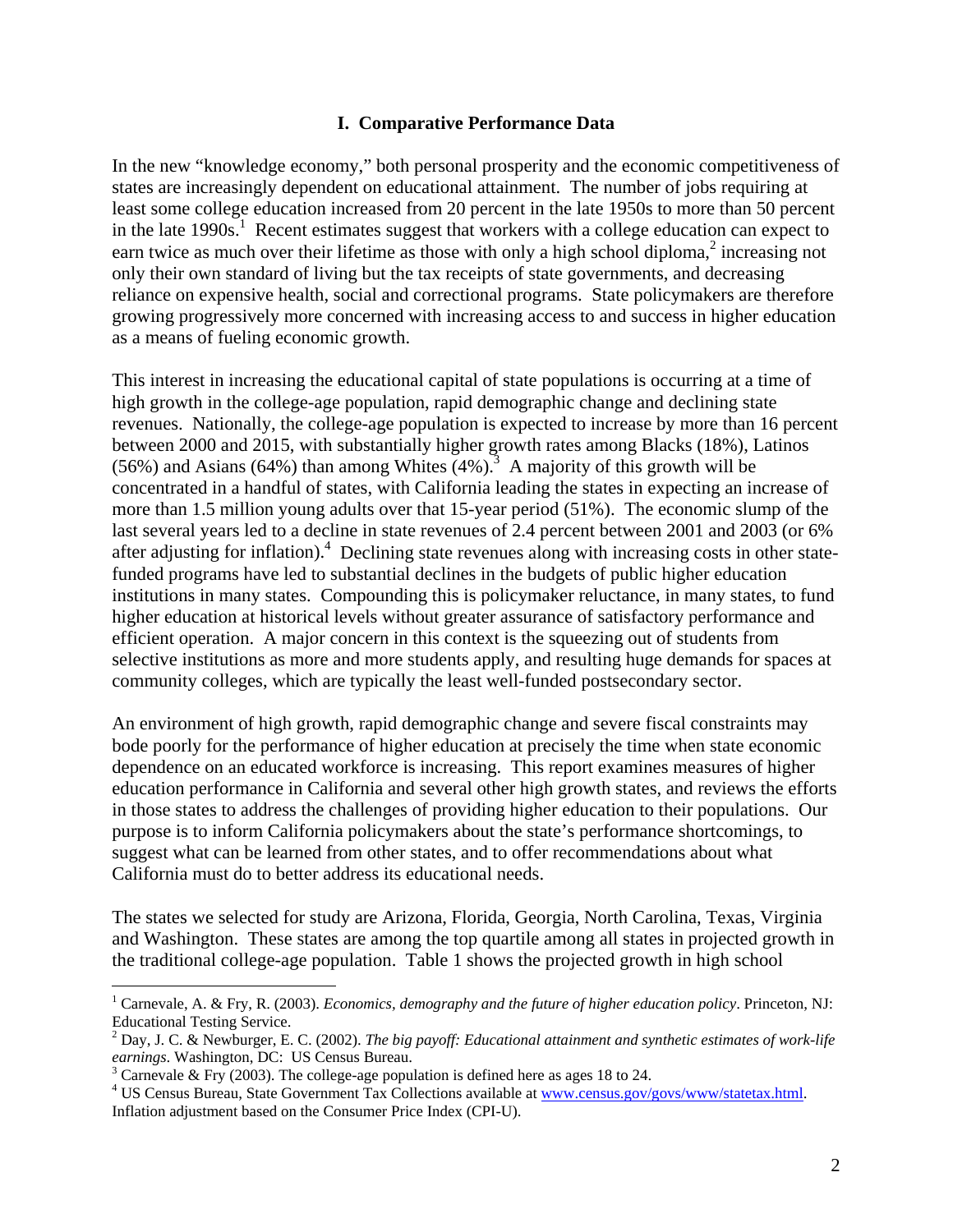graduates in the selected states over the period 2002 to 2012, both for all graduates and among sub-populations traditionally underrepresented in higher education. With the exception of Washington, all the states are projected to see substantial increases in high school graduates, with resulting enrollment pressures on public colleges and universities. In addition, all the states (including Washington) will experience significant shifts in the demographic profile of their high school graduates, with substantially higher growth among Black and Latino students. The table also shows that a considerable share of the increased numbers of graduates will come from families with annual income of less than \$50,000, with California expecting the largest share of growth among this group. The high growth among lower income students, who will require financial assistance to attend college, and among students traditionally underrepresented in higher education, who will require additional supportive services to be successful, presents additional challenges to states already struggling to fund their public colleges and universities.

| Share of Growth from among Low- and Moderate-Income Families, 2002 to 2012 |                      |                  |                             |  |
|----------------------------------------------------------------------------|----------------------|------------------|-----------------------------|--|
|                                                                            | Change in            | Change in Annual | Percentage of               |  |
|                                                                            | <b>Annual Number</b> | Number of Black  | Growth Projected to         |  |
|                                                                            | of Graduates         | and Latino       | Occur among                 |  |
|                                                                            |                      | Graduates        | <b>Students with Family</b> |  |
|                                                                            |                      |                  | Income $\leq$ \$50,000      |  |
| Arizona                                                                    | $16,068(31.1\%)$     | $12,618(88.1\%)$ | 48.0%                       |  |
| California                                                                 | 62,112 (17.4%)       | 60,269 (45.5%)   | 54.0%                       |  |
| Florida                                                                    | 27,673 (21.0%)       | 24,285 (58.1%)   | 53.8%                       |  |
| Georgia                                                                    | 16,536 (21.6%)       | $12,056(50.1\%)$ | 33.9%                       |  |
| North Carolina                                                             | 8,881 (12.7%)        | 11,259 (59.6%)   | 47.7%                       |  |
| Texas                                                                      | 35,856 (15.2%)       | 40,919 (39.1%)   | 40.8%                       |  |
| Virginia                                                                   | 8,882 (12.3%)        | 8,879 (48.6%)    | 30.0%                       |  |
| Washington                                                                 | $1,742(2.8\%)$       | 4,681 (75.8%)    | 28.3%                       |  |

Table 1 Projected Change in the Annual Number of High School Graduates and the

Source: Western Interstate Commission on Higher Education (WICHE), *Knocking at the College Door: Projections of High School Graduates by State, Income and Race/Ethnicity, 1988-2018.*

With such high growth rates among underrepresented minority populations, these states stand to gain considerably by movement toward equalization of educational success, as shown in Table 2. California has by far the most to gain in state revenues by increasing educational attainment among minorities.

| Table 2                                                                    |
|----------------------------------------------------------------------------|
| Gains in State Income from Equalizing Education Opportunity for Minorities |
| (dollars in billions)                                                      |

| <b>State</b> | Gains          | <b>State</b>   | Gains |
|--------------|----------------|----------------|-------|
| California   | \$73           | North Carolina | ১১    |
| Texas        | \$44           | Virginia       |       |
| Florida      |                | Arizona        | DО    |
| Georgia      | 0 l 1<br>D 1 ∠ | Washington     | ╜᠘    |

Source: Educational Testing Service, *Economics, Demography and the Future of Higher Education Policy*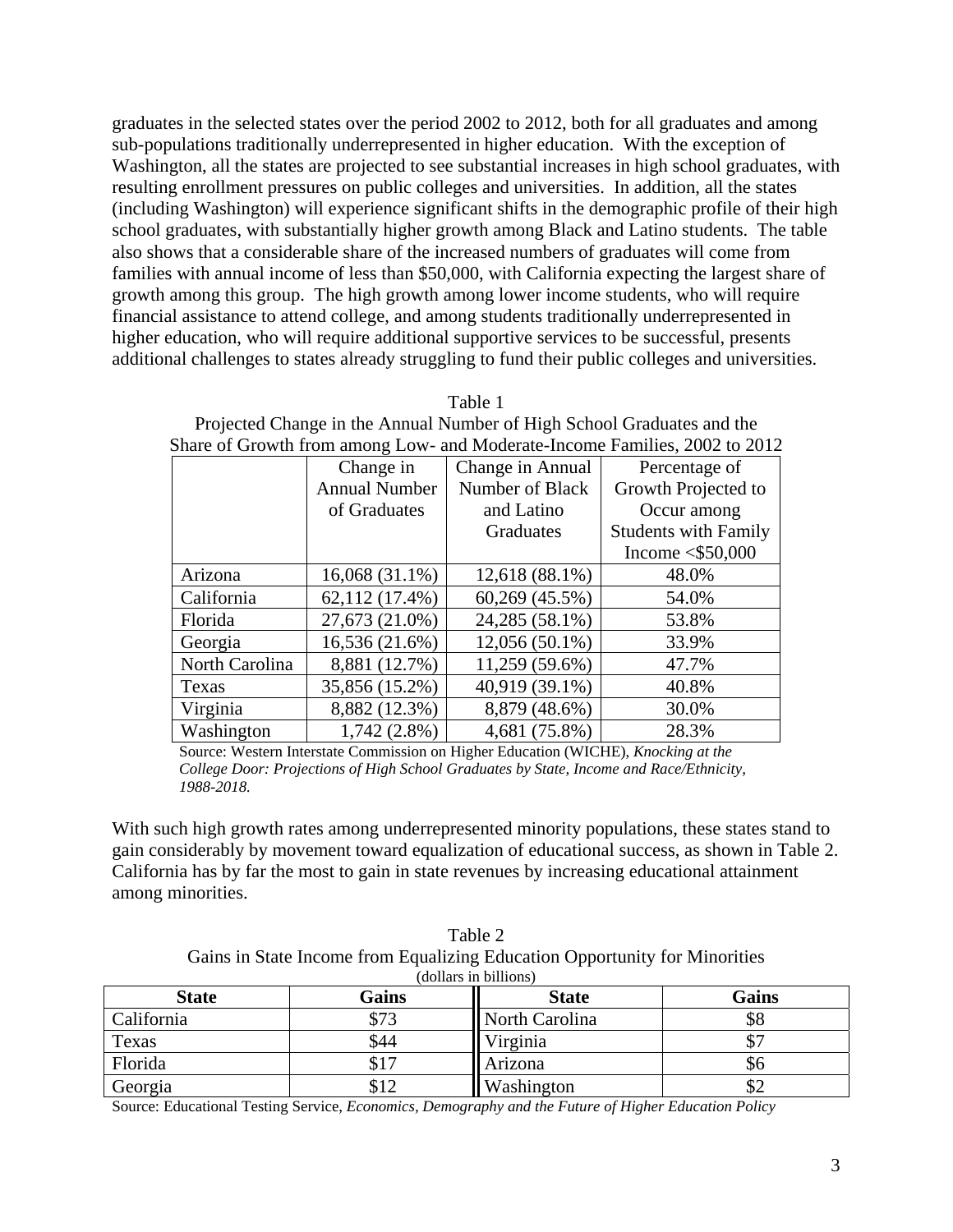#### **How does California measure up?**

As higher education increasingly is seen as critical to state economic development and quality of life, calls for greater statewide attention to public higher education are intensifying. A number of national initiatives are aimed at producing information useful in designing more effective policies and programs in higher education. The bi-annual *Measuring Up* reports produced by the National Center for Public Policy and Higher Education<sup>5</sup> and the website of the National Information Center for Higher Education Policymaking and Analysis<sup>6</sup> are two examples. This section of the paper will use data from these and other sources to compare the performance of the selected states in the areas of college preparation, participation in postsecondary education, student success, affordability, public benefits, and higher education finance.

#### *College Preparation*

Possession of a high school diploma or its equivalent is a minimal measure of preparation for college.<sup>7</sup> Table 3 shows the share of the college-age population in each state that holds a high school credential. The share ranges from a low of 81 percent in Arizona to a high of 89 percent in Washington. The share of 18 to 24 year olds with a high school credential in California increased from 83 percent in 2000 to 87 percent in 2002.

Table 3

| Share of the College-Age Population with a |     |  |  |
|--------------------------------------------|-----|--|--|
| <b>High School Credential</b>              |     |  |  |
| Washington                                 | 89% |  |  |
| Virginia                                   | 88% |  |  |
| California                                 | 87% |  |  |
| Georgia                                    | 85% |  |  |
| North Carolina                             | 84% |  |  |
| Florida                                    | 84% |  |  |
| Texas                                      | 82% |  |  |
| Arizona                                    | 81% |  |  |

Source: National Center for Public Policy and

Higher Education, *Measuring Up 2004* 

Student performance on standardized tests is another measure of college readiness. Figures 1 and 2 show the percent of  $8<sup>th</sup>$  graders in each state scoring at or above "proficient" on the National Assessment of Educational Progress,<sup>8</sup> a test given periodically to a representative sample of students. California students score at the bottom of our selected states, and below the national average, on both reading and math (tying Georgia for last in math). While smaller shares of low-income students are "proficient" in all the states, California again scores at (for reading) or near (for math) the bottom in the level of proficiency among its low-income students.

 $\overline{a}$ <sup>5</sup> *Measuring Up* reports for 2000, 2002 and 2004 are available on the Center's website at www.highereducation.org.  $6$  See www.higheredinfo.org.

 $\frac{7}{1}$  Students without a high school credential can attend community colleges in many states, although they are generally required to complete a GED before being allowed to take college-level courses (not in California, where even students who have not finished high school can enroll in college-level courses at community colleges).

<sup>&</sup>lt;sup>8</sup> Also referred to as the "Nation's Report Card"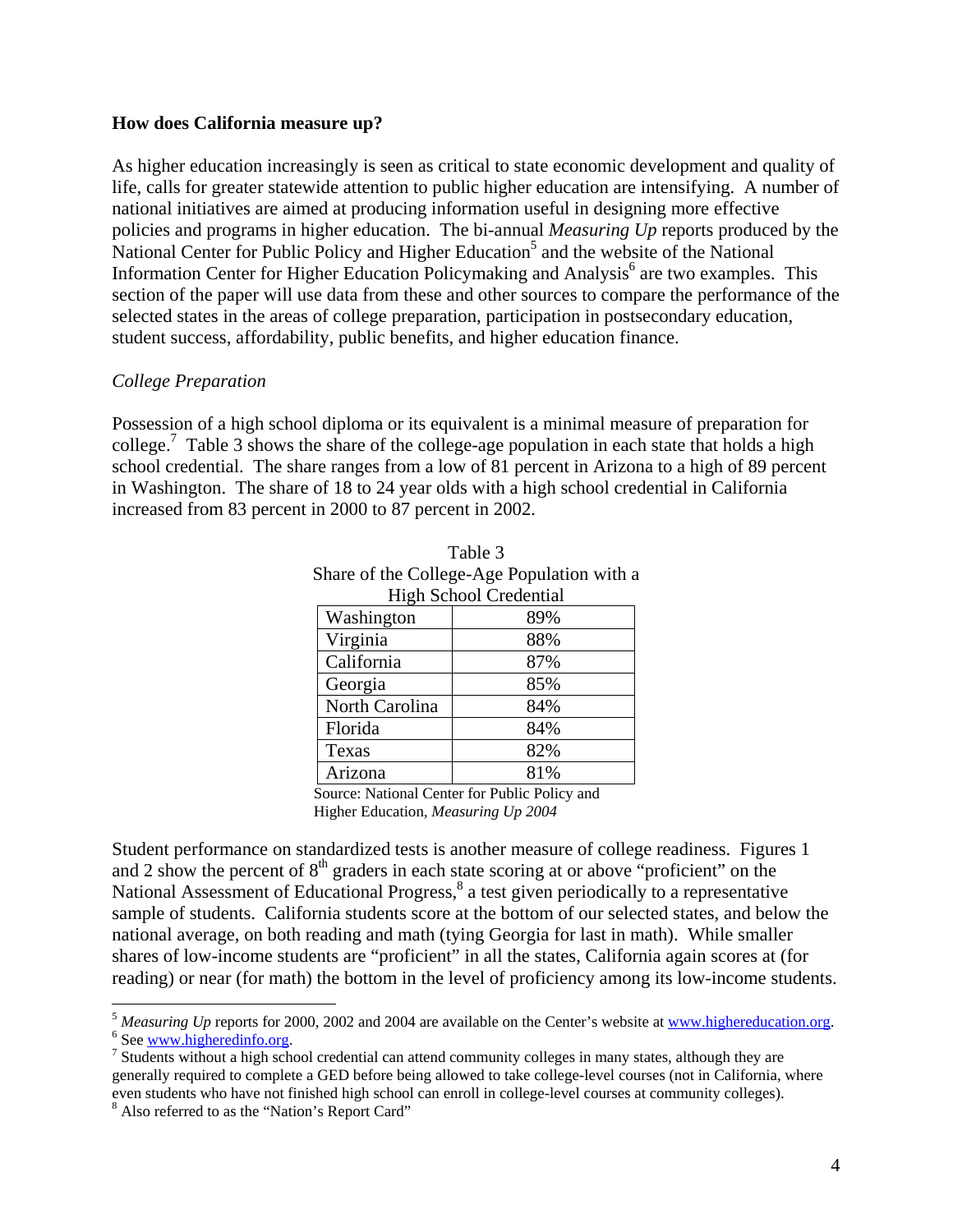

Source: National Information Center for Higher Education Policymaking and Analysis

# *Affordability*

California has long been committed to providing access to higher education at low cost to students, and the fees<sup>9</sup> at its public universities have historically been among the lowest in the country. In the late 1990s, both the California State University (CSU) and the University of California (UC) imposed fees that were substantially lower than the average at all public universities with which the institutions compare themselves. In 1998-99, fees at the CSU were more than \$1,700 below the average charged by its 15 public comparison institutions, and fees at the UC were more than \$1,000 below the average charged by its four public comparison institutions.<sup>10</sup> However, student fees at both CSU and UC have increased substantially in the last few years due to poor economic conditions, severe pressures on the state budget and resulting cuts to state funding for higher education institutions. Undergraduate student fees were raised by 10 percent in 2002-03, by 30 percent in 2003-04 and by 14 percent for 2004-05.

Table 4 shows the average undergraduate resident tuition and fees at public universities in 2003- 04 for the selected states. California's average fees were higher than those in North Carolina, Georgia and Florida, and the one-year percentage increase was substantially greater than those in all other states except Arizona. Preliminary reports of increases in tuition and fees for 2004-05

 $\overline{a}$ <sup>9</sup> California refers to the charges at its public higher education institutions as "student fees" rather than "tuition." <sup>10</sup> California Postsecondary Education Commission (2000). Policy for progress: Reaffirming California higher *education accessibility, affordability, and accountability into the 21<sup>st</sup> century. Sacramento, CA: Author.*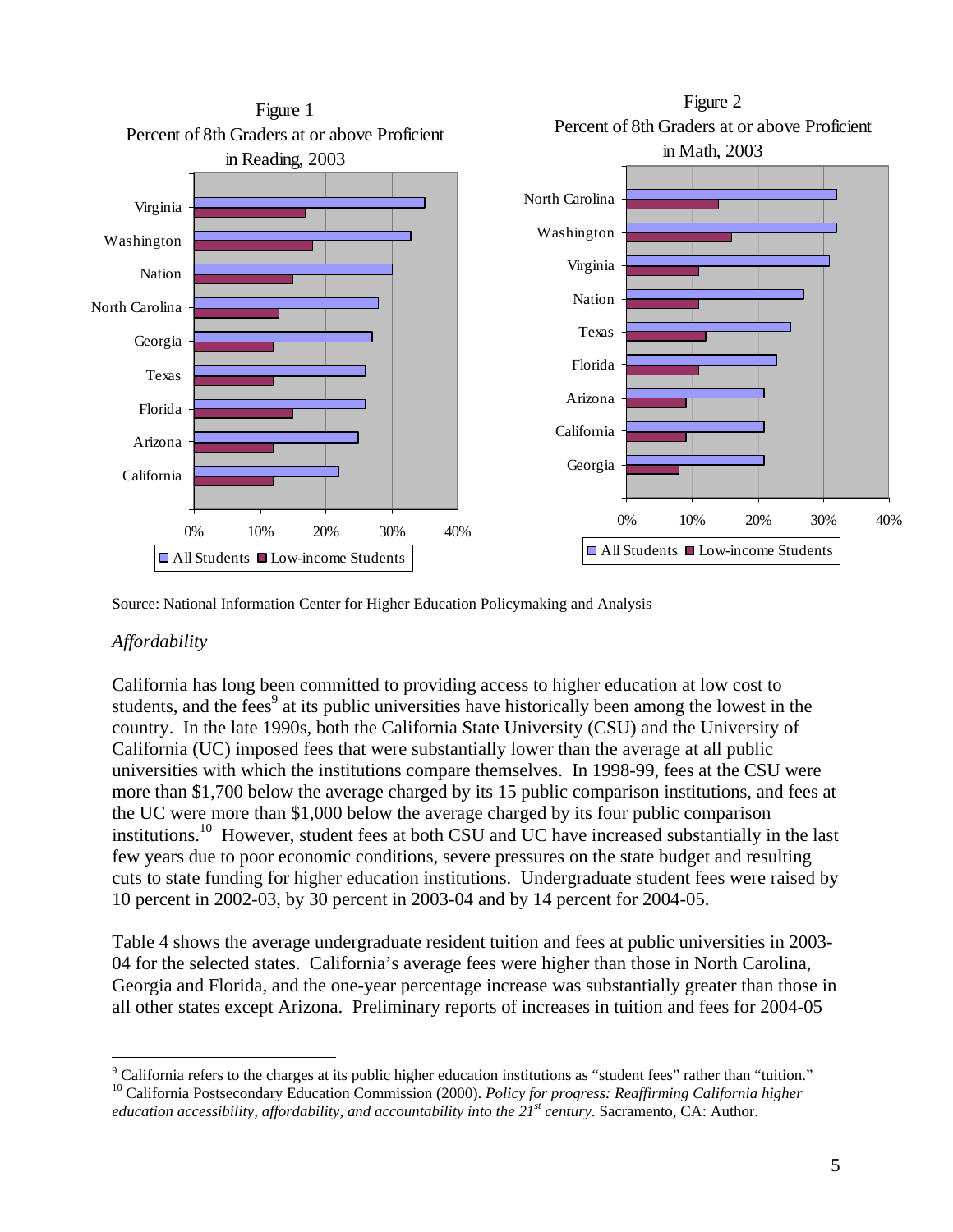suggest that California's increase of 14 percent is larger than those in all the selected states with the exception of  $Texas.<sup>11</sup>$ 

|                | Tuition/Fees | Change from |
|----------------|--------------|-------------|
|                |              | 2002-03     |
| Virginia       | \$5,003      | 19.1%       |
| <b>Nation</b>  | \$4,688      | 13.9%       |
| Washington     | \$4,565      | 6.8%        |
| Texas          | \$3,879      | 5.6%        |
| Arizona        | \$3,598      | 39.0%       |
| California     | \$3,597      | 31.8%       |
| North Carolina | \$3,279      | 19.6%       |
| Georgia        | \$3,263      | 10.7%       |
| Florida        | \$2,903      | 7.1%        |

| Table 4                                                |
|--------------------------------------------------------|
| <b>Average Undergraduate Resident Tuition and Fees</b> |
| at Public 4-Year Institutions, 2003-04                 |

 $T_1$  1 1 4

Source: National Association of State Universities and Land-Grant Colleges, *Student and Financial Aid Charges 2003-04*

Tuition and fees are not the only cost of college attendance. Students and families must pay for room and board, books and supplies, transportation, and other incidental expenses. Figure 3 displays the average share of family income required to pay for college tuition, fees and room and board expenses at a public 4-year university in each state. Due largely to California's higher cost of living, college expenses take up a higher share of average family income than in the other seven states. As shown in Figure 4, California does better than many states at providing need-based financial aid to low-income students through its Cal-Grant program. Among the selected states, only Washington provides a larger amount of need-based aid, when calculated as a share of federal aid received by the state's low-income students through the Pell Grant program. Recent changes to the Cal-Grant program have expanded the amount of state aid provided to low-income students, leading to an improvement in California's performance on this measure in relation to the other states.<sup>12</sup>

 $\overline{a}$ 

<sup>&</sup>lt;sup>11</sup> The National Association of State Universities and Land-Grant Colleges' tuition and fees survey for 2004-05 can be seen at http://www.nasulgc.org/Public%20Affairs/Tuition%202004-05/Tuition7\_12\_04.pdf. Information for Florida and North Carolina is not included, but see information on 2004-05 tuition/fees in Florida at http://www.fldcu.org/planning/2003-04Fees.pdf and in North Carolina at

 $\frac{http://www.northcarolina.edu/content.php/bog/minutes/2004/bog-minutes3_19.htm}{12}$ <br> $\frac{http://www.northcarolina.edu/content.php/bog/minutes/2004/bog-minutes3_19.htm}{12}$ need and academic requirements. In 2002-03, the state issued \$544.9 million in Cal-Grants, a 20% increase over 2000-01. The number of Cal-Grant awards to students increased by 24% over this two-year period, from less than 153,000 to 189,000. See "Facts at Your Fingertips" at http://www.csac.ca.gov/doc.asp?ID=20.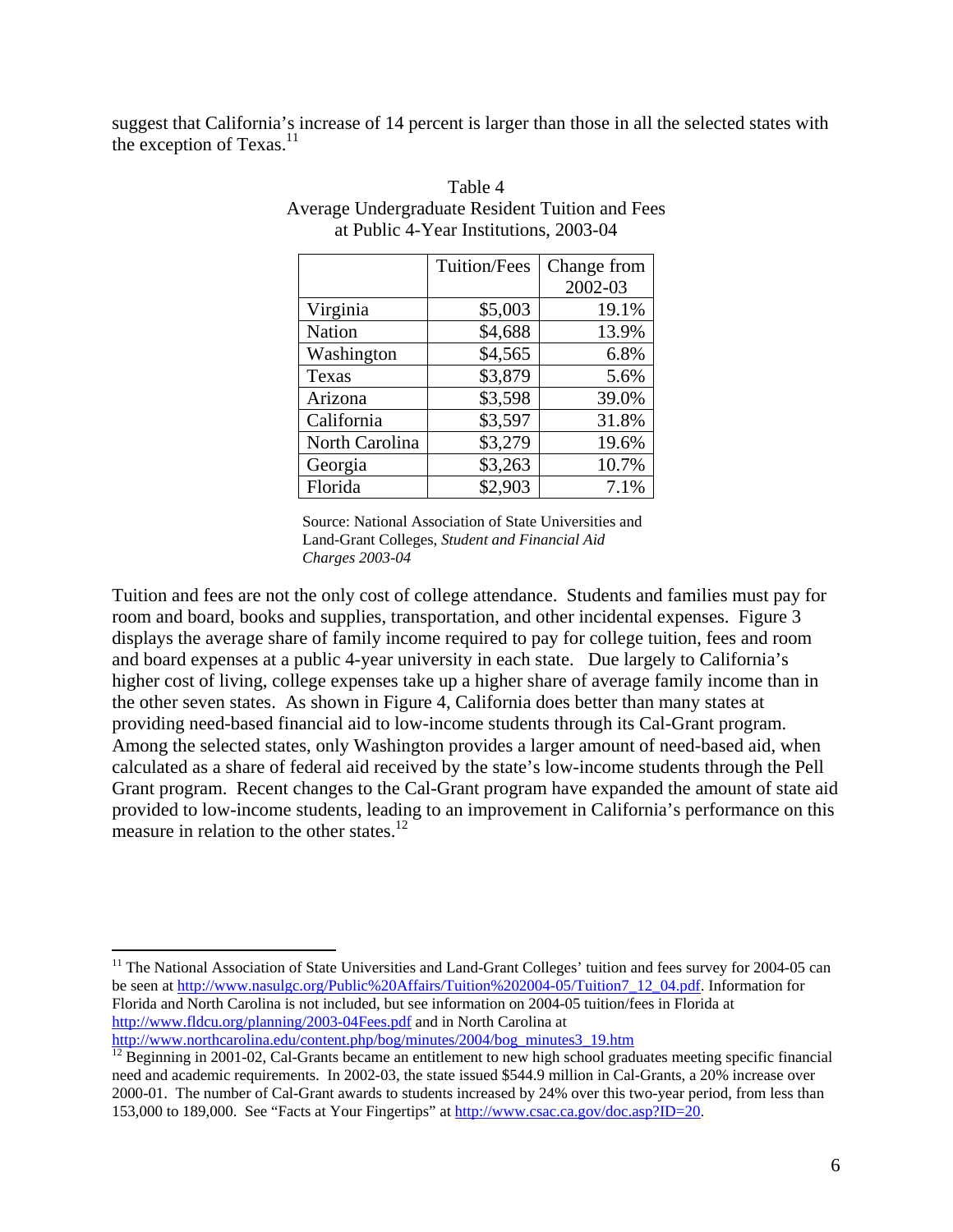

Source: National Center for Public Policy and Higher Education, *Measuring Up 2004*

#### *Participation*

Measures of participation represent the degree to which state residents have sufficient opportunities to enroll in postsecondary education. Figure 5 shows that California's total higher education enrollment represents a larger share of its adult population under age 65 than in all selected states but Arizona. The high scores on this measure for those two states are due largely to their very low-cost community colleges that attract substantial numbers of older, nontraditional students. In every state except Florida the participation rate of underrepresented minority populations is lower than that of all adults.

While California's adult participation rate is high, state residents often delay college attendance and therefore the economic and social benefits of higher education. Research on college completion suggests that students who follow the traditional college enrollment pattern of entering college immediately



Source: National Center for Education Statistics *Digest of Education Statistics 2002* and US Census Bureau American FactFinder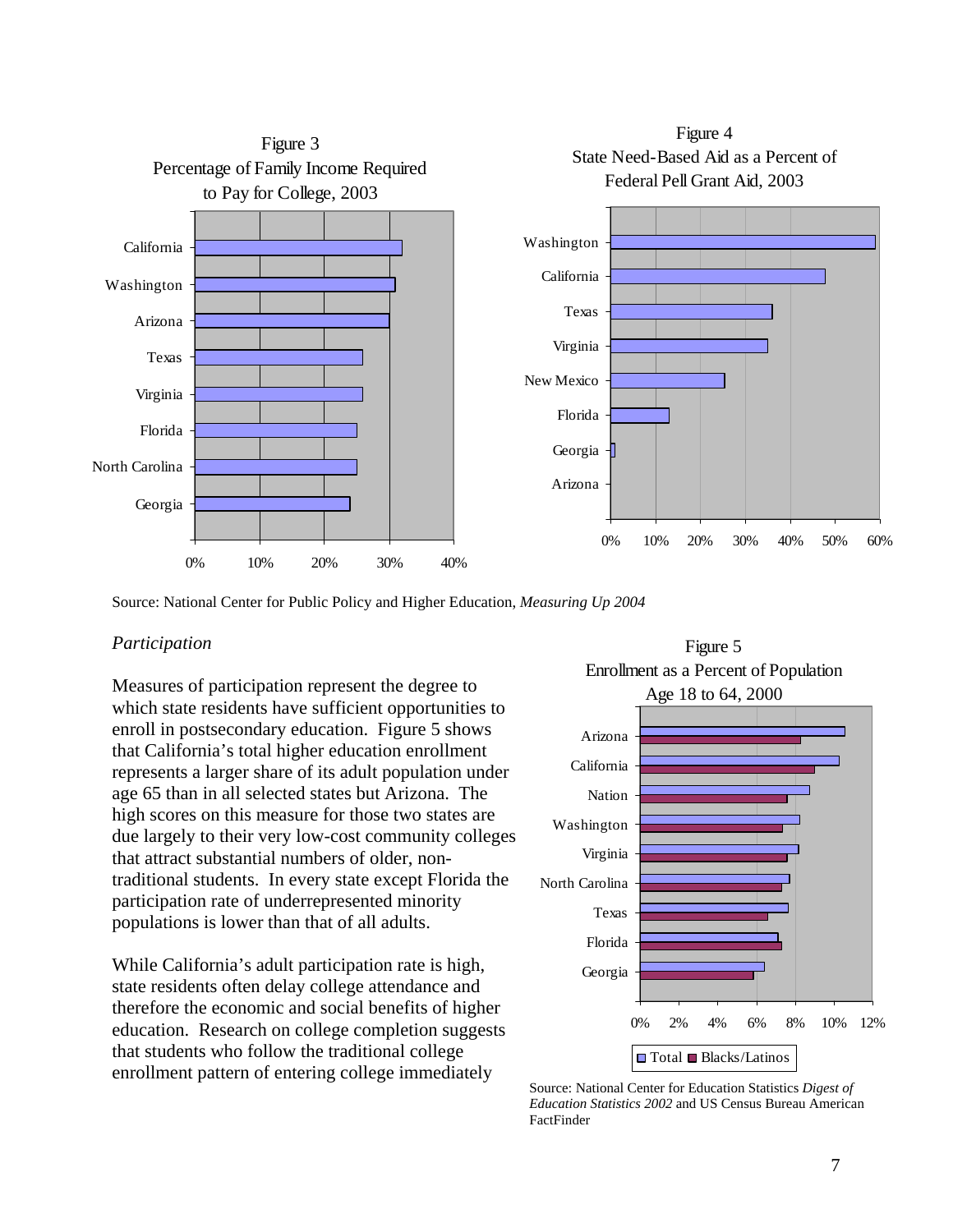following high school are more likely to graduate.<sup>13</sup> California's students are less likely to go directly to college after high school than in all the selected states except Washington, as shown in Figure 6. The consequence of this pattern is revealed in inferior student completion rates.

#### *Student Success*

 $\overline{a}$ 

Measures of student success indicate whether or not students are progressing toward and completing certificate and degree programs. Figure 7 displays the number of degrees and certificates awarded per 100 undergraduates enrolled in each state, separately for bachelor's degrees and for all levels of undergraduate degrees and certificates combined. The order of the states is somewhat different on the two measures, but California is at the bottom of the eight states on both. California's high enrollment rate, and particularly its large number of working-age adults enrolled part-time in the community colleges, likely accounts in part for its low performance on this measure of completion. Low



Source: National Information Center for Higher Education Policymaking and Analysis

community college transfer rates and poor articulation with the four-year institutions may also be factors.

Figure 8 shows the relative performance of the eight states on another measure of completion, the number of bachelor's degrees awarded per 100 high school graduates six years earlier. California's performance on this measure is above that of Texas and Georgia, but below the other five states and below the national average.

<sup>13</sup> Adelman, C. (1999). *Answers in the toolbox: Academic intensity, attendance patterns, and bachelor's degree attainment*. Washington, DC: US Department of Education.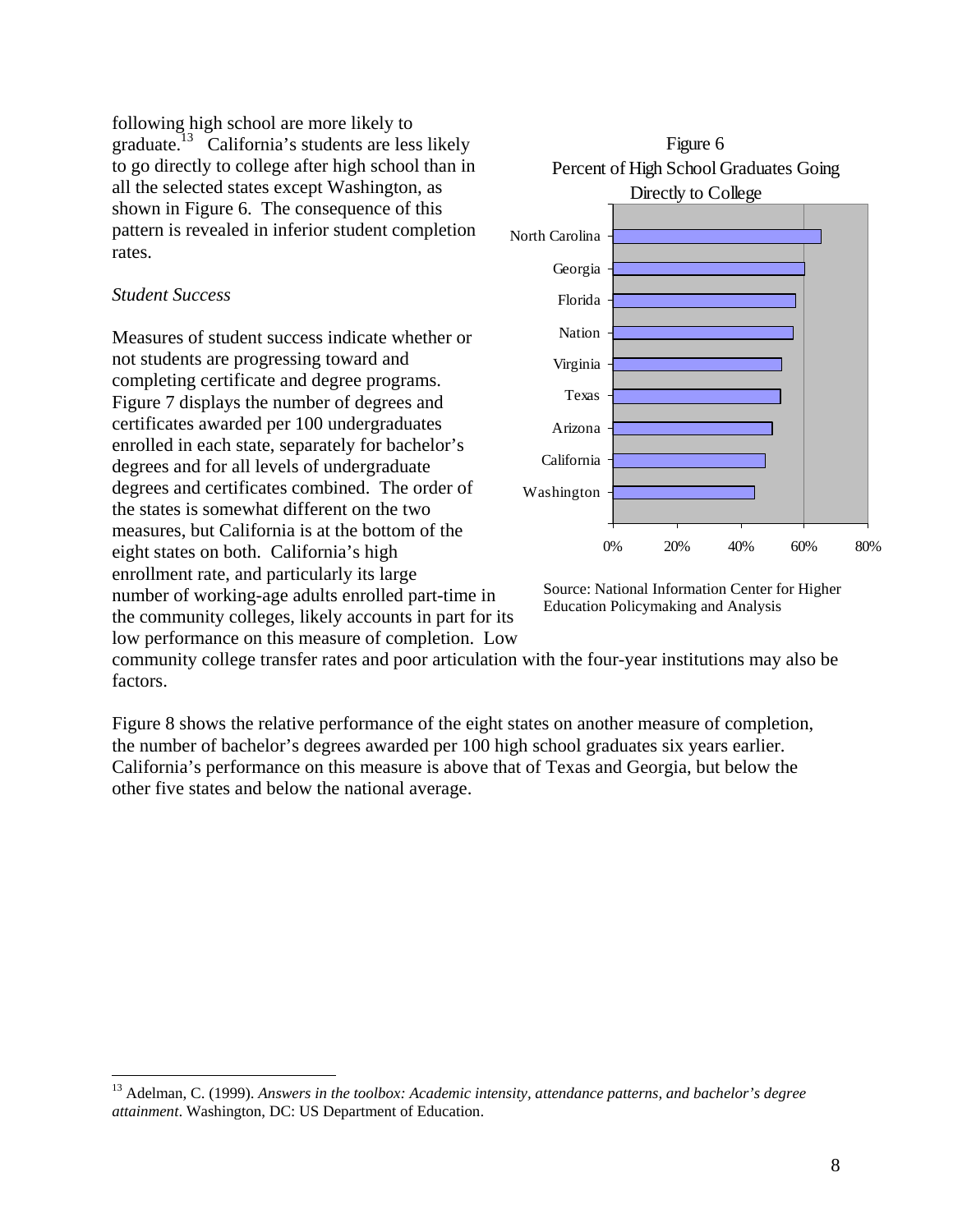

Source: National Information Center for Higher Education Policymaking and Analysis

 $\overline{a}$ 



Source: National Center for Public Policy and Higher Education *Measuring Up 2004* and National Information Center for Higher Education Policymaking and Analysis

 It should be noted that the data shown in Figure 8 do not represent a "graduation rate," the calculation of which involves tracking a cohort of students over time to observe the share that graduate. The *Measuring Up* reports include a 6-year graduation rate comparison, and California performs well on that measure (in the top 10 of all 50 states). However, the rate calculation only includes first-time, full time students beginning their studies in four-year institutions. With California's heavy reliance on community colleges for providing lower division instruction, this calculation primarily captures the success rate of the most well-prepared and financially stable students who can begin their studies full time at UC or CSU. Nearly 75 percent of all higher education enrollments in California are in the community colleges, considerably above the national average of less than 40 percent.<sup>14</sup> Two-thirds of first-time freshmen under age 19 in California enroll in community colleges, and many of them do so with the intent to transfer and obtain a baccalaureate.<sup>15</sup> Typical graduation rates do not include the outcomes of these students,

<sup>&</sup>lt;sup>14</sup> Enrollment figures for California based on the California Postsecondary Education Commission's on-line data system (www.cpec.ca.gov); national average obtained from the National Center for Education Statistics, *Digest of* 

*Education Statistics, 2002.*<br><sup>15</sup> In an earlier report on transfer rates, we reported that nearly 40% of first-time freshmen in community colleges indicate a desire to transfer to a four-year institution in pursuit of a bachelor's degree [Wassmer, R., Moore, C. &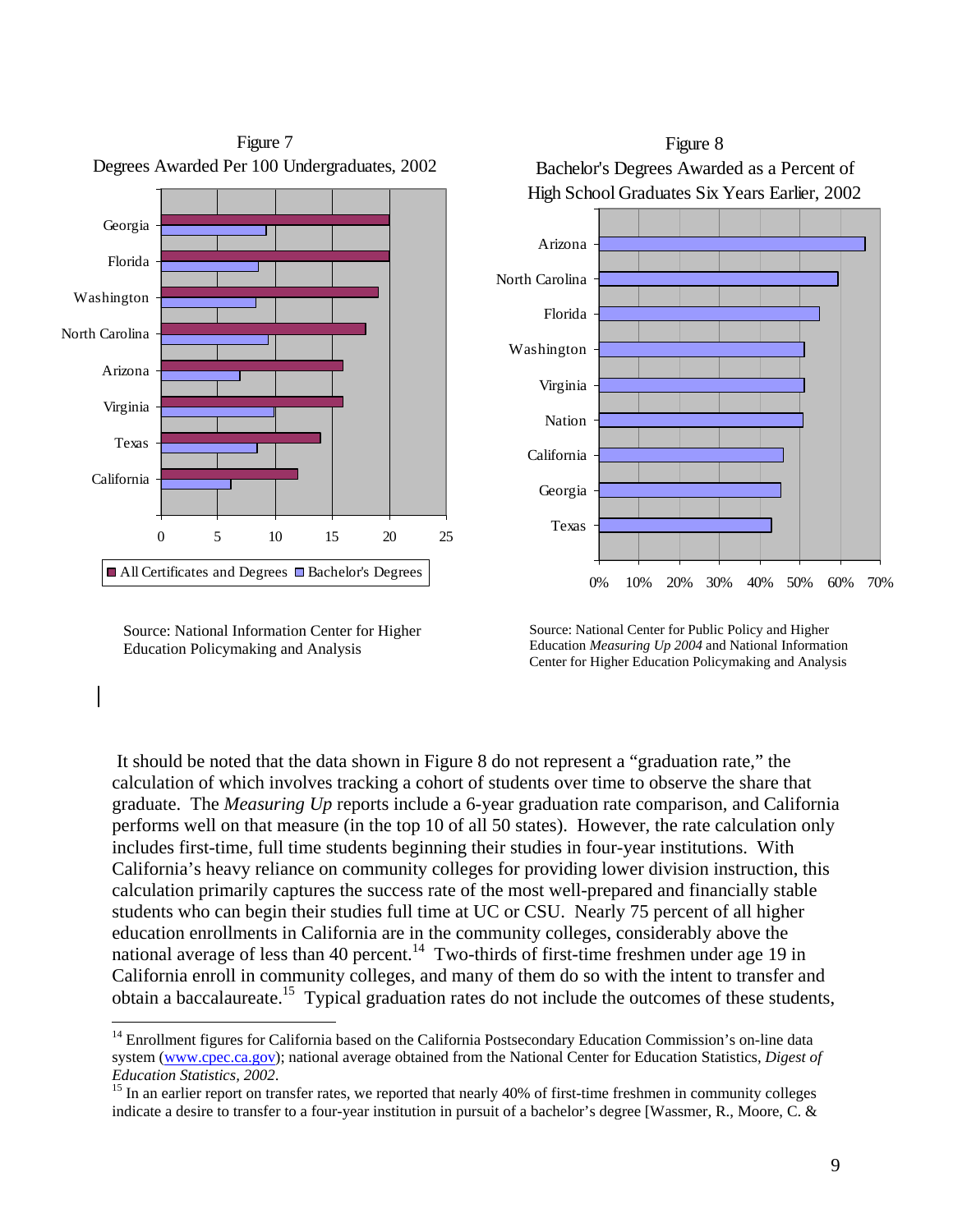and overestimate California's success in relation to other states in producing bachelor's degree graduates.

As another measure of student success, the website of the National Information Center for Higher Education Policymaking and Analysis includes a measure assessing the "throughput" of each state, or the number of students successfully navigating the traditional "student pipeline" through high school graduation, college entry and college completion. Table 5 shows, for every 100  $9<sup>th</sup>$  graders, the number that graduate from high school, go directly to college, return for their second year of college, and graduate within 150 percent of the program time (6 years for bachelor's and 3 years for associate). In California, 19 of every  $1009<sup>th</sup>$  graders make it through this pipeline, slightly above the figure for the nation as a whole. However, the baccalaureate graduation rate used in the final step of the "pipeline" calculation suffers from the same limitation discussed in the previous paragraph, and likely overestimates California's success.16

| For every 100  | Number that   | Number that    | Number Still<br>Number |             |
|----------------|---------------|----------------|------------------------|-------------|
| $9th$ Graders: | Graduate from | Directly Enter | Enrolled their         | Graduating  |
|                | High School   | College        | Sophomore Year         | within 150% |
|                |               |                |                        | Time        |
| Virginia       | 74            | 41             | 31                     | 22          |
| North Carolina | 60            | 41             | 29                     | 19          |
| California     | 70            | 37             | 25                     | 19          |
| <b>Nation</b>  | 68            | 40             | 27                     | 18          |
| Arizona        | 69            | 35             | 22                     | 17          |
| Washington     | 68            | 30             | 22                     | 15          |
| Florida        | 53            | 32             | 24                     | 14          |
| Texas          | 64            | 35             | 22                     | 13          |
| Georgia        | 56            | 34             | 24                     | 13          |

| Table 5                                                                        |
|--------------------------------------------------------------------------------|
| Student Pipeline – Transition and Completion Rates from High School to College |

Source: National Information Center for Higher Education Policymaking and Analysis

As noted earlier in Table 1, the selected states are experiencing substantial growth in the number of high school graduates among underrepresented minority populations. Table 6 measures how well the states are doing at getting these students to persist through the education pipeline. California is ranked last in the drop-off in representation of African Americans and Latinos from their representation in the high school age population to their share of degree completers, not only among the selected states but among all 50 states.

Shulock, N. (2002). *California community college transfer rates: Policy implications and a future research agenda*. Sacramento, CA: Senate Office of Research]. This figure reflected all first-time college entrants (i.e., including older, part-time students), not just recent high school graduates. The share of students intending to transfer in pursuit of the BA may be higher among the younger "traditional" college students.

<sup>&</sup>lt;sup>16</sup> The success of community college entrants is reflected in the "throughput" measure, but only their success in obtaining the Associate's degree, not in transferring to senior institutions – a primary route to the bachelor's degree in California.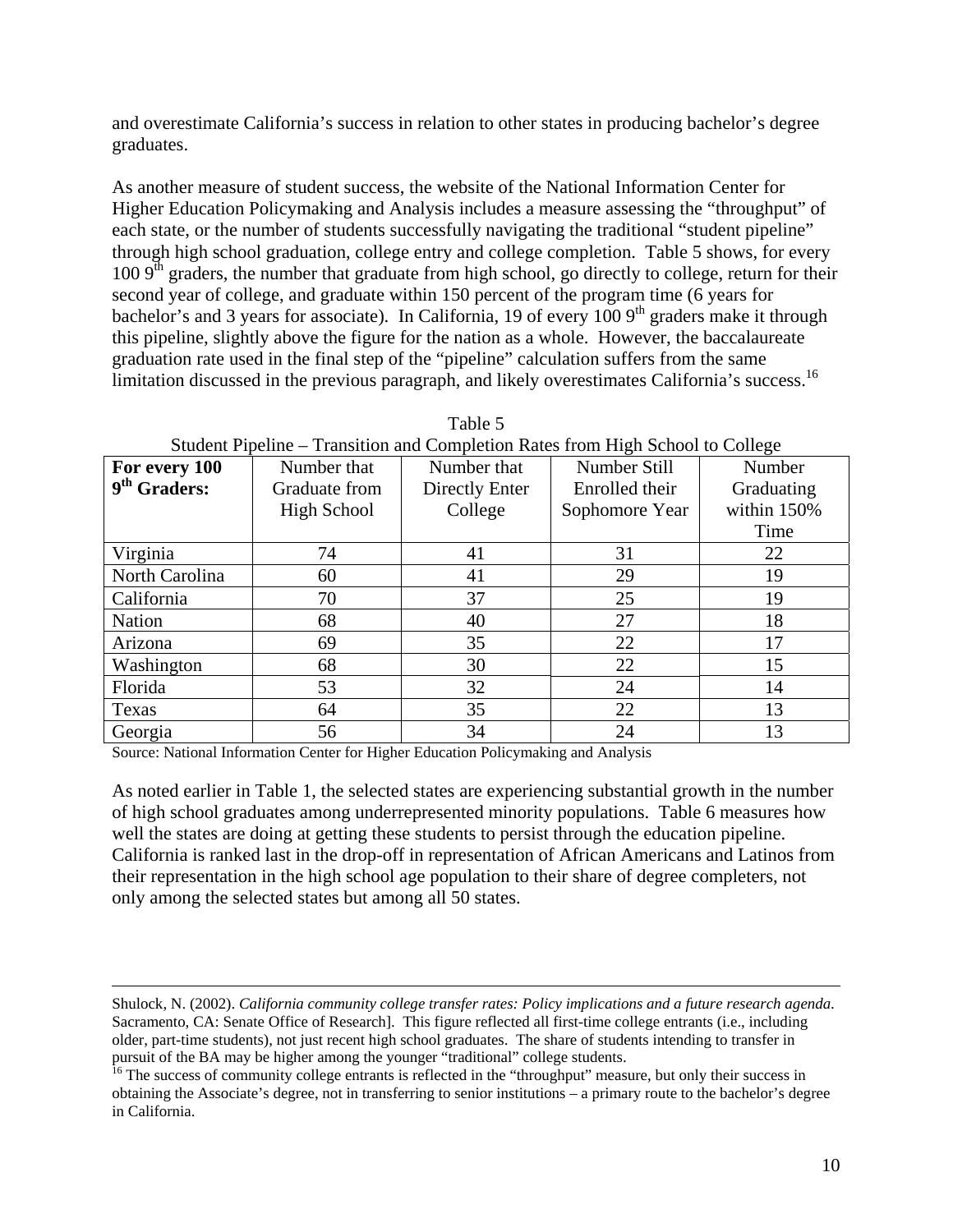| I CICCIN that is Allican Allichcan Latino at Various Stages of Ludcation |              |                  |                                |            |          |
|--------------------------------------------------------------------------|--------------|------------------|--------------------------------|------------|----------|
|                                                                          | % of 18-year | % of High School | % of First-Time<br>% of Degree |            | Total    |
|                                                                          | olds         | Graduates        | Freshmen                       | Completers | Drop-off |
| Washington                                                               | 14%          | 10%              | 8%                             | 7%         | $-7%$    |
| Virginia                                                                 | 29%          | 26%              | 24%                            | 19%        | $-11\%$  |
| North Carolina                                                           | 33%          | 28%              | 25%                            | 21%        | $-12%$   |
| Florida                                                                  | 41%          | 36%              | 34%                            | 27%        | $-14%$   |
| Georgia                                                                  | 41%          | 34%              | 31%                            | 27%        | $-14%$   |
| Nation                                                                   | 30%          | 24%              | 21%                            | 14%        | $-16%$   |
| Arizona                                                                  | 37%          | 30%              | 25%                            | 19%        | $-18%$   |
| Texas                                                                    | 51%          | 45%              | 35%                            | 31%        | $-21%$   |
| California                                                               | 48%          | 40%              | 31%                            | 25%        | $-23%$   |

Table 6 Percent that is African American/Latino at Various Stages of Education

Source: National Information Center for Higher Education Policymaking and Analysis. Data for 2000.

#### *Benefits*

States experience a variety of civic and economic benefits from having a highly educated population. Due to the substantial economic returns to education, personal income, and therefore state tax receipts, are generally higher in states with highly educated populations. Figure 9 shows the per capita income of the eight states. California, Virginia and Washington all have per-capita incomes between \$33,000 and \$34,000, as compared to the national figure of \$31,632. The other five states have per capita incomes below the national figure.

Table 7 displays the share of the population ages 25 and older that has a bachelor's degree or higher in each of the eight states, for the total population and for several racial/ethnic categories. Virginia has the highest educational attainment levels of the selected states, with 34 percent of adults age 25 and older having at least a bachelor's degree. The lowest level of educational attainment among this group of states is found



Source: Bureau of Economic Analysis

in North Carolina, where 24 percent of adults 25 and older have at least a baccalaureate degree.

All the states have tremendous disparities in the educational attainment levels of their population by race/ethnicity as shown in Figure 10. The disparity in educational attainment between the white population and Latinos is particularly high in California, where the share of the non-Hispanic white adult population that has at least a bachelor's degree is 30 percentage points higher than the corresponding share in the Latino population. The situation is not much better in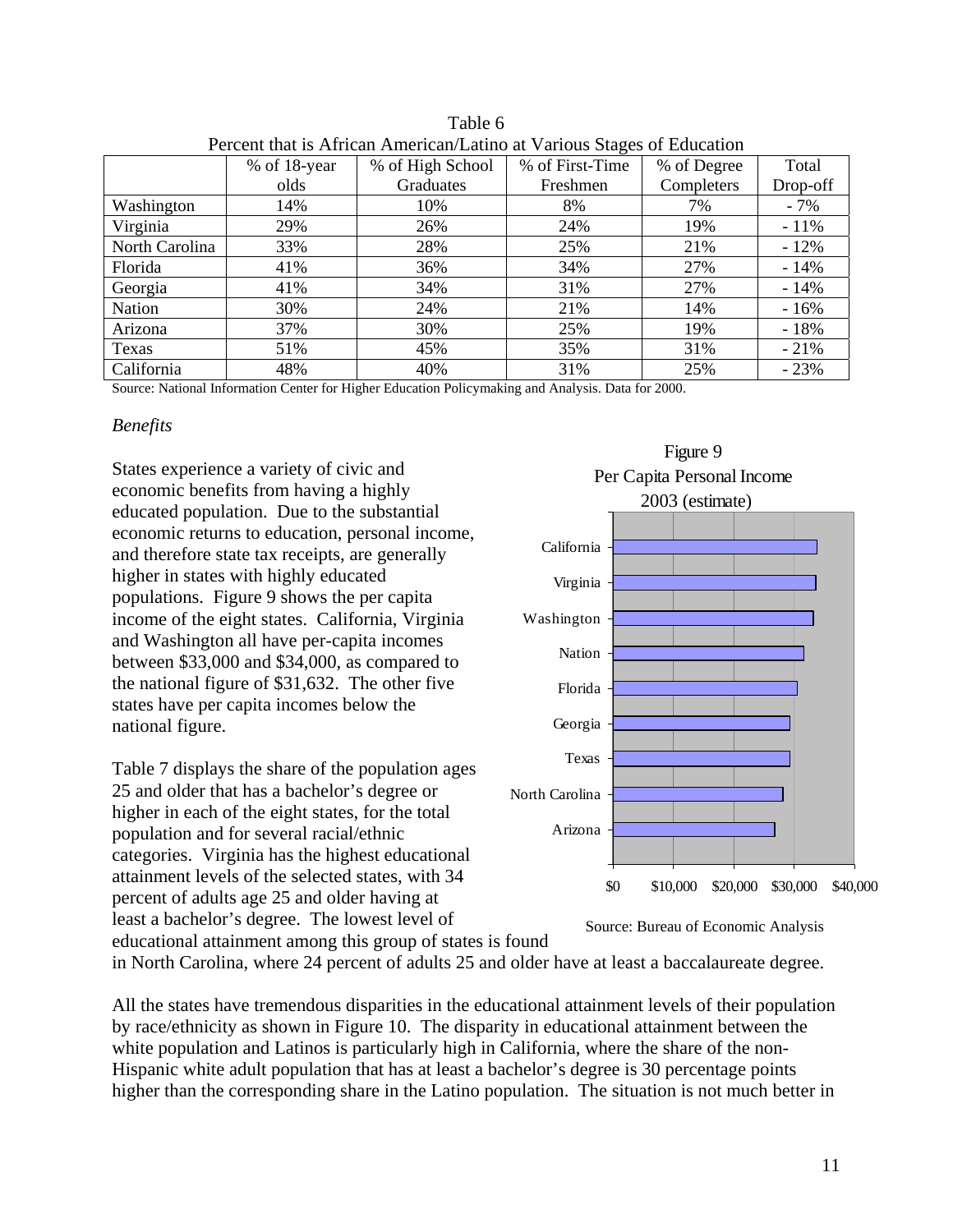Virginia, Texas and Arizona.<sup>17</sup> With the exception of Florida, the educational disparity between the white and black adult populations in these states is somewhat smaller but still substantial.

| Percent of Population                       |      |      |      |      |  |
|---------------------------------------------|------|------|------|------|--|
| Age 25+ with BA or Higher, 2003             |      |      |      |      |  |
| Whites<br><b>Blacks</b><br>Latinos<br>Total |      |      |      |      |  |
| Virginia                                    | 34.2 | 37.0 | 19.3 | 10.4 |  |
| California                                  | 29.8 | 38.1 | 23.7 | 8.3  |  |
| Washington                                  | 28.8 | 29.7 | 26.3 | 12.9 |  |
| Arizona                                     | 26.0 | 31.8 | 13.7 | 7.7  |  |
| Florida                                     | 25.8 | 28.6 | 17.2 | 18.7 |  |
| Georgia                                     | 25.0 | 26.9 | 17.4 | 17.0 |  |
| Texas                                       | 24.7 | 34.2 | 14.2 | 9.3  |  |
| North Carolina                              | 23.8 | 25.3 | 19.8 | 18.7 |  |

Table 7 Percent of Population

Source: US Census Bureau, Current Population Survey, March 2003, Table 14: Educational Attainment of People 18 Years and Over, by Age, Sex, Race, and Hispanic Origin, for the 25 Largest States





 $17$  It should be noted that the scale of the problem is considerably larger in California and Texas, where Latinos represent 32% of the population, and in Arizona, where the Latino share of the population is 24%, than in Virginia where only 4% of the population is Latino. Figures based on 2000 Census, American FactFinder.

 $\overline{a}$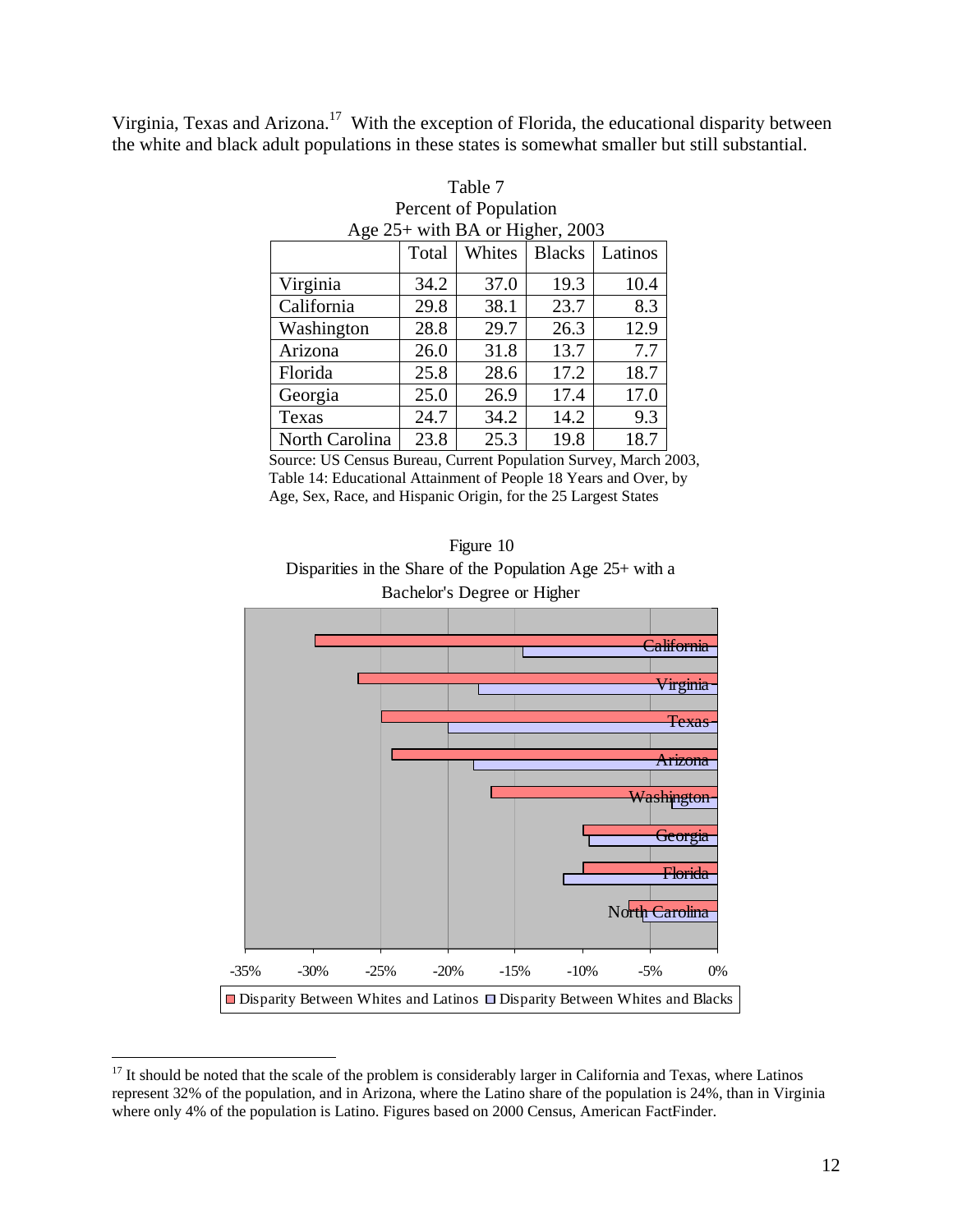#### *State Support for Higher Education*

State budgets have been under considerable pressure since the recession of 2001-02 and the subsequent slow economic recovery. State appropriations for higher education declined between 2002 and 2004 by nearly 10 percent in California as compared to declines of six percent in Texas, four percent in Washington, three percent in Arizona, and two percent in Georgia.<sup>18</sup> Only Virginia made a larger cut to higher education, at nearly 18 percent. Higher education spending was flat in North Carolina and actually increased by five percent in Florida over the same twoyear period (Florida cut spending by 2.8% between 2002 and 2003, but then increased it in 2004).

There are several ways to compare expenditures for higher education across states. Figure 11 shows state appropriations for higher education per capita for 2004, with California's appropriations of \$241 per capita falling second among this set of states after North Carolina, with appropriations of \$291 per capita. The level of appropriations per full-time equivalent (FTE) student is perhaps the most common means of comparing funding. Figure 12 shows both state appropriations and total funding (including tuition revenue) per FTES. California ranks



Source: Center for the Study of Education Policy, Grapevine reports

 $\overline{a}$ 

third among the eight states on appropriations, spending \$6,439 per FTES as compared to the national average of \$5,823. However, California ranks sixth among the eight states on total funding, with institutions receiving \$7,398 per FTES as compared to a national average of \$8,694. California's moderate student fees in the 4-year institutions, and its exceptionally low community college fees, account for the lower total funding per student.

#### *Summary*

Californians are conditioned to boast about their colleges and universities. But the data shown above suggest that boasting is unwarranted from the perspective of statewide performance. What California often celebrates is the status of the institutions that serve the best-prepared students and high college *participation* – many adults take advantage of the low-cost, open-access community colleges. However, the direct college-going rate of the state's high school graduates lags behind many other

<sup>&</sup>lt;sup>18</sup> Based on data from the Center for the Study of Education Policy's Grapevine database of state tax support for higher education, available at http://coe.ilstu.edu/grapevine/Welcome.htm. Declines based on actual dollar figures, not adjusted for inflation. The data for FY 2004 may not reflect mid-year adjustments.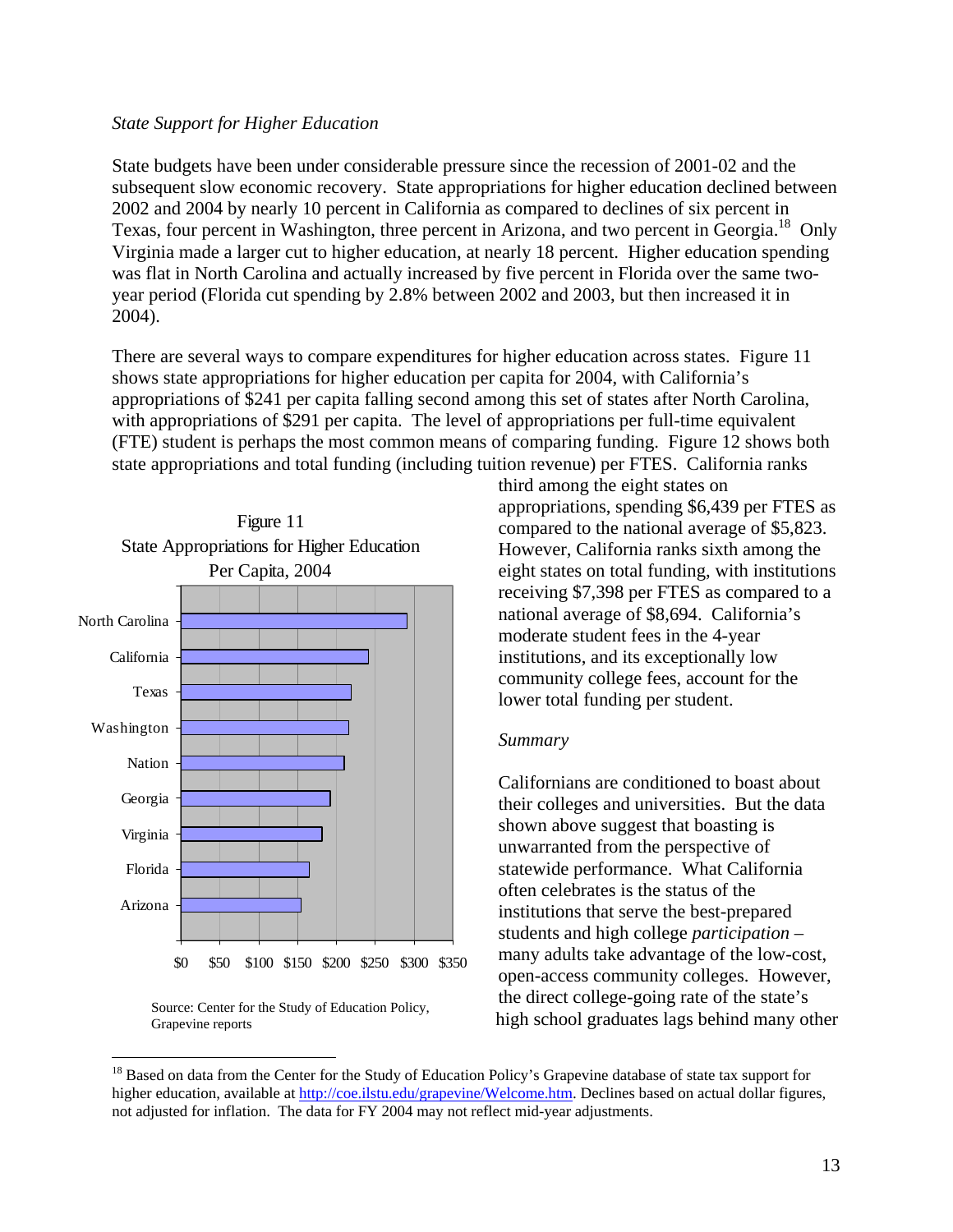states. With the research on degree completion demonstrating that students are more likely to complete a degree when they enroll immediately after high school, policies encouraging "traditional" college attendance patterns<sup>19</sup> could benefit both students and the state due to the greater economic and social returns achieved through earlier college enrollment and completion.20

The real problem is completion. While the state performs well on graduation rate comparisons, these rates represent the "graduation rate of those most likely to graduate" more so than in other states because of California's greater reliance on community colleges and the transfer function. Degree completion in relation to enrollment and to the number of high school graduates is more problematic.





Source: State Higher Education Executive Officers, *State Higher Education Finance FY 2003*

certificates. Increasing the educational attainment of the Latino population is imperative in California. The state's working-age population<sup>21</sup> will be 36 percent Latino by 2010, and nearly half Latino 10 years later.<sup>22</sup> The state will not be able to maintain its high-technology, knowledge-based economy without improving the rates of high school graduation, college attendance and degree attainment among Latinos. Given the dependence of our state's economy on knowledge workers, we should be producing certificates and degrees at rates well above national averages instead of struggling to stay out of the basement.

While in-state fees are still below national averages, recent substantial increases have moved California closer to levels charged in other states and thereby limited the "easy" answer to financing the improved outcomes that are needed. Concerted policy attention is needed to the

 $\overline{a}$ 

<sup>&</sup>lt;sup>19</sup> Other "traditional" patterns shown to improve completion rates include attending full-time, working less than 20 hours per week, and enrolling continuously (no stop-outs). See, for example, Adelman, C. (1999); Ashby, C. M. (2003). *College completion: Additional efforts could help education with its completion goals*. Washington, DC: General Accounting Office; and Fry, R. (2002). *Latinos in higher education: Many enroll, too few graduate*. Washington, DC: The Pew Hispanic Center.

<sup>&</sup>lt;sup>20</sup> Monks, J. (1997). The impact of college timing on earnings. *Economics of Education Review*, 419-423.<br><sup>21</sup> Defined here as ages 25-64

<sup>&</sup>lt;sup>22</sup> California Department of Finance (2004). *Race/ethnic population with age-sex detail*, 2000-2050. Available at http://www.dof.ca.gov/html/Demograp/DRU\_datafiles/Race/RaceData\_2000-2050.htm.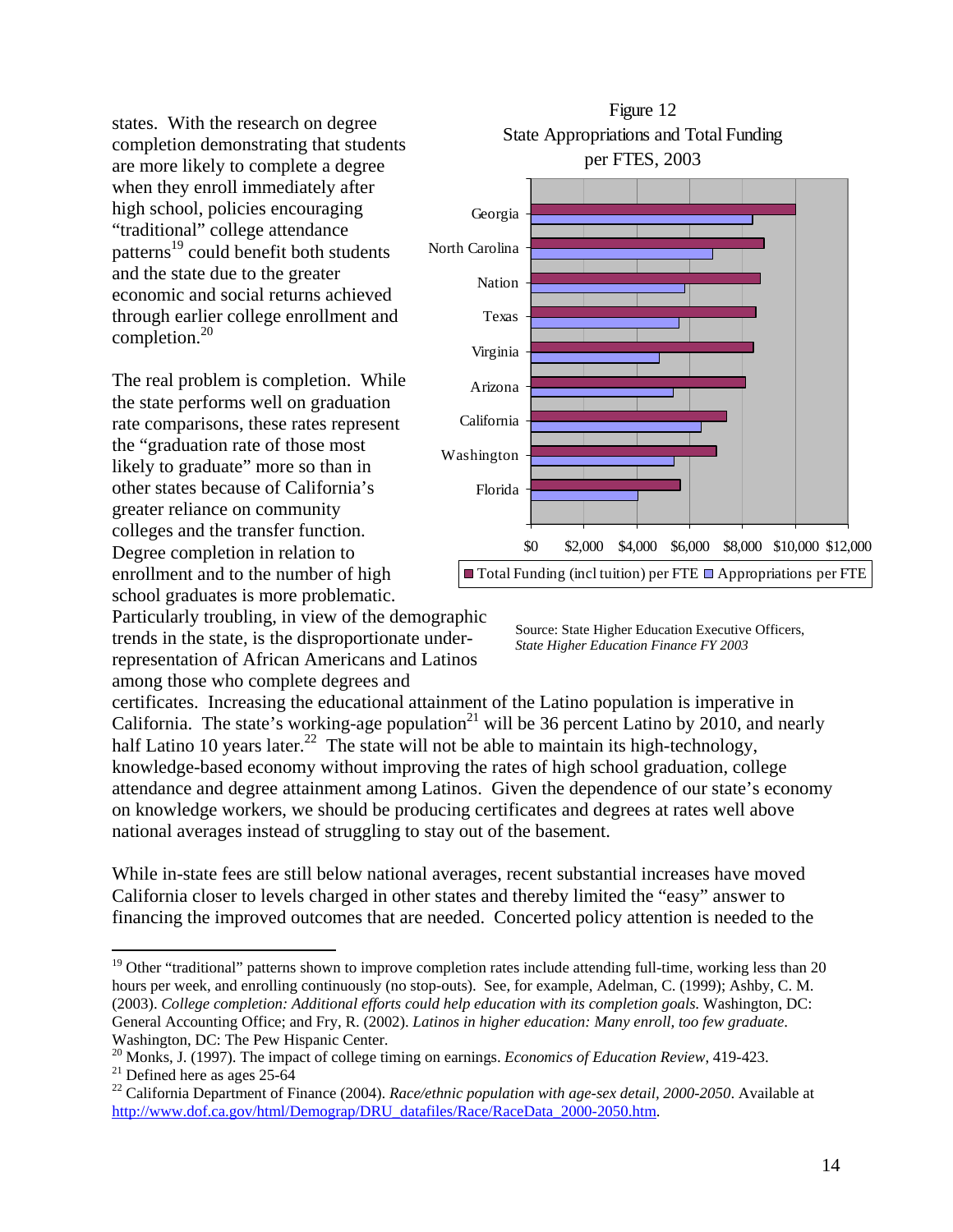design and operation of our public higher education institutions as well as to their financing, if the state is to achieve the improvement in the educational attainment of its people that is needed to sustain a healthy civic and economic life.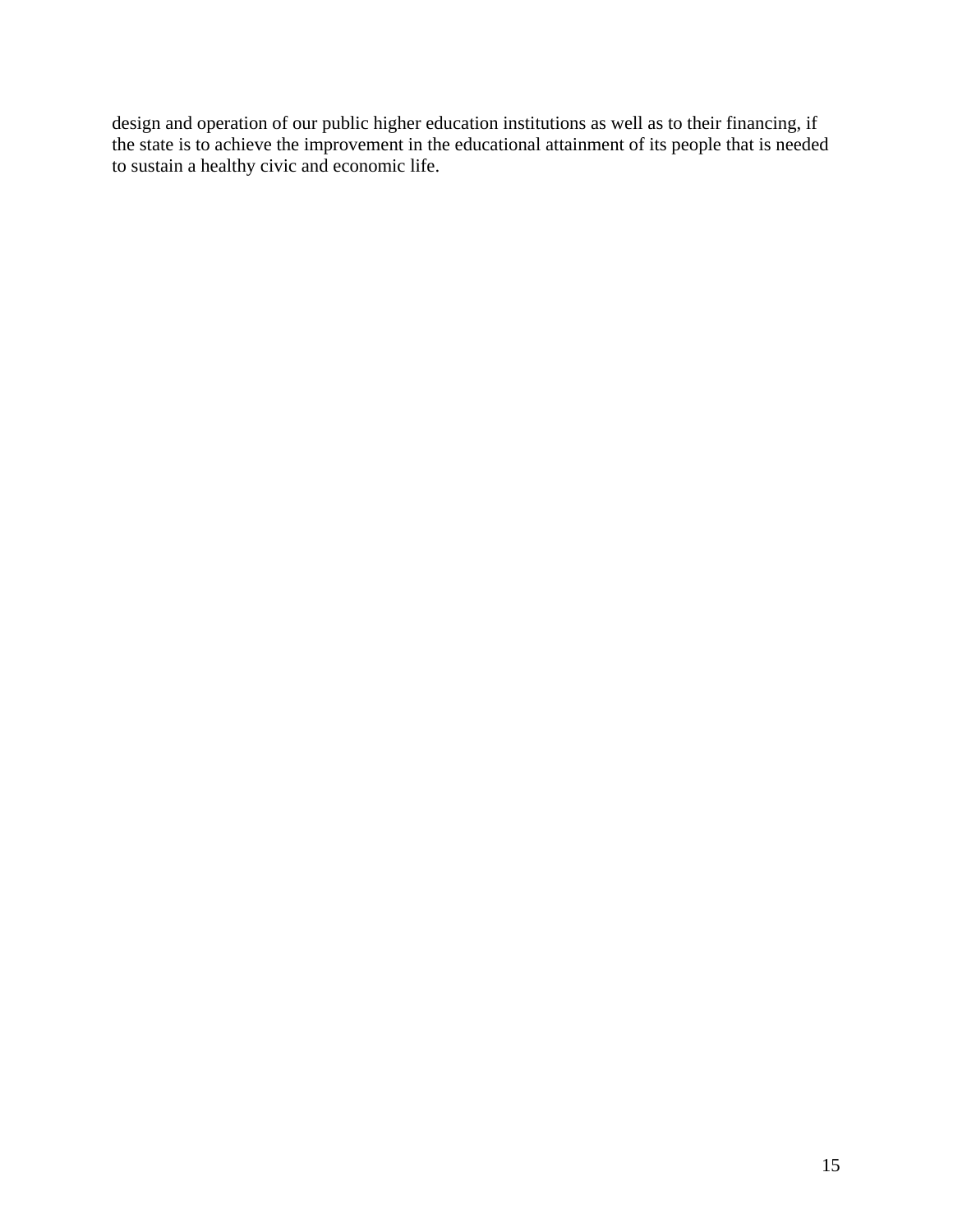# **II. A Review of How Well Other States are Meeting their Challenges**

In this section we look to these seven comparison states to see what California might learn about how to address the compelling challenges brought about by high rates of growth and demographic change in the college age population, the changing educational needs of the workforce, and declining public support for financing higher education. While each state has unique aspects to its situation, there is sufficient commonality to warrant this comparative look.

We have structured this section around three aspects of a state's approach that are critical for effective state policy responses: how well have states defined *what* needs to be done, *who* needs to do it, and *how* it will be accomplished? We discuss each of these in turn, with examples from states as appropriate and a summary of the progress and obstacles in meeting these three conditions. Our thematic presentation disperses information about each state throughout the following pages. For those who may be interested in an integrated picture of a few states, Appendix A presents a profile of three of the states (Texas, Washington, and North Carolina) we judge to be doing as good a job as any at laying out and addressing a statewide agenda.

#### *(1) What's it all about: is there consensus on a statewide agenda for improving educational outcomes in the state?*

Higher education policy analysts and researchers have presented convincing evidence in recent years that states need to shift their historical focus on building institutional capacity to a new focus on using *collective* institutional capacity to fulfill a statewide agenda.<sup>23</sup> Effective institutions, even as judged by increasingly popular measures like graduation rates, are no guarantee that state needs are getting met. Whole segments of the population may be excluded from college and the institutions may not, collectively, be meeting their states' needs for teachers, nurses, or the kind of workforce on which states are hoping to build their economies. Each of the states in our sample, in fact, has large unmet state needs despite having fine colleges and universities.

As policymakers' attention increasingly turns to performance measurement and accountability, it becomes all the more vital that a statewide agenda prevail. Otherwise, what can happen, and what is happening in many places, is increased social segmentation. As enrollment growth leads to increased competition by students for limited postsecondary spaces, colleges and universities become more selective in choosing those students who will make them look good, leaving less well-prepared students with fewer or no postsecondary options and leaving states with an undereducated populace. This section looks at whether and how our sample states have turned the corner from institutional agendas to state agendas to guide the pursuit of improved educational performance.

Our analysis reveals that there are several elements that foster effective planning toward a statewide policy agenda for higher education:

 $\overline{a}$ 

<sup>23</sup> See National Center for Public Policy and Higher Education, *Of Precept, Policy and Practice*, A National Roundtable on Leadership and Public Purposes, Fall, 2002; James M. Furman, *Creating a Strategic Vision*, National CrossTalk, Vol. 10/No. 4.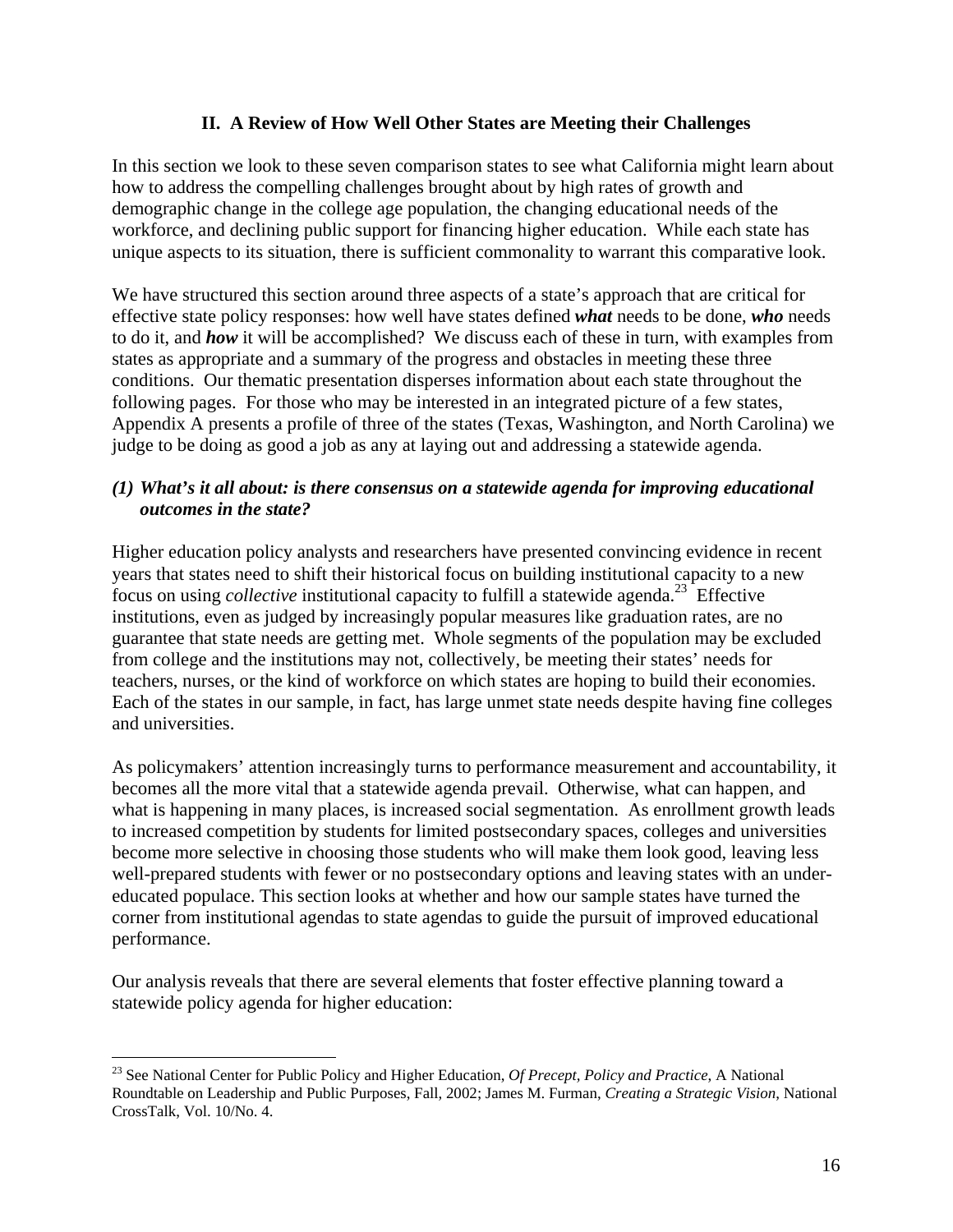- Good data and data analysis to diagnose the state's most critical needs;
- Leadership for building *and sustaining* consensus around a statewide agenda;
- A system to monitor performance and report progress in meeting the agenda; and
- Institutionalized processes for continually revisiting and updating the state agenda.

#### *Texas*

Texas has done a good job of putting forth a statewide agenda. Drawing on a demographic study by Steve Murdock, et. al., called *The Texas Challenge: Population Change and the Future of* 

# **Closing the Gaps in Texas**

Texas has developed a Higher Education Plan titled *Closing the Gaps: 2015* that clearly articulates the future challenges the state faces in higher education, and presents statewide goals to address these challenges. The plan outlines four main goals focused on closing the gaps in higher education participation and success, in academic excellence, and in funding research.

While other states have strategic plans, the use of the short, accessible phrase 'Closing the Gaps' has been key in getting the state's education, policy and business communities to understand and embrace the plan and its premises.

*Closing the Gaps* is a datadriven plan based on demographic projections for each region in Texas, as well as projected enrollment rates by region and ethnicity. By using this data, the Texas Higher Education Coordinating Board has been able to articulate in the plan both the challenges the state faces in the decade to come, and the benchmarks that must be reached to improve future opportunities for Texans.

*Texas,* the Texas Higher Education Coordinating Board (THECB) has developed a plan called *Closing the Gaps: 2015* (see sidebar on left) that sets forth targets for the next 15 years. The plan has reportedly gotten strong buy-in from the Legislature, the Governor, and postsecondary institutions and the phrase "closing the gaps" has been adopted as everyday language. The story is compelling because the study artfully described the dim future that Texas faces if it does not close the gaps in educational participation and performance between its white and Hispanic populations as the Hispanic population grows dramatically over the next fifteen years.

The "closing the gaps" theme has been adapted to a variety of goals, from participation gaps to research gaps. Targets for accomplishing the goals are established for regions, and for institutions within the regions. Notably, participation and success targets have been disaggregated by race to keep the spotlight on improving outcomes for the state's Hispanic population.

Created by the Texas Legislature, the Board is mandated to establish state higher education plans and to gather, analyze, and provide information on higher education affecting all of the state's public two-year and four-year institutions of higher education. It is clearly a legitimate agency to put forth a statewide agenda. The urgency of the need to close the gaps permeates the THECB, which includes a Division of Participation and Success whose telephones play continual upbeat messages about the importance of going to college for any caller who is put on hold.

An accountability system is being developed around the goals of the *Closing the Gaps* plan. In the early years of *Closing the Gaps*, THECB was just a scorekeeper, tracking the data. But the Legislature recently gave the Board responsibility to produce accountability reports for all institutions, based on the plan's goals and targets. The Board is also responsible for developing a way to use the performance data collected for the accountability reports to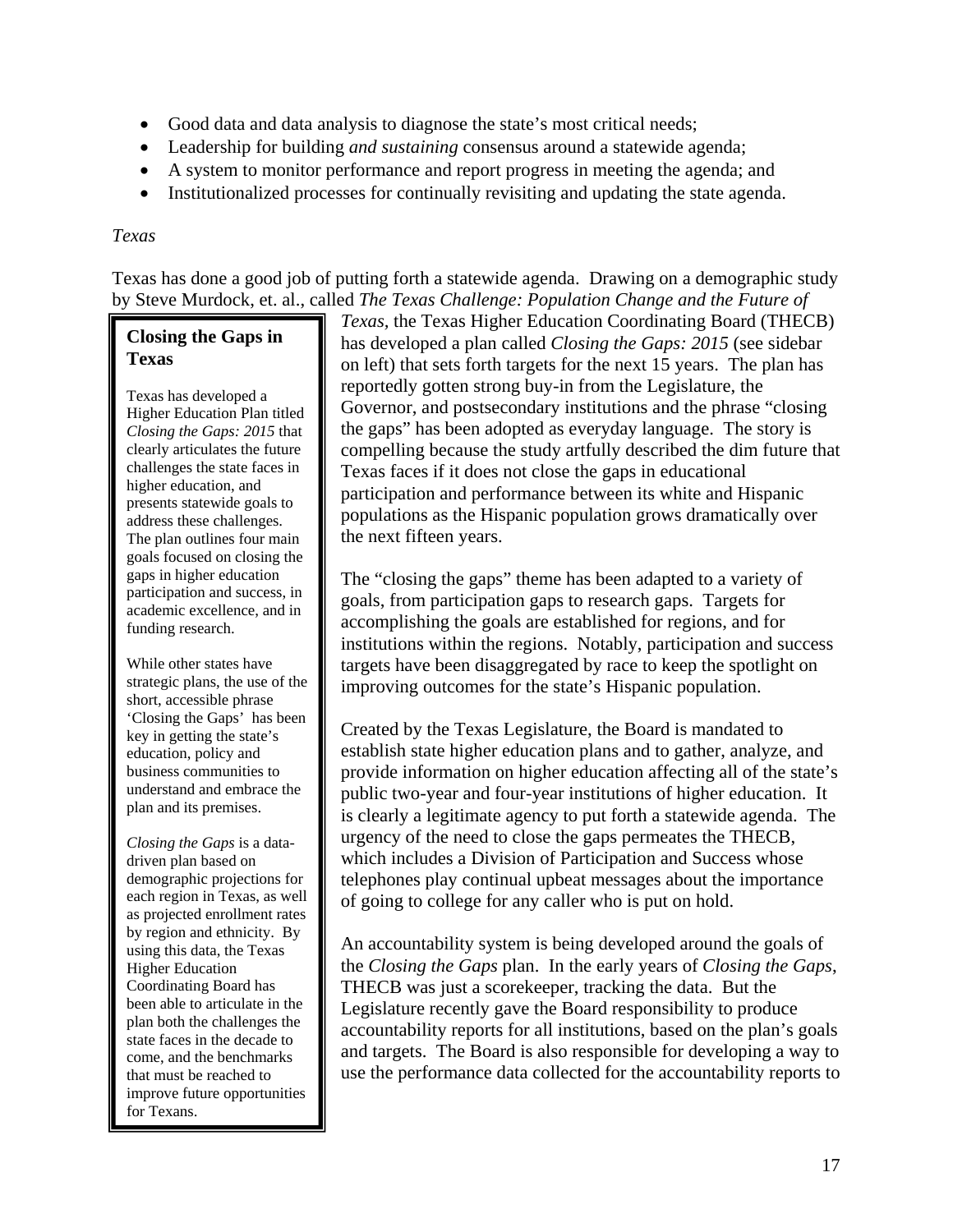influence resource allocations as a means to provide incentives for improved performance.

#### *Washington*

Washington provides another example of a higher education planning approach that is centered around a state agenda (see sidebar on right). What differentiates the Washington plan from some others is its focus on throughput – on degrees needed. Policy discussions in California and elsewhere are most often centered around access, even as many have begun to realize that access and success must be viewed together. Starting with degrees, including technical certificates, baccalaureate, and advanced degrees, the Washington plan works backward to setting enrollment goals that would generate this level of degree and certificate production. The influence of the business sector in shaping this message is clear in the goal of increasing degrees and in the plan's only other goal: to increase the responsiveness of higher education to the state's economy.

Of the states we reviewed, Washington is one of three (the others being Texas and Virginia) that have a coordinating board authorized to plan and coordinate all of public higher education in the state. However, the Higher Education Coordinating Board (HECB) in Washington has had limited influence in recent years. For this reason, it was helpful in the development of this state plan that Washington is participating in the National Collaborative for Postsecondary Education Policy. The Collaborative works with education leaders and stakeholders in selected states to analyze data and lay out the issues facing the state. Its activities in the state have been credited with helping state officials and educators understand that there is a geographic mismatch between enrollment growth and institutional capacity, that demographic changes in the state will have significant implications for its colleges and universities, and that Washington needs to do a better job of educating its own people and rely less on importing an educated workforce. The Collaborative criticized the state for lacking a statewide agenda in view of these pressing developments and noted that the HECB had fallen into a pattern of responding to lawmakers' directives rather than setting the state's agenda.

The clarity, simplicity, and comprehensiveness of this new strategic plan, recently approved by the HECB, suggest that the Board is now taking the lead. Whether the Board has the clout to see the plan through to implementation is another matter but a statewide agenda has clearly been laid out, as have an impressive set of policy issues to be addressed as part of the plan's

#### **A Strategic Plan for Washington**

Washington's Higher Education Coordinating Board has adopted a model strategic plan for the state's colleges and universities (www.hecb.wa.gov/docs/mp 2004/2004StrategicMasterPl an.pdf).

The plan includes just two goals:

- 1. To increase the number of degrees, certificates and credentials produced; and
- 2. To make higher education more responsive to the needs of the state's economy.

It stresses the importance of student success, not only access: "When more students earn college degrees, everyone benefits. The students earn higher incomes, enjoy a better quality life, and are less likely to be unemployed. And a better-educated workforce translates into higher tax revenue, greater civic participation, and a stronger state economy."

The plan incorporates goals for basic skills, certificates and associate degrees as well as baccalaureate and graduate degrees. In a series of policy briefs, it addresses key issues such as meeting regional needs, allocating enrollments, and making college affordable.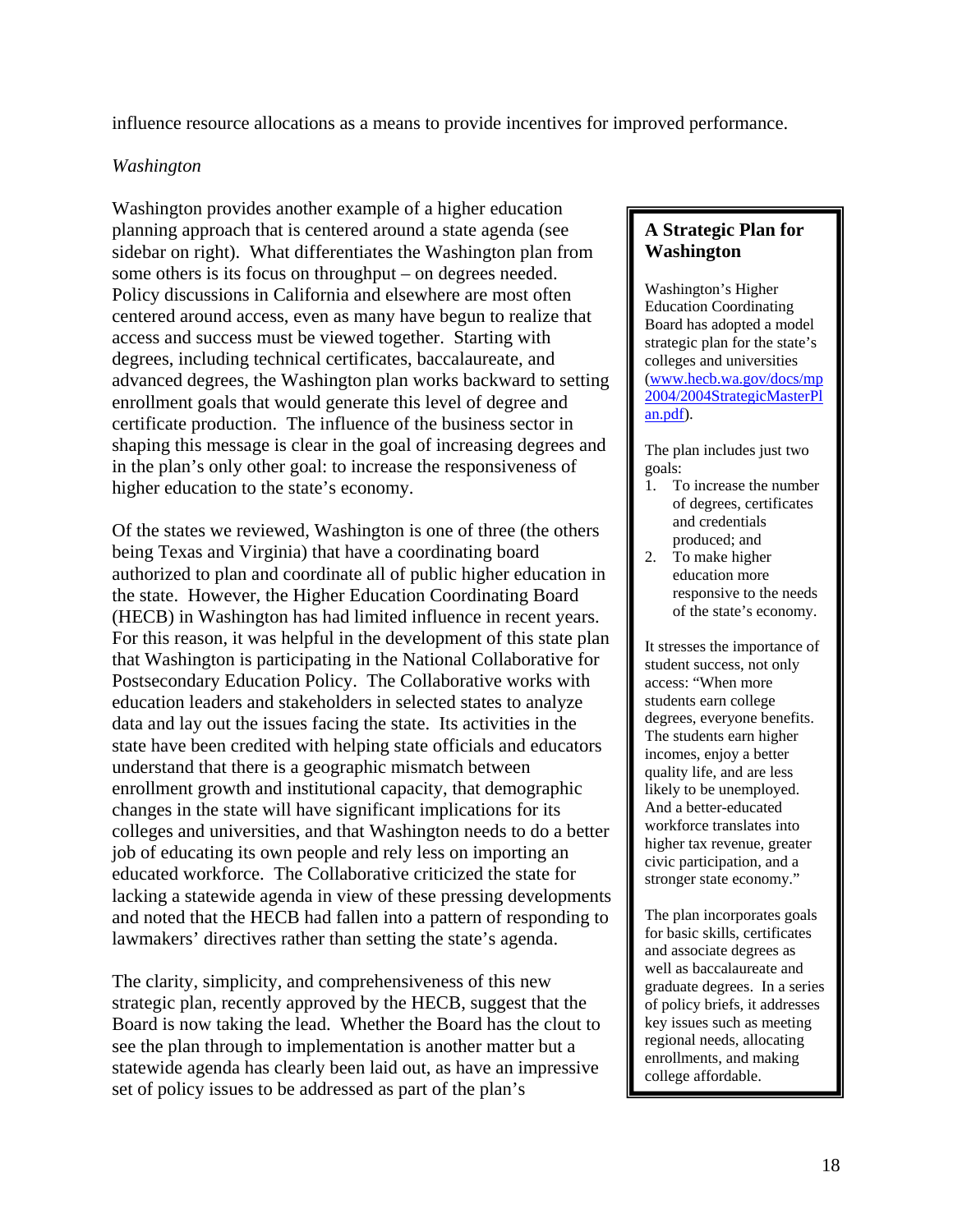implementation. These issues include allocating student enrollments across regions and institutions, making tuition affordable and predictable, increasing the number of degrees in highdemand fields, planning for regional higher education needs, providing funding incentives to

#### **Georgia's P-16 Initiative**

Georgia has implemented a *P-16 Initiative* to ensure that the state's educational system works together on behalf of all students to improve student success at every level of education and on into the workforce.

The goals of the initiative are to:

- improve student achievement in P-16 (with special emphasis on science and math);
- help students move smoothly from one level of education to another;
- increase access to and success in postsecondary education; and
- focus the reform of teacher education and public schools towards high standards.

While there is a Georgia P-16 Council appointed by the Governor to oversee the statewide *P-16 Initiative*, the strength of this program is its regional focus and ability to bring together representatives at the local and regional levels from entirely separate educational spheres. Local and regional P-16 efforts have led to the development of effective partnerships and the leveraging of resources to promote changes in the public educational systems aimed at improving student success at all levels.

encourage degree completion, and reducing barriers for nontraditional students.

# *Other States*

The other states in our sample have all made progress in identifying critical issues and raising awareness about the need for change, even though they have not set out as comprehensive an agenda as Washington or as compelling a story as Texas.

Virginia, which is also participating in the National Collaborative, is beginning to review state and regional data to get a handle on its problems, but due in part to a weak coordinating board and competing executive and legislative agendas, no effective statewide agenda has evolved. The strategic planning and accountability reporting required of institutions is focused just on institutions as separate and competitive entities and has not led to statewide planning or priority setting. Strong leadership from the Governor and the business community, however, could bode well for a stronger statewide focus.

Arizona is participating in another national effort, the Changing Directions project of the Western Interstate Commission on Higher Education (WICHE), which works with government and education officials to address issues of higher education finance and governance. A report by the Morrison Institute for Public Policy, called *Five Shoes Waiting to Drop on Arizona's Future,* has served a function similar to the Murdock report in Texas of projecting undesirable consequences of letting present trends continue. The "five shoes" refers to alarming trends in the loss of talent to other states, a growing but under-educated Latino population, lack of state economic development commensurate with needs of the economy, a failure of state leadership, and an inadequate state revenue structure. Despite the attempt at catchy language, it does not appear that Arizona has been as successful as Texas in getting everyone to buy into the message. This is likely due to some flaws in governance for higher education, which will be referenced in the next section, on who must carry out the state agenda. Unlike in Texas, there is no coordinating board in Arizona that can craft a message into a state agenda.

Georgia, like Arizona, has a good grasp on what it needs to do to upgrade educational attainment in the state. Its review of data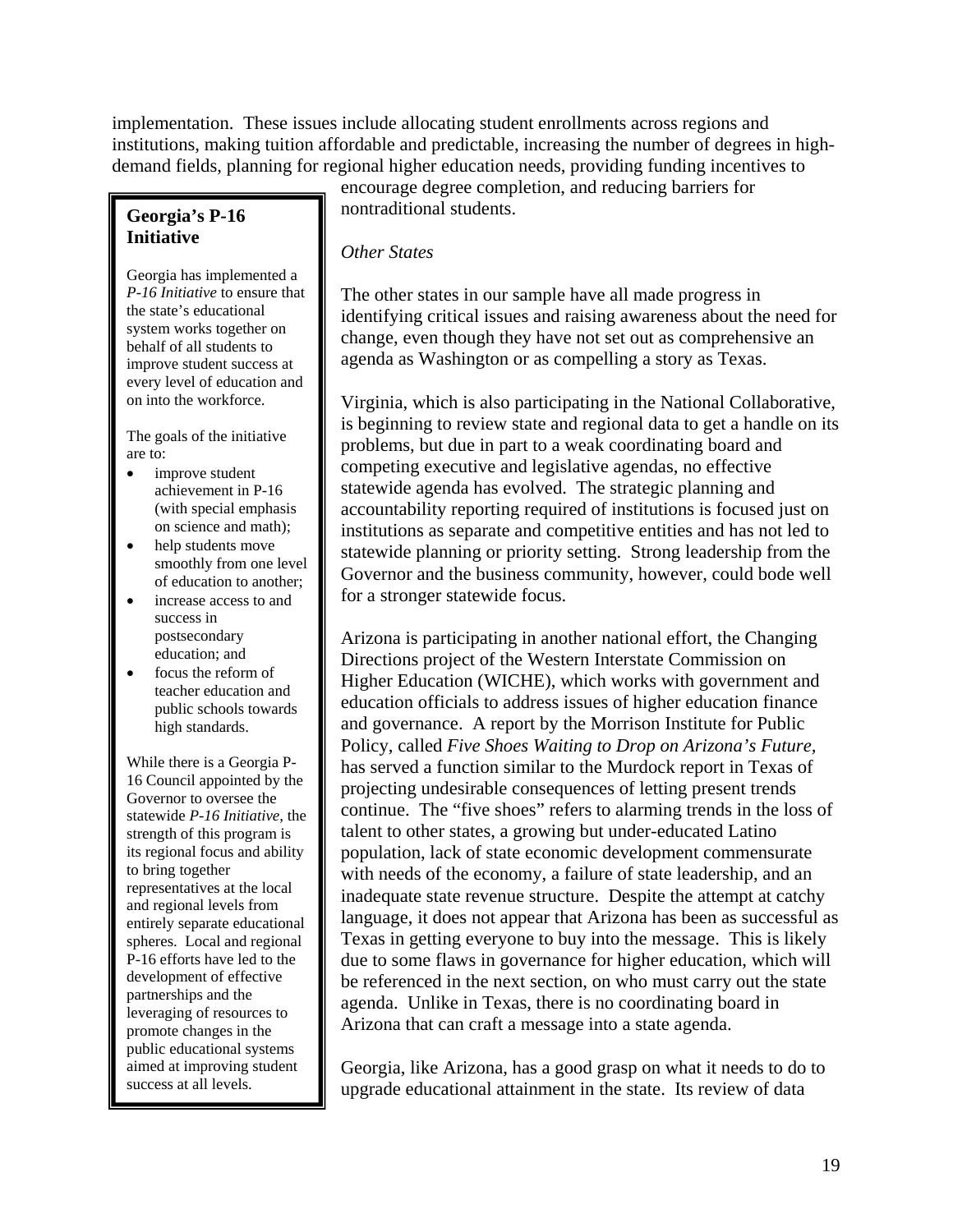clearly indicates a need to increase high school graduation rates and college participation. Based on this understanding it has put in motion a major "P-16 Initiative" (see sidebar on p. 19) and has implemented an outreach campaign modeled after efforts in Texas. But also like Arizona,

Georgia lacks a statewide entity to translate the compelling state need into a legitimate state plan. While individual institutional planning is proceeding, there is no comprehensive statewide planning effort or statewide strategic thinking, including no plan for accommodating the increased numbers of students that would result if the efforts to improve preparation and increase participation are successful.

North Carolina has had a laser-like focus on expanding college access to help the economy transition from its strong dependence on manufacturing (which has suffered huge job losses) to informationbased industries. State leaders quickly came to understand that expanding access would require upgrading a number of institutions and they have combined these two needs into a "focused-growth strategy" by which the state invests more heavily in those institutions that can accommodate more enrollments. Like Arizona and Georgia, North Carolina lacks a statewide coordinating entity and relies on its university system to set forth an agenda. The lack of a statewide planning capacity that includes the community college sector is proving more problematic as the state tries to manage the economic transition. There is more need for the twoyear and four-year sectors to coordinate, primarily through the transfer function, to produce the trained workforce that will increasingly be sought by the businesses the state hopes to attract. The Legislature has just authorized a \$2 million study of what businesses the state is trying to attract and what the implications are for program development in its colleges and universities (see sidebar on right). It is difficult to see how this effort can succeed unless a coordinated state strategy is put forth to build upon the strong recent efforts of the university system.

Looking back at the four conditions we listed for successful development of a state agenda, Florida is a particularly interesting case. It has perhaps the best data system, which yields unlimited ability to analyze student enrollment patterns within and between institutions and diagnose patterns of student success as well as barriers to success (see sidebar on p. 21 for just one example of their data capacity). It has launched a new strategic planning effort to accompany its K-20 performance accountability system. The accountability system is supposed to produce recommendations on, among other things, "what the public is receiving in return for its investment in education." But Florida's ongoing governance battles leave it with no single body with the legitimate authority to translate

**North Carolina Studies its Economy** 

The North Carolina legislature has authorized a comprehensive study to determine how its colleges and universities can best meet the educational and economic needs of the state.

The Board of Governors of The University of North Carolina, in collaboration with the State Board of Community Colleges, will contract with a private consulting firm to conduct the study which will include:

- an analysis of demographic, economic, and educational data regarding the needs for higher education programming in the state as a whole, as well as in all geographic and economic regions; and
- an updated enrollment projection and analysis of current program offerings for each system and institution.

The study will result in recommendations as to how institutions can better serve current and emerging needs for existing and new programs. Possible areas for recommendations include opportunities for regional program delivery, enhanced effectiveness and quality through sharing of resources, program partnerships and collaborations, and online program delivery.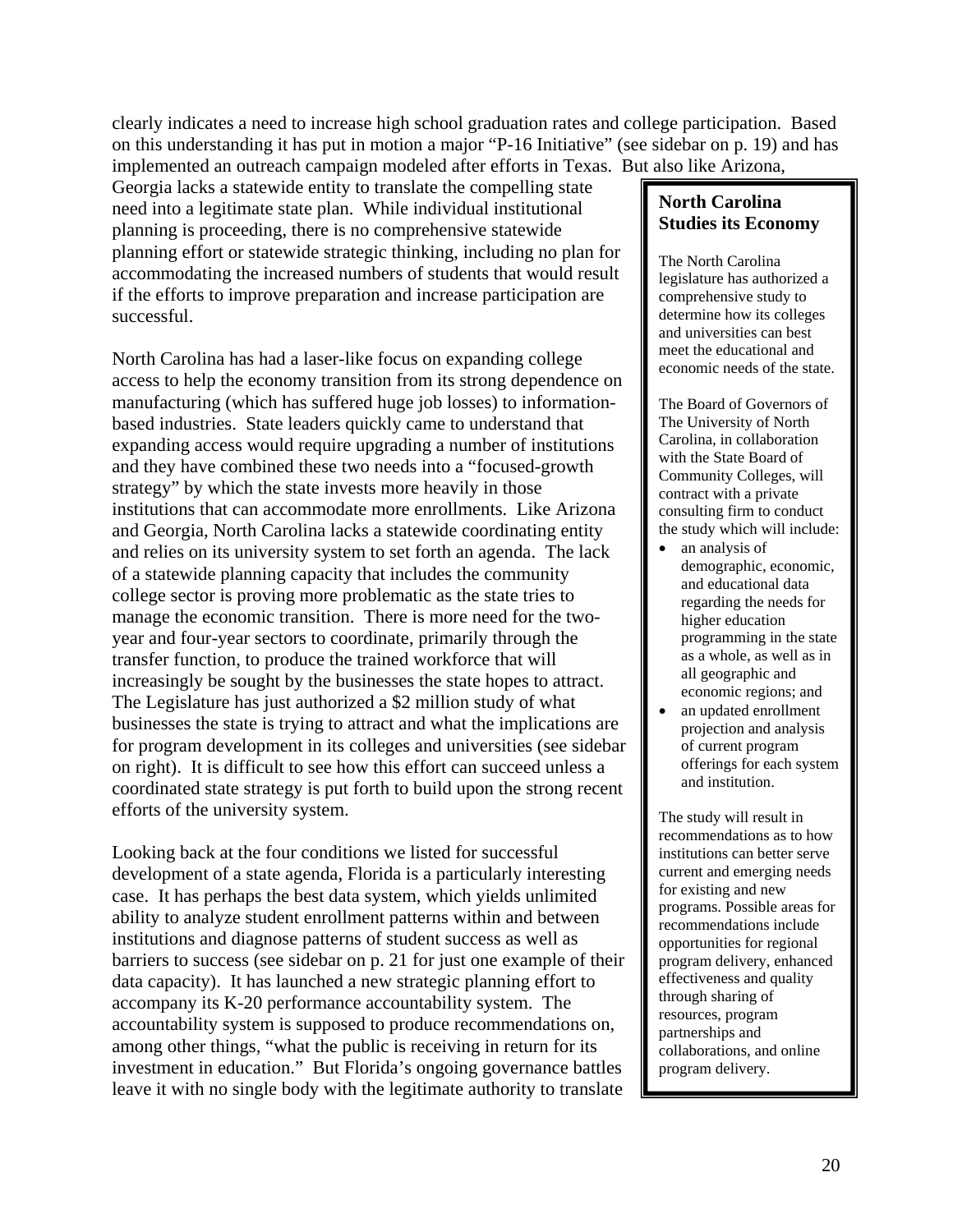# **An Analytical Tool in Florida**

Florida's Council for Education Policy, Research and Improvement (CEPRI) has developed a web analysis tool that allows users to observe the chance of bachelor's degree completion over a fiveto eight-year period (http://www.cepri.state.fl.us/ba completion/disclaimer.html). The statistical model uses student and enrollment characteristics to predict the probability of completion.

The model is based on a longitudinal study of the 1993- 94 cohort of Florida high school graduates. The postsecondary education participation, progress and outcomes of this cohort were observed over nine years, by examining data in the 2- and 4 year higher education sectors, financial aid databases, and the state unemployment insurance system. Analysis of the data revealed the impact of various factors on the chance of BA completion, including academic preparation, fulltime attendance, and continuous enrollment.

The tool was intended to help policymakers base funding and policy decisions on datadriven analyses. The Florida legislature, motivated by concern over low BA production rates, instructed CEPRI to conduct the study on which the tool is based. Florida's ability to track students across the various segments of public education has yielded valuable information that may prove useful in addressing the state's challenges.

this good data and performance reporting into a statewide agenda. It has, in fact, two strategic plans for higher education – one by the Board of Education and one by the newly established Board of Governors. There are, as well, two State Higher Education Executive Officers (SHEEOs) who represent the state's higher education enterprise. Our review leaves us with the impression of Florida as pursuing solutions in search of problems. They are high on method and form (P-20 accountability, performance budgeting, performance contracting, etc.) but they lack a message and an agenda.

# *Summary*

Those who look for state agendas to take precedence over institutional agendas can be somewhat pleased by the trends we have outlined. While only a few of the states have laid out a true statewide agenda (the others hampered by governance, politics, or lack of leadership), each one has analyzed statewide performance trends and understands where their biggest problems are. They seem to have examined national report card data from the National Center for Public Policy and Higher Education's *Measuring Up* project, and several have looked far more deeply at state and regional performance within national contexts, with the assistance of the National Collaborative and the Changing Directions project. Several have sophisticated data systems that help them drill down to examine regional issues and track students across institutions. These national initiatives have oriented states to think in terms of "pipeline" issues – that is, where do states lose most students along the way to degree completion: in high school, between high school and college, or in college (not completing). In addition they have helped states address issues of educational capital – looking for ways to understand the relationship between higher education and a state's economy. In the next section we will see that these states have been less successful in determining the appropriate roles for the multiple stakeholders in moving toward implementing their plans or addressing their problems.

# *(2) Who is responsible for implementing and supporting various parts of the plan?*

We began the section above with a set of elements that promote effective agenda setting at the state level. As we move from a discussion of *what* needs to be done to the topic of *who* needs to do it, we again begin with some guidelines. Prominent national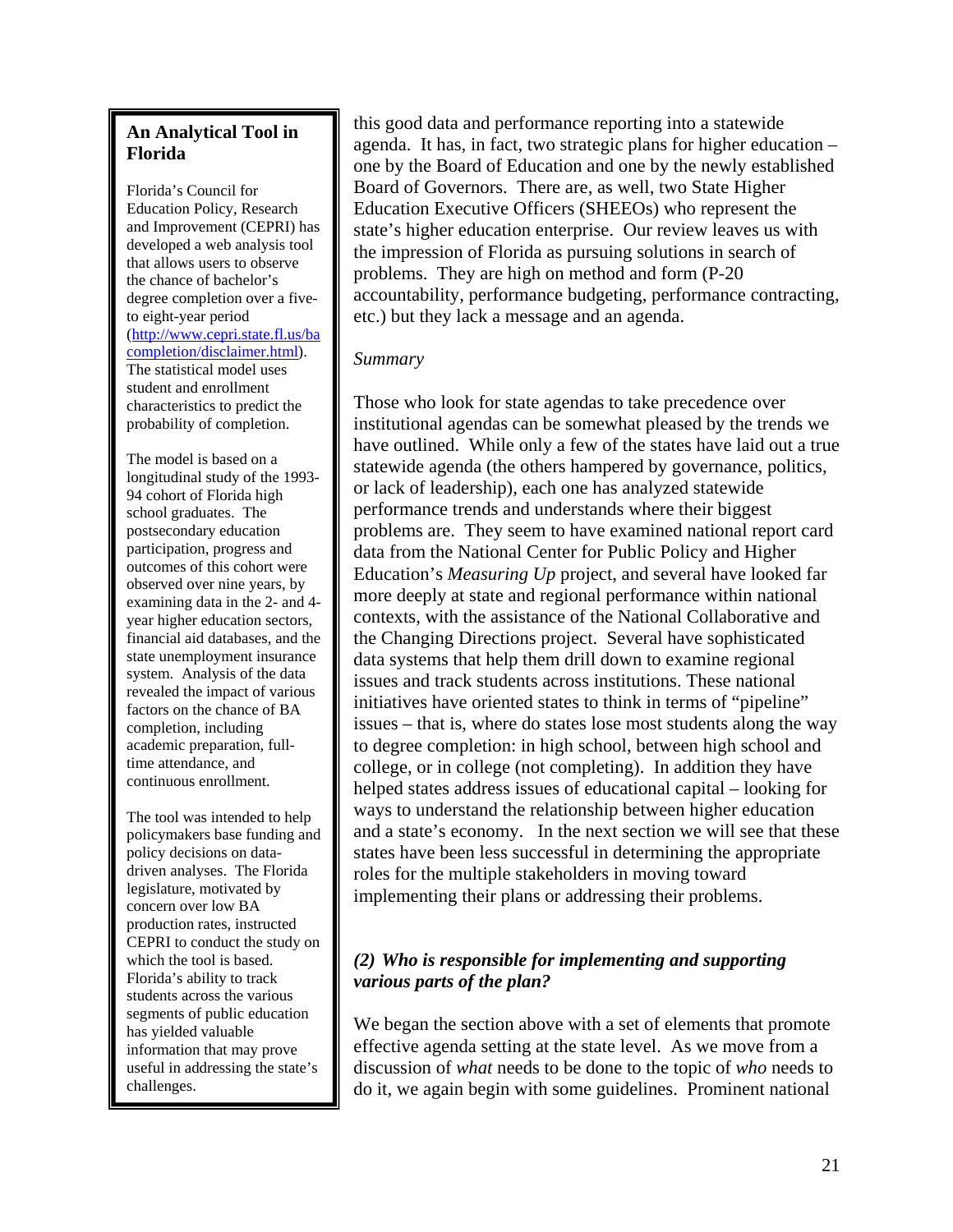higher education policy experts have suggested that states will be more effective at accomplishing statewide priorities to the extent that their governance environments:

- Provide an ongoing forum in which stakeholders come together to advocate for state educational needs, as opposed to single sector needs;
- Produce cross-institutional initiatives:
- Authorize an entity to direct state investments towards identified state priorities and give it the resources to do so; and
- Cultivate and sustain an audience of state policymakers to consider and act upon a statewide agenda through state policy and resource reallocation.<sup>24</sup>

We found limited evidence of these prevailing conditions – from the involvement of key stakeholders to the existence of an audience for state public policy. Stakeholders important to implementing a statewide agenda include the legislature, the governor, the higher education sectors (which generally divide into research universities, regional universities, and community/technical colleges), coordinating boards, the K-12 sector, the independent postsecondary sector, and the business community. The states we sampled have mixed records with respect to involving these key stakeholders.

Despite the fact that all of the states are facing capacity problems, either now or in the near future, none has included the independent sector as a full partner in planning to accommodate increasing enrollments. And although every state is keenly focused on issues of economic development, only Virginia (see sidebar on right), North Carolina, and Washington have had active participation and support from an organized business group. In Virginia and North Carolina, support from the business community is credited with helping to gain increased state appropriations for education. In Washington, a business group called the Washington Roundtable has been active in planning discussions, including those with the National Collaborative, but has taken a neutral stand on an upcoming ballot initiative to dedicate revenue from a sales tax increase to education because they are not yet convinced that other sources of financing higher education (tuition and fees and efficiency savings) have been fully tapped.

Involvement of K-12 is also mixed. Florida is the best example of a state committed to a K-20 planning environment, but their governance battles have made true K-20 structures elusive. Georgia has put considerable effort into regional partnerships between colleges and school districts in the attempt to increase high school graduation and

# **Involving Business Leaders in Virginia**

Virginia business leaders, alarmed at the erosion of funding and public support for higher education, teamed with college and university presidents in 1993 to form the *Virginia Business Higher Education Council*  (VBHEC).

VBHEC believes that the future prosperity of Virginia and the well-being of its citizens are fundamentally tied to a strong and aggressive partnership between business and education. The Council is committed to educating state leaders and the public about higher education's vital role in Virginia's economy, and seeks to secure the financial support needed for the Commonwealth's higher education system to remain among the country's best.

The Council's three major priorities are to:

- increase higher education's impact on the Commonwealth's economic vitality;
- encourage institutions to operate more effectively and efficiently; and
- increase state financial support for higher education.

 $\overline{a}$ 24 Reflects the collective advice of Patrick Callan and Joni Finney in *Multiple Pathways and State Policy: Toward Education and Training beyond High School*, Jobs for the Future, June 2003, p.12; Jane Wellman in *Rethinking State Governance of Higher Education*, draft: September 1, 2004; and Dennis Jones, telephone interview.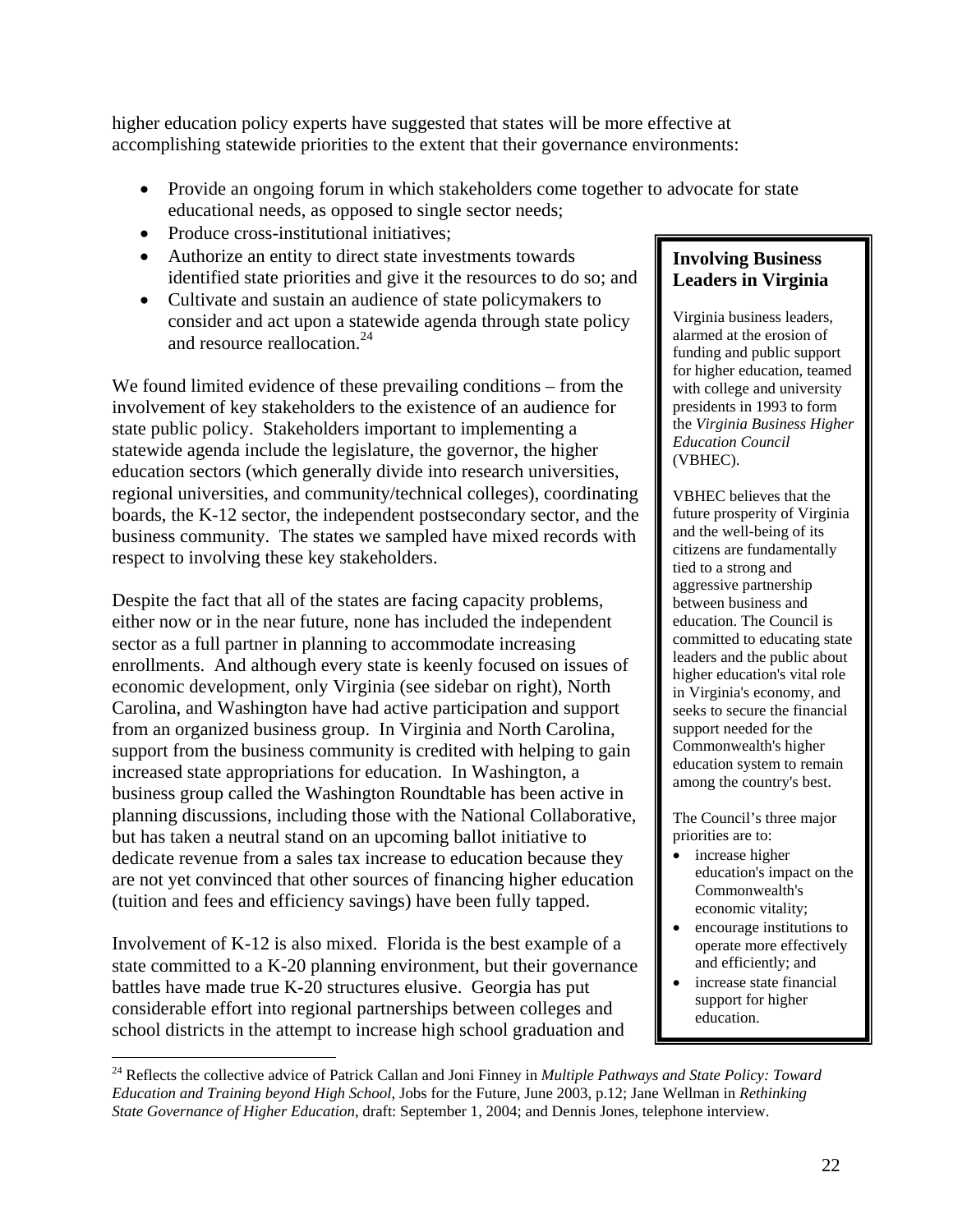improve college preparation. It makes sense that K-12 involvement would be critical in Georgia, where low high school completion is such a large part of the pipeline problem. But all states face huge problems of high school graduates who are not proficient in college-level English and math, and it would seem that true K-16 planning partnerships would be more evident than we found them to be.

The higher education sectors and coordinating boards (where they exist) have the biggest role to play in implementing state agendas for improving higher education. We have concluded, from our review, that ineffective governance structures and conflicts over mission are major barriers to effective implementation of plans, and in some cases, as we noted above, to the development of state agendas in the first place. Three of these states (Virginia, Texas, and Washington) have coordinating boards charged with planning and coordination for all sectors of higher education. The other four have no entity with overall responsibility for higher education planning. Instead they have multiple governing boards:

- In Georgia the University System Board has governing authority over the universities and community colleges, but a separate board governs the technical colleges;
- Similarly, the University of North Carolina Board of Governors governs all four-year institutions (and the University President serves as the state's SHEEO), but there is a separate system and governing board for the state's community colleges;
- The Arizona Board of Regents, whose President is the state's SHEEO, likewise has no governing role over the state's community colleges, which themselves have no central board – only ten local boards;
- Florida has a Board of Education that, in theory, governs P-20 education, but in practice governs only K-14 because there is a Board of Governors over the four-year institutions.

These latter four structures appear to be better suited for the old era of institution-building than for the new era of state capacity-building. The President of the University of North Carolina, for example, can do (and by all accounts has done) exceptionally strong planning internal to the system but does not have the license to bring the community colleges to the table. In Arizona, the planning to restructure the universities to accommodate growing undergraduate enrollments has been spearheaded by the Board of Regents and has largely excluded the community colleges – an approach that seems unlikely to yield the best strategy for the state as a whole.

But the existence of a coordinating board does not guarantee that all stakeholders can be mobilized behind a state agenda. In fact, coordinating boards seem to be constitutionally weak these days. If they were indeed stronger in past eras, as many seem to recall, it is possible that their role was simpler when the focus was on coordinating (perhaps refereeing) among institutions as they pursued their own standards of excellence. Today's demands for cross-sector collaboration to address issues that transcend institutions might simply be tougher to meet. Whatever the reason, for coordinating entities to effectively guide implementation of a state agenda they must have the clout to get people together in a conversation about state needs *and*  they must have some control over resources to provide incentives for institutions to take other than institution-centric actions. As an example, we call attention to the resources allocated to the Washington Higher Education Coordinating Board to increase enrollment in high-demand fields at four-year colleges and universities (see sidebar on p. 24).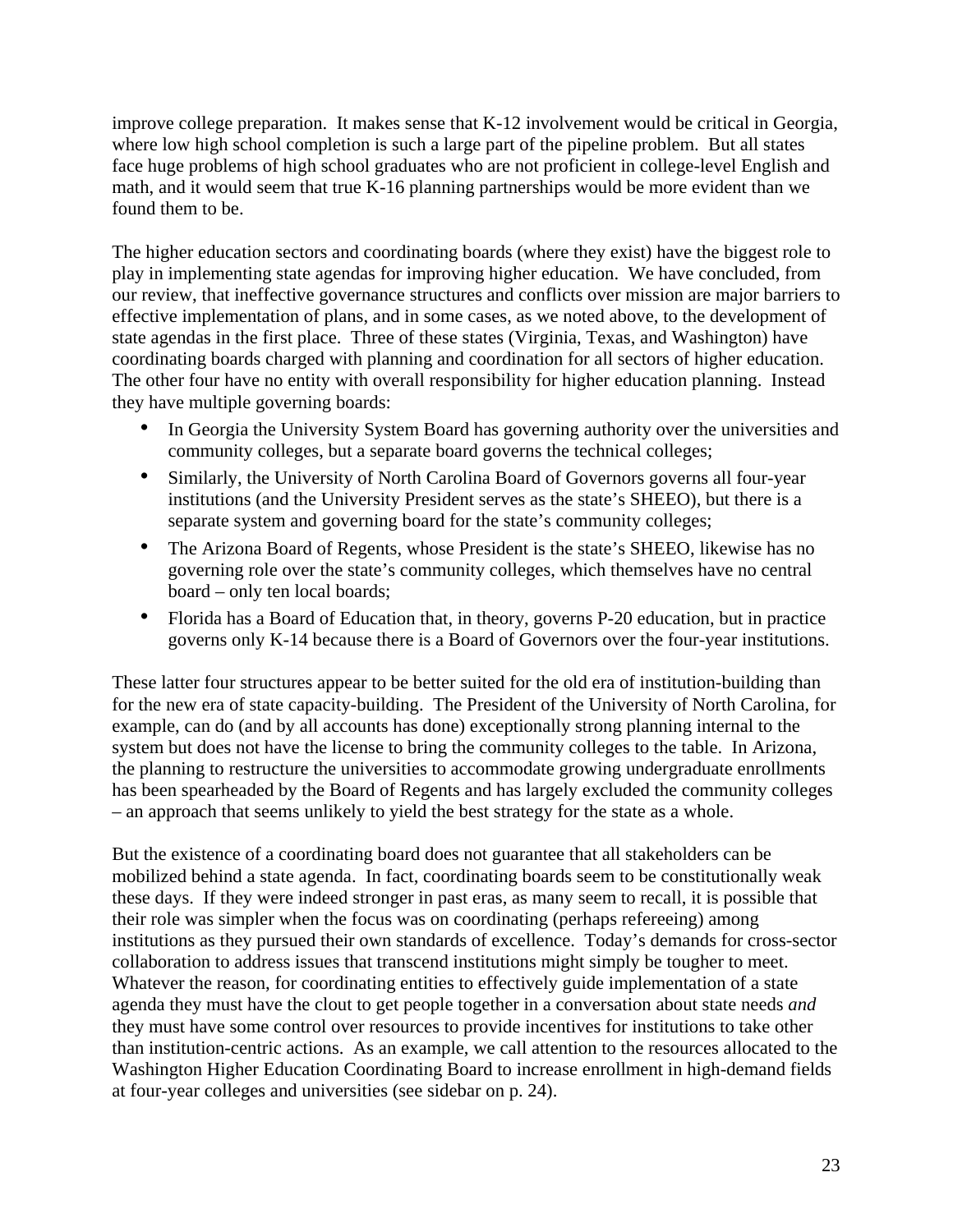# **Funding High Demand Programs in Washington**

In response to a shortage in the labor market of qualified graduates in high-skill jobs, Washington set a goal of increasing the number of students who earn degrees in high-demand fields. For the last several years, the state has targeted funds to four-year institutions to increase enrollment in such programs.

The funding is allocated to the coordinating board and awarded through competitive grants to universities to increase enrollments in BA and graduate programs in a variety of fields including nursing, other health services, applied science and engineering, teaching, speech pathology, and information technology. Priority is given to proposals that promote diversity. Private institutions can participate through partnerships with public universities, though no such proposals have been submitted.

For 2004-05, funding in the amount of \$3.5 million has been allocated to five universities for ten BA, two masters, and one doctoral program. In addition, one university is funded to expand enrollments in pre-science courses that serve as a pipeline to a number of high-demand majors, and to increase enrollments in teacher certification programs in special education and English as a Second Language.

<u>.</u>

When it comes to the role of institutions in contributing to a state agenda, major battles about mission continue to impede rational approaches. Four examples illustrate that these battles tend to be about which institutions will serve the growing numbers of undergraduate students:

- The proposed conversion of one of Arizona's three research universities to its first-ever regional comprehensive university has met with resistance by those institutions whose primary mission would become undergraduate education, and some community colleges are using that opportunity to suggest they should offer baccalaureate degrees;
- Leaders in Washington have come to understand, with the help of the National Collaborative, that they have seriously over-invested in research and upper division education by creating five branch campuses of the research universities, and now face political opposition to the sensible option of redirecting part of that investment to the regional comprehensive sector where enrollment can be accommodated at less cost;
- North Carolina faces competing visions over the balance within its community college system between transferoriented and vocational programs – an issue which affects the role the community colleges can play in expanding access to the baccalaureate;
- Florida's institutions are battling over whether community colleges can offer baccalaureates, not as part of a reasoned plan to accommodate new students at affordable costs, but as a political fight over status.

With rates of population growth and student demographics varying tremendously across regions in most states, regional approaches to planning for and delivering educational programs would be helpful. While several are beginning to analyze data by region, few have talked seriously about recasting the sector structure of higher education into a regional structure, or about forming regional partnerships to overcome institutional barriers.

The final stakeholders in the picture are the lawmakers themselves. Lawmakers can provide critical leadership in defining an agenda when that capacity is lacking elsewhere, and must provide a receptive audience for policy information if a public agenda is to be accomplished.<sup>25</sup> Governors in Virginia and Washington have stepped in to provide agenda-setting

<sup>25</sup> Jane Wellman, *Rethinking State Governance of Higher Education*, draft: September, 2004.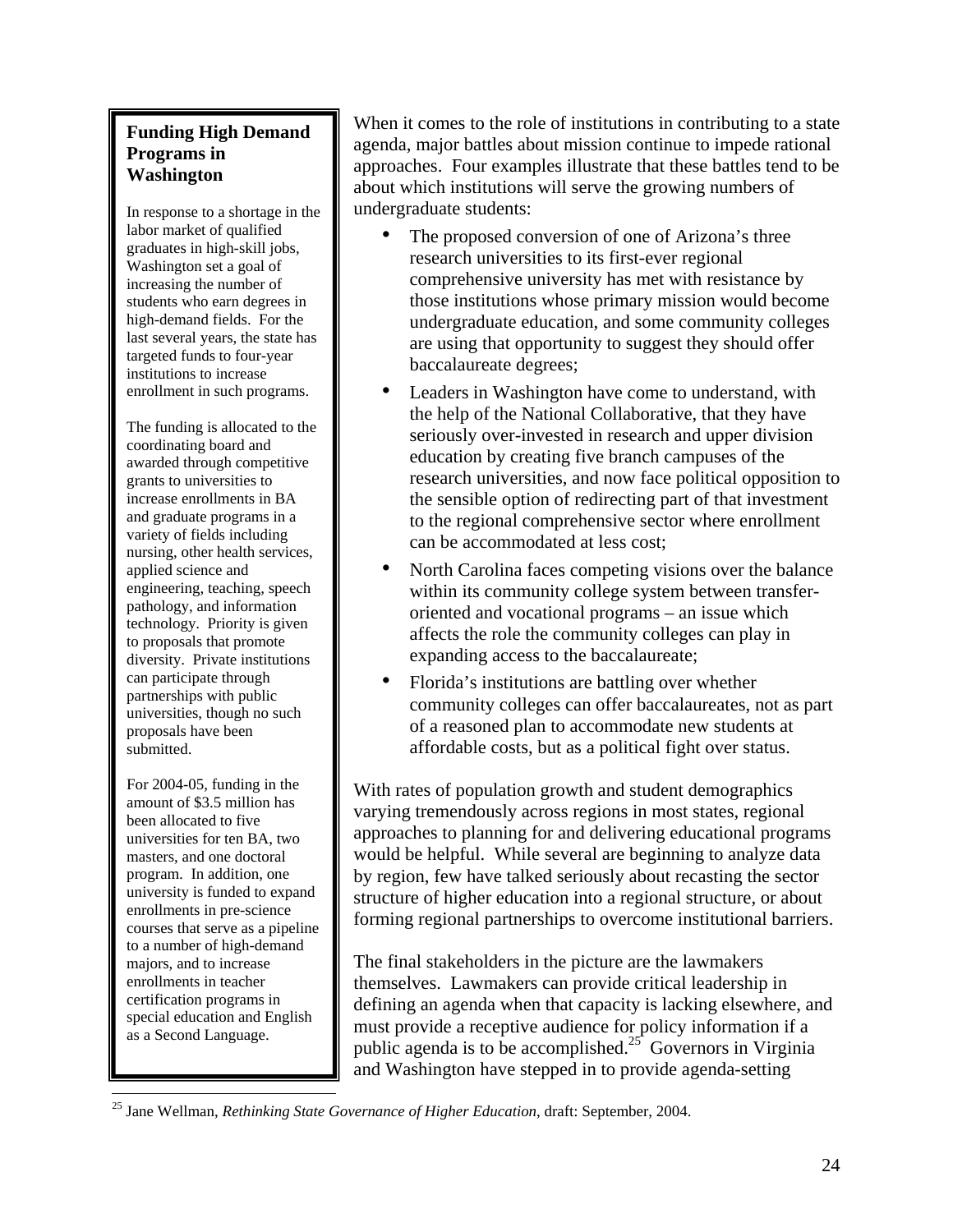leadership that could have come from stronger coordinating boards. Executive branch involvement is vital for implementation as well as agenda-setting. States without an effective coordinating mechanism are handicapped in the development of a statewide agenda. But even states with an effective coordinating mechanism need leadership from the governor to facilitate implementation. Strong leadership by former Governor Hunt in North Carolina is credited for many of the state's accomplishments in higher education. Legislatures are vitally important for the support they provide to others' agendas – for the *audience* that is needed for policy change to take hold. Legislators in Washington and North Carolina have mandated important new studies in response to concerns about higher education performance. However, lawmakers in several states appear more focused on issues of institutional survival in the competitive marketplace than on the public policy agenda for educating the people of the state.

As noted, four of the seven states have benefited from outside assistance – two from the National Collaborative and two from the WICHE Changing Directions project. While such outside expertise can add to and mobilize leadership within a state, these projects look to build on existing leadership and avoid working with states they judge to lack the basic leadership capacity to engage in a major change effort.

#### *Summary*

This piece of the *what/who/how* puzzle is problematic in our sample of states. Most of their governance structures do not provide a forum where all stakeholders naturally come together. There have been various efforts to circumvent these structural weaknesses through roundtables that bring players together. The National Collaborative and Changing Directions have been particularly helpful in this regard. But we have not identified any states that have truly institutionalized this cross-sector approach by providing such a forum with the authority *and the resources* to catalyze new kinds of behaviors and strategies to implement a public agenda. The record is also uneven with respect to the inclination of policymakers to support a public agenda. The movement in several of these states to find market-based "solutions" is premised on the understanding of higher education as a private, not a public, good.

Nevertheless, we have identified numerous examples of initiatives and strategies, many of which are indeed cross-sector, that states have implemented. The fact that there is much going on, despite few institutionalized governance structures for promoting it, may signal that structural change can follow, rather than guide, state higher education planning. This is consistent with what we heard from many with whom we spoke in these states: that personal relationships are important for forging new solutions and can transcend the limitations presented by governance structures. The following section looks at some of these promising initiatives.

#### *(3) How will we get there: what specific strategies do states have for meeting their goals?*

Our research has uncovered a number of interesting strategies that states have undertaken to address their various challenges. Much activity is directed at increasing preparation and college participation. Such efforts are of critical importance in all these states but if successful, they add costs that must be considered when states develop financing strategies. We begin by describing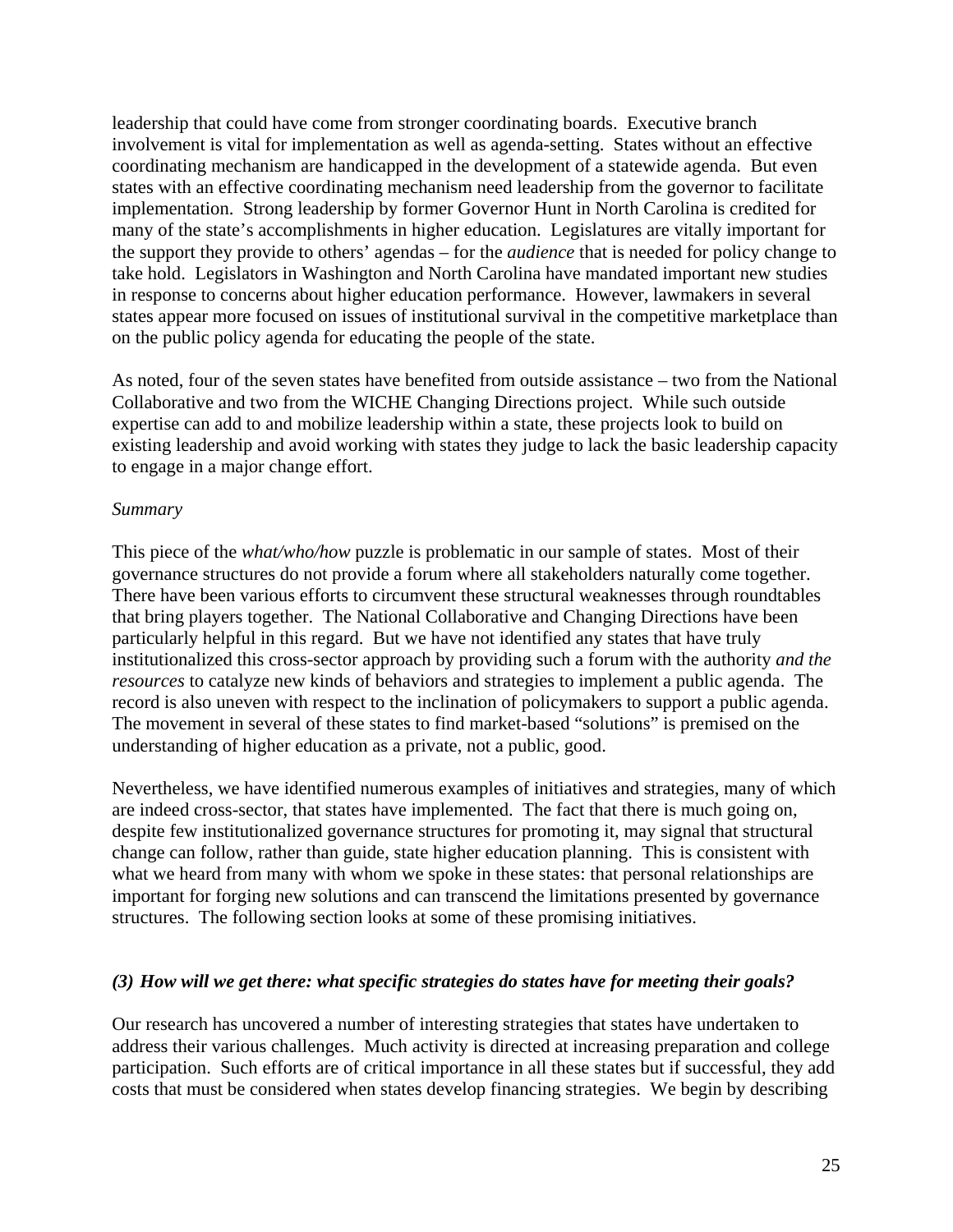some notable efforts to increase preparation and participation – to increase the demand for higher education. Next we turn to a discussion of initiatives that in various ways relate to providing the capacity to meet the demand – or "supply-side" strategies. We divide these into states' efforts to (a) increase efficiency by better targeting existing resources, (b) develop more rational tuition and aid policies, and (c) obtain increased public funding.

We found that far more attention has gone into increasing the demand for higher education than to increasing capacity, undoubtedly because it is easier to agree that more people need higher education than to agree on how to pay for it. In fairness, though, efforts to increase preparation and participation are also attempts to increase efficiency and lower costs as states try to reduce the costs of educating under-prepared students and minimize the lost investment in students who don't complete their programs.

# *Increasing Preparation and Participation ("Demand-side" Strategies)*

The College for Texans Campaign (see sidebar on right) is an aggressive and comprehensive effort to increase college participation rates, in accordance with the state's goal of closing the participation gap. Georgia has modeled an outreach campaign on the Texas one. In Georgia it is part of the broader P-16 Initiative to increase standards and student achievement at all levels (see sidebar on p. 19). Neither state, however, has set forth plans for funding enrollment increases if these efforts are successful. In Texas, the coordinating board chose a strategy of absorbing enrollment growth to make the case stronger for funding, but when funding did not follow, institutions were not pleased. Future efforts to accommodate increasing enrollment may be hampered by the lack of a financing strategy. Florida has partnered with the College Board (see sidebar on p. 27) in its efforts to improve preparation and college participation by minority and at-risk students. In Arizona, the largest community college district and the largest public university have partnered to increase access, affordability, and degree completion through a program under which incoming students register as freshmen at both the community college and the state university (see sidebar on p. 28).

North Carolina has implemented a package of related initiatives aimed at increasing the college-going rate which together have helped increase the rate from 57 percent to 65 percent, rising from below to above the national average. The approach includes an

# **The College for Texans Campaign**

The Texas Higher Education Coordinating Board launched a statewide campaign in 2002, in an aggressive new effort to send more Texans to college. The message of the campaign: "Education. Go Get It".

The campaign aims, by 2015, to enroll another 300,000 academically prepared students – beyond the 200,000 enrollment growth projected based on current trends – in Texas universities, community colleges, and technical colleges.

The *'College for Texans'* campaign focuses on the distribution of college planning information to ensure that all students and their parents understand the benefits of higher education and the necessary steps to prepare academically and financially for college. The campaign uses public service announcements and recruiting centers to promote college enrollment, and works with colleges to plan for growth.

A high proportion of the 300,000 additional students are expected to be Hispanic, African-American and low income. The campaign targets middle and high school students as well as those who have left high school or college without having attained a diploma, certificate or degree.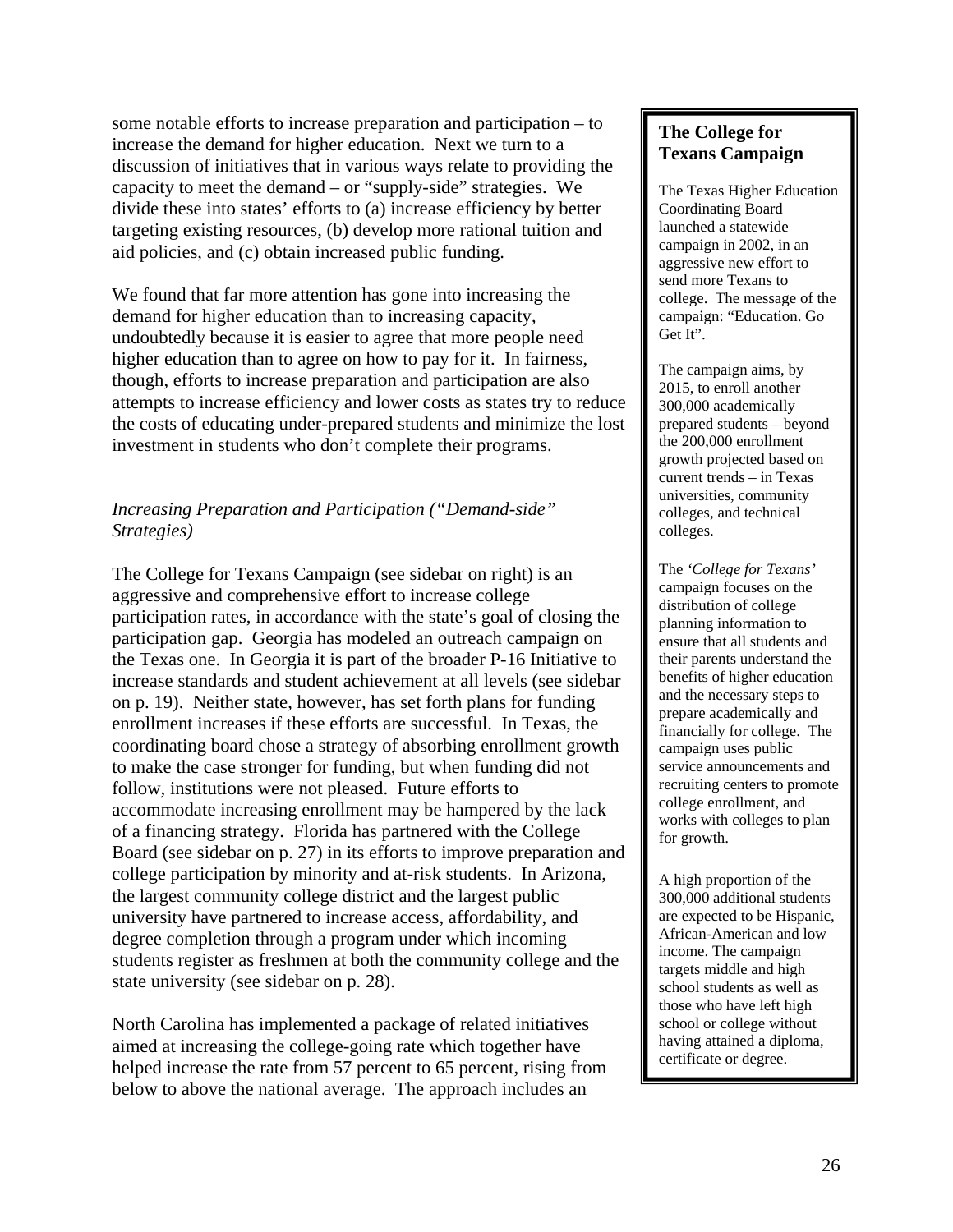innovative web portal (see sidebar on p. 29), federal GEAR UP and TRIO funds, a toll free resource center, and publications for school counselors. It creatively linked funding sources, using private funds to match federal funds, which were then used to translate the web portal into

# **The Florida College Board Partnership**

Florida's Department of Education forged a partnership with the College Board in 2000 with the goal of providing all Florida students more opportunities to prepare for, attend, and succeed in college.

The Partnership strives to improve college readiness of all students, but focuses on minority and at-risk students in middle and high schools. Services include:

- professional development courses for Advanced Placement teachers and for teachers who prepare students for the Preliminary SAT and SAT;
- College admission test preparation in inner city and low-income communities;
- SAT preparation materials;
- Tutoring programs to help transition into college; and
- Information for families on colleges.

This Partnership uses many successful models already in place at the state and national levels, to work with teachers, schools, districts, and colleges throughout Florida to improve curriculum and teaching methods in order to promote educational excellence and equity for Florida's students. Spanish. The principal purpose of the web tool is to provide onestop shopping convenience to simplify the college and financial aid application processes for students. As another example of this approach, Texas adopted a common application which students can use to apply to any of its public universities.

In Virginia, the community college system pays special attention to high school students who are not on track to pursue an academic degree. The state's dual enrollment program is in part aimed at giving the college-bound a leg up on units (see below under "financing capacity through efficiencies"), but another important target audience is those on a path to career or technical education. Such students take courses on high school campuses, taught by teachers under contracts with the community colleges, in subjects such as pre-engineering, and other technical fields that grant units toward an associate in applied science (AAS) degree. There has been a significant expansion in dual enrollment among these students. Another Virginia program with a similar goal is "middle colleges," which are aimed to bring high school drop-outs back to school. These students (the program targets 18-24 year olds) attend courses on a community college campus in order first to obtain the GED. The college environment is intended to motivate students to get back on track. The community college system Chancellor reports that 70 percent of the students enrolled in middle colleges have completed the GED and of those, 50 percent have enrolled in a community college. The newest effort by the community college system to increase participation involves opening community college offices on high school campuses. The first four offices are scheduled to open this fall and will include a counselor to serve as academic advisor to dual enrollment students as well as for advising high school students generally about the community colleges.

# *Providing Capacity for Increased Demand ("Supply-side" Strategies)*

None of the states we reviewed has taken a comprehensive approach to financing their plans. There seem to be two prevailing approaches to the challenge of financing increased capacity during a fiscal downtrend – very different but both passive in that they avoid the hard work of developing higher education finance plans. In some states officials are hoping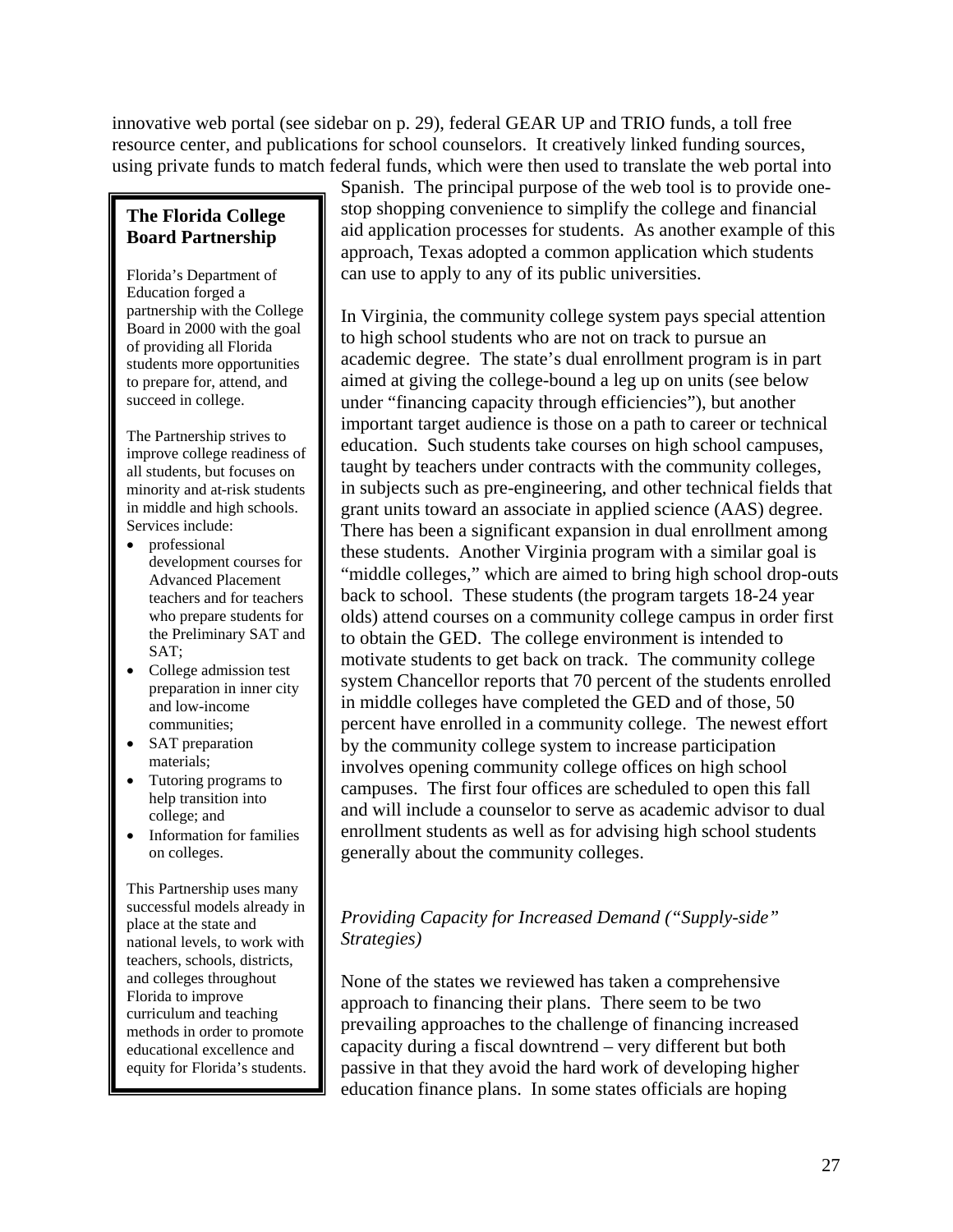("praying" was a term used in jest by one person) that public funding will be provided in response to successful efforts to increase access. Those in a position to produce and

communicate strong data-driven plans and messages (Texas better so than Georgia, for example) may be in slightly better stead to win this battle but certainly no one is confident that a compelling story alone will do the job. In states where the political climate is more conservative, there is movement toward privatization of at least some sectors of the higher education enterprise. Leaders of selective universities in these states (Virginia, Arizona, Texas, for example) are taking steps to position themselves strongly in the marketplace by seeking authority to raise tuition and admission standards and freedom from other state regulations.

Some states are beginning to tackle the middle ground between hoping and giving up by engaging directly the issue of higher education finance. The legislatures in North Carolina, Washington, and Virginia have each just authorized major studies intended to help these states understand the costs of higher education in relation to the benefits provided to the state. These studies are cited and briefly described in Appendix B. In addition, the coordinating board in Texas adopted a plan in 2003 called "Financing Higher Education: The Appropriate Balance among Appropriations, Tuition and Fees, and Financial Aid to Achieve the Goals of *Closing the Gaps."* Although this plan lays out some key principles to be considered in a finance plan, such as the share of instructional costs to be borne by students, it has not been adopted by the Legislature. In fact, after considering the plan, the Legislature granted its universities authority to increase tuition without limit. Nevertheless, the coordinating board intends to use the plan to frame future policy discussions about finance, tuition, and affordability.

The danger of these drifts toward market-based finance policies is that in response to a need for increased capacity they can sharply curtail access as less competitive students get shut out of higher-end institutions by rising costs and admission standards. When that happens, mid-range institutions become harder to get into, community colleges get seriously oversubscribed, and wholesale populations get left out altogether. This is precisely what is happening in many of the states we studied. A new paper by David Breneman warns of the dangers of increased social stratification from trends seen in these and other states across the country to finance "public" higher education through the market instead of finding a balanced approach that preserves the concept of higher education as both a public and a private good.<sup>26</sup> The alternative to

 $\overline{a}$ 

# **An Alliance across Sectors in Arizona**

Two of Arizona's major providers of higher education**,** Maricopa Community College District and the Arizona State University (ASU), are pursuing a partnership called the *ASU-Maricopa Alliance,* with a goal of providing degree programs that are completely accessible either at a physical location or in the virtual classroom. The programs offered through the alliance will be integrated to a degree that well exceeds the traditional 2+2 transfer model, with joint use of facilities and other academic infrastructure, shared faculty assignments and coordinated student support services.

Students will benefit from assured course transferability and access to both institutions' academic advising, libraries, and cultural and sports events. Students will have ID cards for both the community college and ASU and can seek federal financial aid based on joint enrollment.

This new partnership is designed to make higher education accessible throughout the community, and result in greater numbers of students completing baccalaureate degrees.

<sup>26</sup> Breneman, David W. *Are the States and Public Higher Education Striking a New Bargain?* Association of Governing Boards of Universities and Colleges Public Policy Paper 04-02.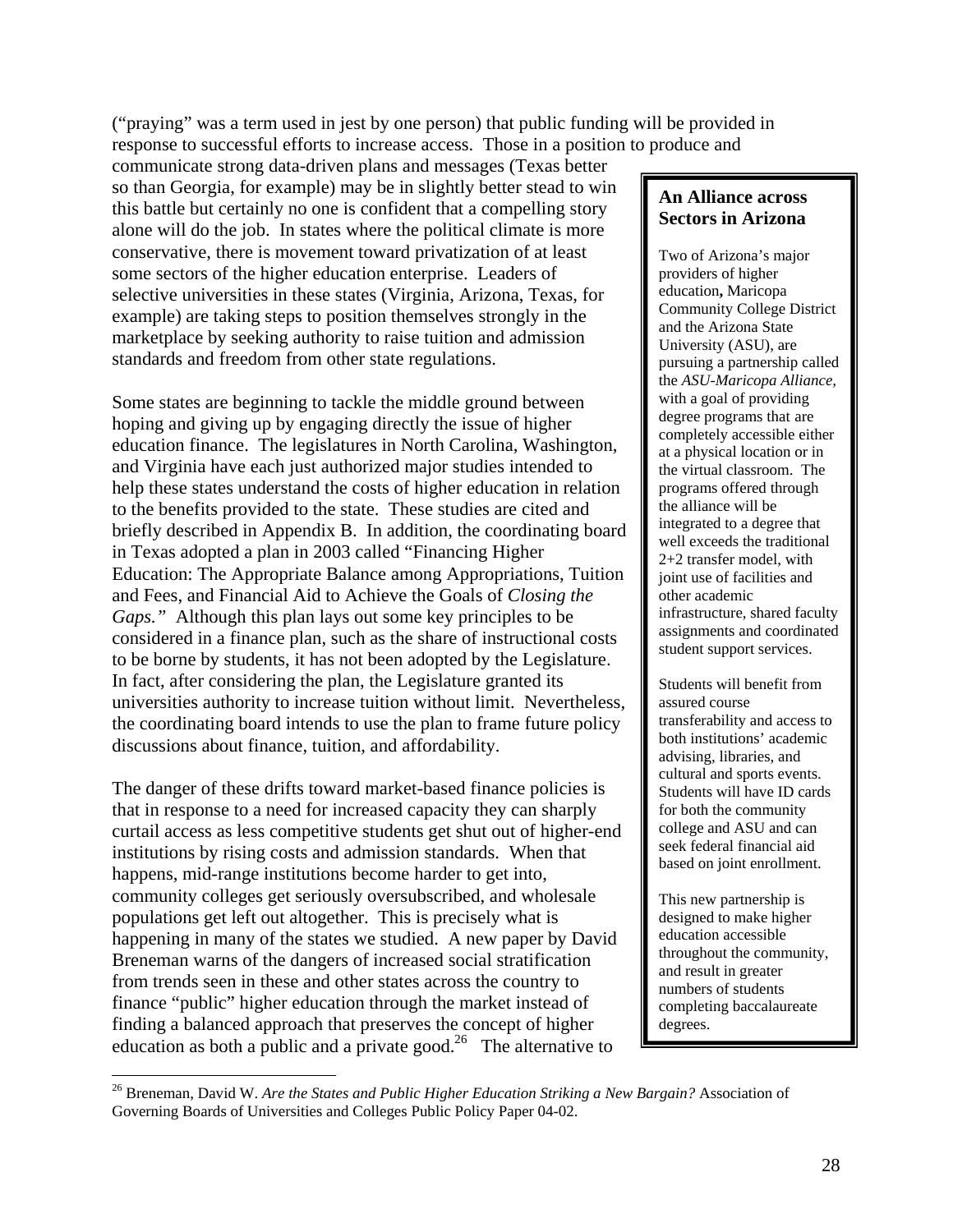this grim future is to engage the issue of how the rising costs of higher education will be paid and to construct a sound fiscal approach that can garner public support. These next sections examine how our sample states are (or are not) looking at three possible ways to address these costs.

# *(a) Efficiencies – Better Targeting of Available Resources*

As we noted above, the widespread efforts to increase student preparation are also efficiency

# **A Comprehensive Web Portal in N. Carolina**

North Carolina has developed a web tool to improve access and increase the college-going rate. The website includes several modules with information for students on preparing for and applying to college (www.cfnc.org):

- a student planner to track high school courses, grades, test scores, activities, and other accomplishments;
- a career center to assess one's talents and interests and learn about projected growth in particular occupations;
- a college fair to compare colleges in the state, take virtual campus tours, and search for colleges that match one's requirements;
- online applications, to apply to any public or private college or university in the state and to apply for federal and state financial aid, including loans for students and parents; and
- a financial aid planner to educate students and parents about grants, scholarships, loans, tax savings options and the state's "529" plan.

The website is exceptionally comprehensive, covering all public and independent higher education in North Carolina.

measures to the extent that they reduce the cost of remediation and non-persistence. None of the states, however, has attempted to put a dollar value on these savings or to frame these actions in budgetary terms. For example, it would be possible to model the change in cost per degree or cost per certificate that resulted from improvements in the preparation levels of students, and to extrapolate that to the overall costs and benefits of the system, but we have not encountered any such attempts. Below we describe a variety of other approaches that states view as efficiency measures, but again, we have seen few attempts to quantify the gains and the impact on overall funding requirements. We categorize these initiatives according to a variety of different goals – all intended ultimately to use resources more efficiently:

(1) To reduce the number of units needed to complete a college program of study

- Virginia has put a great deal of effort into its *Senior Year Plus* initiative (see sidebar on p. 30) which provides means by which students can earn units in high school towards college credit and industry certification, thereby reducing their units taken, and time and money spent, in college.
- Washington's Running Start program allows eleventh and twelfth graders to take college courses at community and technical colleges and some state universities, saving families and taxpayers considerable sums since dual credit is earned by the participating students.
- The University of Florida issues a guarantee that students can graduate in four years if they pass a defined set of courses. As a result of the program, the four-year graduation rate has increased significantly.
- Florida and Georgia have instituted limits to the units required by academic majors.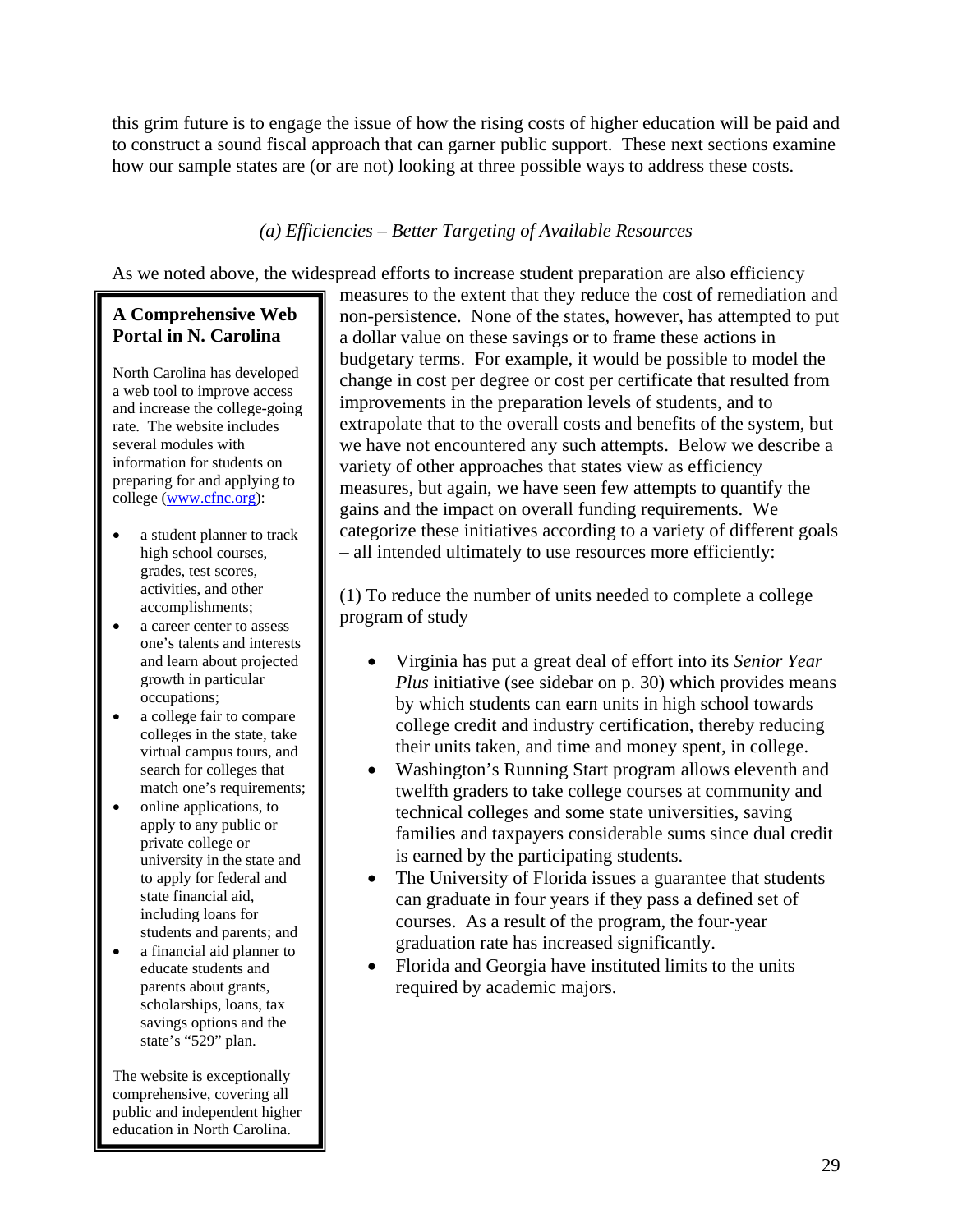#### (2) To improve the match between institutional mission/capacity and student demand

- Washington is facing a problem common to many states: the institutions with excess capacity are not located in the regions that are experiencing high enrollment growth. Nor are their missions and cost structures most appropriate for accommodating new undergraduates. Washington's branch campuses have capacity but are mostly in rural areas and do not enroll lower division students. Yet political forces operate against merging, closing, or changing the missions of these campuses – which are branches of the research universities. One of the studies mandated by the Legislature (and described in Appendix B) will examine the mission and programs of the branch campuses and recommend how the campuses can best meet the needs of students and communities.
- Texas has taken a different approach, as part of its longterm enrollment plan, by requiring off-campus centers to first demonstrate a consistently high enrollment before they can become designated and funded as full-fledged campuses.
- North Carolina has followed a "focused growth" strategy under which funding was provided to upgrade seven under-utilized institutions and attract students to them. Enrollment at these campuses has increased three times as much as at other campuses. The state has also used incentives to target growth to institutions with excess capacity.
- North Carolina adopted a change to its funding model so that distance education enrollment is funded at the same rate as on-site enrollment. This provides an incentive for institutions to serve students from rural areas who would otherwise not be served or would be served by more costly means, such as new campus development.
- Arizona is considering a major reorganization of its three public research universities that would create a lower-cost regional university and reduce the number of research universities from three to two. The plan is intended to reduce the state cost of providing capacity for the growing numbers of undergraduates.

(3) To promote seamless movement of students across institutions

# A common source of inefficiency in some states is poor articulation for community college students who transfer to four-year institutions and must therefore take excess units. In our sample, every state except Washington has good articulation – and most addressed this issue

# **Virginia Seniors Earn College Credit**

Virginia's Governor has signed an agreement with 62 Virginia colleges and universities, called the *Senior Year Plus* initiative*,* that allows students in their senior year of high school to take up to 15 college course credits through dual enrollment and/or advanced placement. The unique aspects of the agreement are:

- The opportunities are available at all state high schools;
- A common core of courses will be accepted at nearly all of the state's public and private colleges and universities; and
- Students can take a sufficient number of classes to save a full semester of college.

The new agreement is designed to make senior year more productive, reduce drop out rates, relieve capacity problems at the state's public colleges and universities, and reduce the cost of college for participating students.

A separate *Path to Industry* component of the initiative allows students who are not necessarily college-bound to earn units while in high school toward industry certification.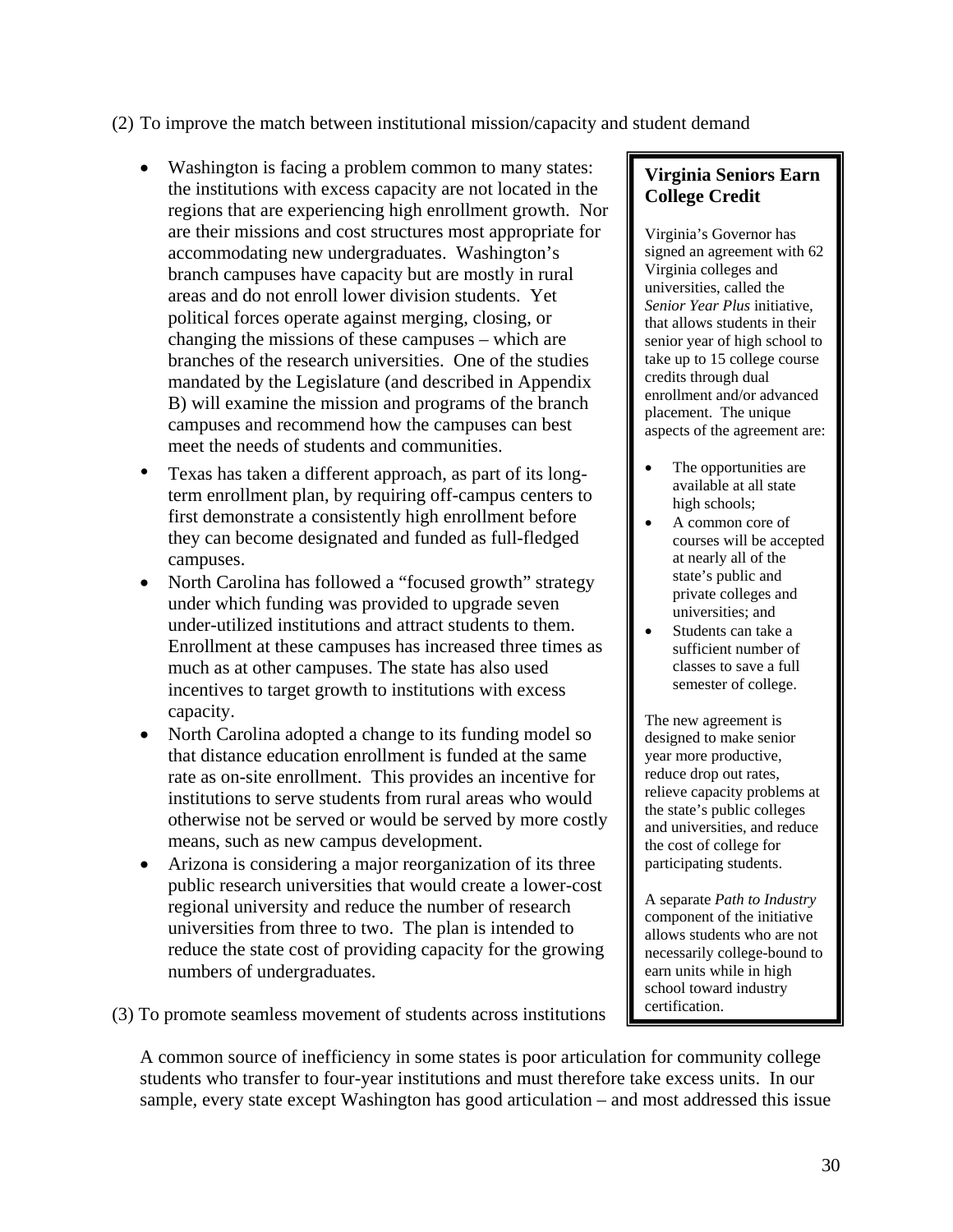years ago. Florida sets the standard with requirement that all four-year institutions grant junior-year status to all students who earn the AA degree. A review of articulation and transfer policies is not needed here but can be found in an excellent study by Jane Wellman.<sup>27</sup> Wellman discusses how policy tools such as core curriculum, common course numbering, and transfer degrees can promote the efficient movement of students across institutions, as well as how governance structures can be more or less conducive to effective transfer.

Washington is taking steps to address its problem, having just enacted House Bill 2382 to establish a transfer associate degree and common course numbering. In addition, the new law mandates a gap analysis of upper division capacity to address the current problem of transfer-ready students being unable to find space in four-year institutions. The gap analysis will address upper division capacity for specific programs and geographic regions and will make recommendations, addressing the cost of those recommendations, for providing sufficient capacity through main campuses, branch campuses, off-campus centers, and distance education.

More attention is being given lately to seamless movement from high school to college, through attention to high school exit and testing standards and their linkage with college entrance or placement standards. Although states commonly use "K-20" terminology, we learned only of one effort, in Texas, to align its  $11<sup>th</sup>$  grade assessment exam with collegelevel placement. The high school exam now substitutes for formerly state-mandated testing, although institutions may still use their own placement tests.

- (4) To better align academic programs and degree production with the needs of the state's economy
	- The University System of Georgia is undertaking an assessment of demographic changes and labor market needs that will result in recommendations for how the system's academic programs can best meet the needs of the state.
	- Since 1999 the Washington coordinating board has received an allocation (this year's amount is \$3.5 million) to increase enrollment in high-demand fields across its four-year colleges and universities (see sidebar on p. 24).
	- The North Carolina Legislature has approved a \$2 million study to produce recommendations on how the state's colleges and universities might better serve the economic needs of the state and its regions (Appendix B).
- (5) To create funding incentives that promote success

 $\overline{a}$ 

It is well known that prevailing funding models, driven almost entirely by the workload factor of enrollment, provide no incentive for program completion. As long as institutions provide access (enroll students) their funding is assured at some predictable level. Although states across the nation are using graduation and completion rates as core performance indicators in accountability structures, no state has considered a simple, yet profound, change in the basic allocation model that would reorient the incentive from access to success.

<sup>27</sup> Wellman, Jane. *State Policy and Community College-Baccalaureate Transfer*, National Center for Public Policy and Higher Education, August, 2002.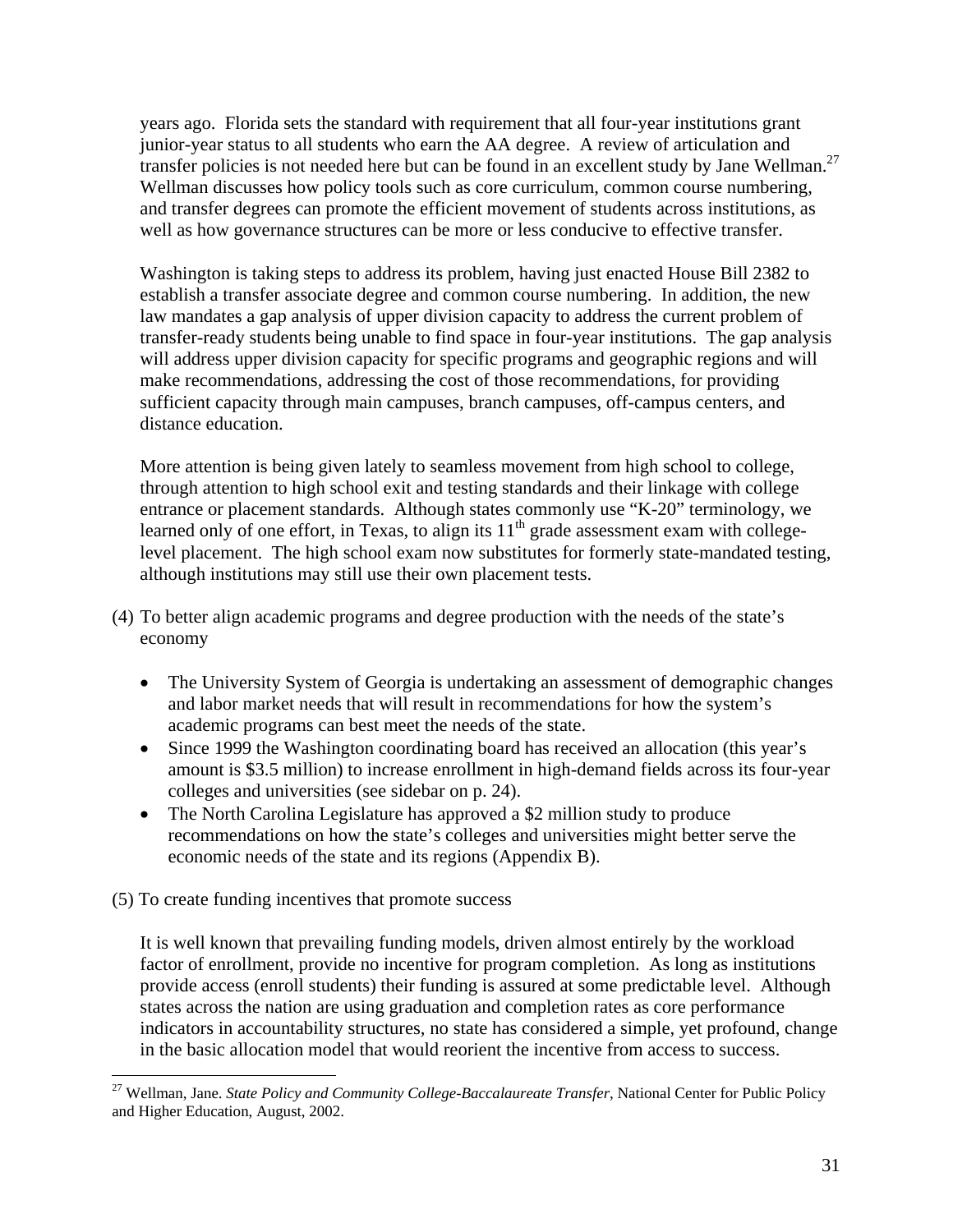Several have included, or are planning to include, graduation rates as a factor in performance funding, but those approaches apply only to a very small portion of a state's overall budget.

We found very little activity among our sample states in exploring new funding models. Moreover, we found that even where governing boards had authority to reallocate funds to provide certain incentives they did not take advantage of that authority. In Georgia, for example, the University system board is required to give each institution only up to 80 percent of the funds it generates in enrollment – the remaining 20 percent in theory could be reallocated to accomplish system priorities. But the board has not used this authority, instead giving each institution close to its full enrollment-generated amount. Similarly, the Virginia Community College system has a *Strategic Directions* plan and a process under which each college president submits goals that are aligned with system goals. The Chancellor can reallocate system funds to best accomplish the system's goals but has not done so – relying instead on base formula allocations.

Florida is developing a highly-structured, data-driven accountability system that is intended to influence budget allocations. However, it appears that it will have minimal impact on base budgets. Targets are being set so as to limit losses to a maximum of 3.5 percent of an institution's budget, with most losses projected at less than 1 percent. In addition, the Florida state budget contains separate allocations for K-12, workforce education, community colleges, and four-year colleges and universities and the new system envisions no reallocation across those sectors. In other words, there is no intention of exploring whether state needs can be better met by shifting subsidies from one sector to another.

Washington received national attention when its coordinating board proposed "funding for student success" under which institutions would be funded in part for degrees and program completion instead of enrollment. However, as a result of concern about institutions "creaming" to enroll the best students they could in order to increase completion rates, a compromise was reached under which the new model only influences the allocation of new funds and does not affect base funding.

#### *(b) Tuition and Financial Aid Policies*

Several of the states in our sample have made significant improvements in their tuition and aid policies, but since these lessons are of minimal relevance to California, we will not provide much detail. Most of the states are low tuition/low aid states that can rationalize their finance structures, and are beginning to do so, by increasing tuition and increasing need-based aid. Georgia, Arizona, Virginia, and North Carolina have had virtually no need-based student aid until recently. Even after some solid increases in aid they still lag well behind California, which is ranked second behind Washington on a measure of need-based student aid (see Part I). The problem faced by some of these states (Georgia and Florida, for example) is that they have very generous merit aid programs, so when they try to increase revenues by increasing tuition, they incur huge state costs in their merit aid programs that significantly offset the revenue gains from tuition. In addition, several of these states have only institutional need-based aid programs instead of a statewide program that can be better managed to meet state needs.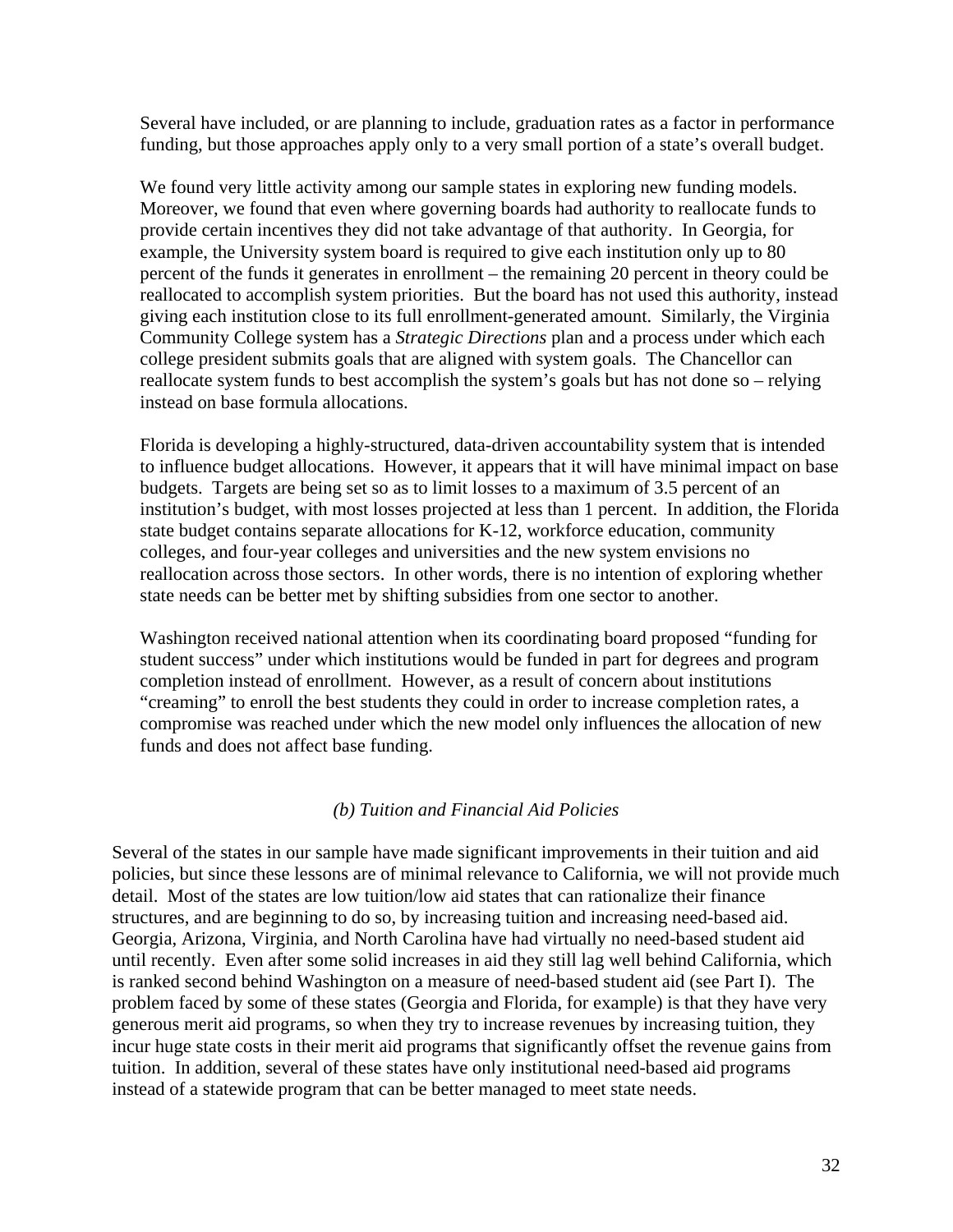None of these states has adopted a strategy for integrating tuition and aid policies that addresses the issue of what share of instructional costs students and families should pay. Washington had such a policy for years (students were to pay one-third and the state two-thirds) but the recession of the early 1990s led to the all-too-typical pattern of sharp tuition increases in bad times and the policy was abandoned out of fiscal necessity. As noted, the Texas coordinating board has adopted a plan with some principles for fair and rational tuition and aid policies, but the plan has been ignored and market-driven "solutions" are underway. Likewise, Arizona, Florida, and Virginia have all moved toward "tuition flexibility" which is only a euphemism for marketdriven tuition increases for the high-end institutions that can win at that game.

#### *(c) Increasing State Appropriations*

Our review of these seven states underscored the difficult challenge facing institutions and boards in getting additional state funding to help meet the costs of increasing capacity to meet student demand and labor market needs. In some cases (Arizona, Washington, Georgia) the political culture is so strongly anti-tax that even the compelling evidence, such as that generated by the Collaborative and Changing Directions projects, has not persuaded lawmakers that funding must increase. Claims about the economic development benefits of higher education have evidently not been credible or convincing enough to sway the balance of opinion. In Georgia, where the case for increased education levels should be easy to make, institutions have just been notified to prepare for mid-year cuts.

Two states did have recent successes in gaining increased state funding. North Carolina enacted the nation's largest-ever higher education bond (\$3.1 billion) in 2000 to finance facility improvement throughout the state in accordance with its "focused growth" plans. The bond passed easily in every county. The success, at a time when most states were cutting funding for higher education, is likely due in part to the solid planning that supported the funding request, and in part to the strong state culture of support for higher education. North Carolina also benefits from a relatively generous enrollment growth funding formula as well as a formula that differentiates among programs by cost. This provides an incentive to invest adequately in high cost programs, such as nursing, which see under-investment in states whose funding formulas do not recognize cost differentials. The strong culture of support for public education has also inoculated the state, so far, against discussions about market-driven approaches such as performance contracts and vouchers.

Virginia is the other state that recently gained revenue from a tax increase. The increase, billed as "tax reform" to meet core obligations as opposed to funding new initiatives, was not the result of any adopted education finance plan. Its revenues have been made available to institutions pursuant to prevailing formulas, with institutions asked to use the funds to meet goals of access, completion, and research. The political culture which made necessary the promise of "no new initiatives" suggests that a stronger case may be needed the next time around.

The most useful lesson learned in our research about strategies for increasing state appropriations came from Washington where the business Roundtable has taken a neutral stance on the pending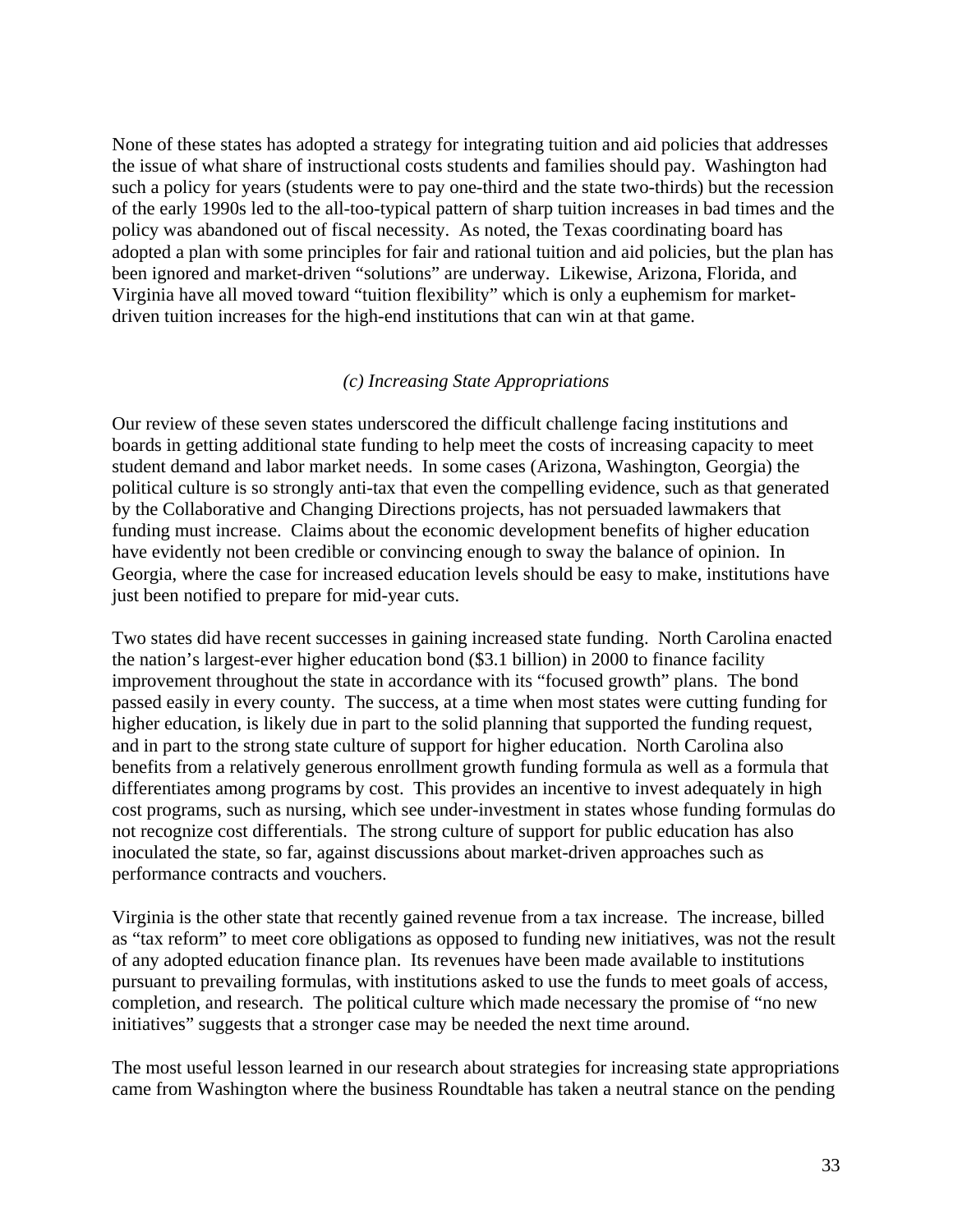ballot initiative to increase the sales tax and dedicate the revenue to education. This is a group that has participated in the National Collaborative and is generally perceived to be supportive of higher education. But they want to see a plan that lays out the costs of implementing the state's strategic plan for higher education and determines what shares of the increased cost can reasonably be met by tuition increases and by efficiency gains. If convinced that reasonable commitments have been made from these two sources, this group would lobby for the balance being provided from state coffers.

While we have found no evidence in this review that states are anywhere near this sophisticated, or even this committed, in the development of a higher education finance plan, we did note above that several states are embarking on legislatively-mandated higher education finance studies. Officials in these states were hopeful that these studies would indeed provide new information and lead to new ways to address intractable cost issues. We hope that these studies will indeed be helpful, not only to the states engaged in them, but to other states wanting to take a stand between hoping for and giving up on additional public revenue.

#### *Summary*

Our review found a mixed record on *how* states have chosen to implement their agendas for access, capacity, and success in the face of growing numbers of students. Certainly there is no shortage of ideas or action. But there is little in the way of an overall plan that covers both demand and supply (capacity) issues. Specific means for financing a state's higher education plan are notoriously absent. We believe this reflects the fact that very few states have the structural, political, or leadership capacity to mobilize all of the needed stakeholders behind a state agenda. Nevertheless, there are useful lessons that can be learned from the activities underway in other states. And there may be more to come as several of these states begin to address larger issues of higher education finance in their upcoming studies.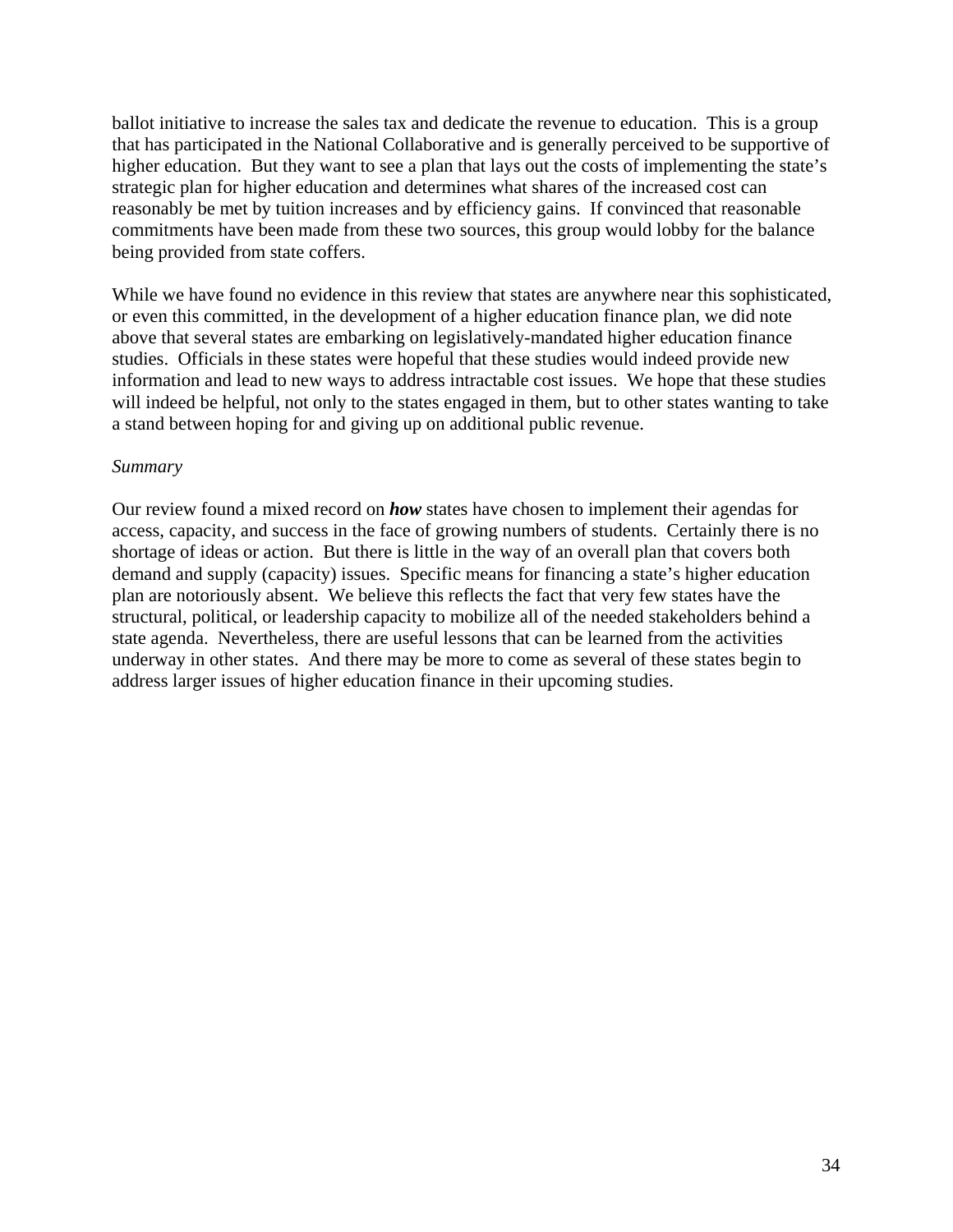#### **III: Conclusions and Recommendations for California**

The purpose of this review was to see what California might learn from the experiences of other states facing a similarly pressing set of needs to accommodate growing numbers of college-age individuals and provide for their educational success beyond high school. In this section we present our conclusions along with a series of actions we believe California must take if it is to meet its own challenges.

# *California Has Much Unused Potential for Pursuing a Statewide Agenda*

Data presented in Part I showing California's poor performance on many key measures certainly should give cause for concern. Further, it should make readers question why there seems to be less of a sense of urgency here than we found in several of the states we studied. The good news is that California has in place many key elements of governance and policy capacity, which other states sorely lack, to forge a statewide agenda. The following are sources of *potential* capacity for California that could, with leadership and commitment from key sectors, foster statewide planning toward meeting the state's urgent educational needs:

Coordinating Capacity. The state's mechanism for coordination of postsecondary education, the California Postsecondary Education Commission (CPEC), has statutory authority to advise the Governor and the Legislature about all segments of higher education. Notwithstanding its current limited capacity to lead a statewide coordination effort, this places California in far better stead than states like Arizona, North Carolina, Georgia, and Florida that have no single coordinating entity over all sectors of higher education.

Institutional Structure. The existence of three multi-campus systems theoretically simplifies the planning challenge. While this highly segmented structure can present serious obstacles to thinking regionally and across institutional boundaries, it does simplify the task of getting authoritative spokespeople around a common table. With proper leadership and incentives to structure conversations around statewide concerns, this structure could work to the benefit of a public agenda compared to other states that must have scores of institutions represented.

Mission Differentiation. California's distinct means of differentiating missions across the three segments also positions it better, theoretically, than many states. Other states regularly play out mission battles over which institutions can offer the baccalaureate or various post-baccalaureate degrees, and which institutions should be primarily responsible for accommodating undergraduate enrollment growth or responding to regional economic needs.

Political Culture. In spite of stunning budget deficits and significant budget reductions in higher education, California's political culture has so far been immune to the drifts in so many other states toward privatizing higher education. California does indeed enjoy a political culture that recognizes the public value of postsecondary education and the necessity for, and capacity of, government to identify and promote key public policy objectives. This is simply not true of some other states, which are increasingly inclined to rely on the market to sort out educated "haves" and "have nots."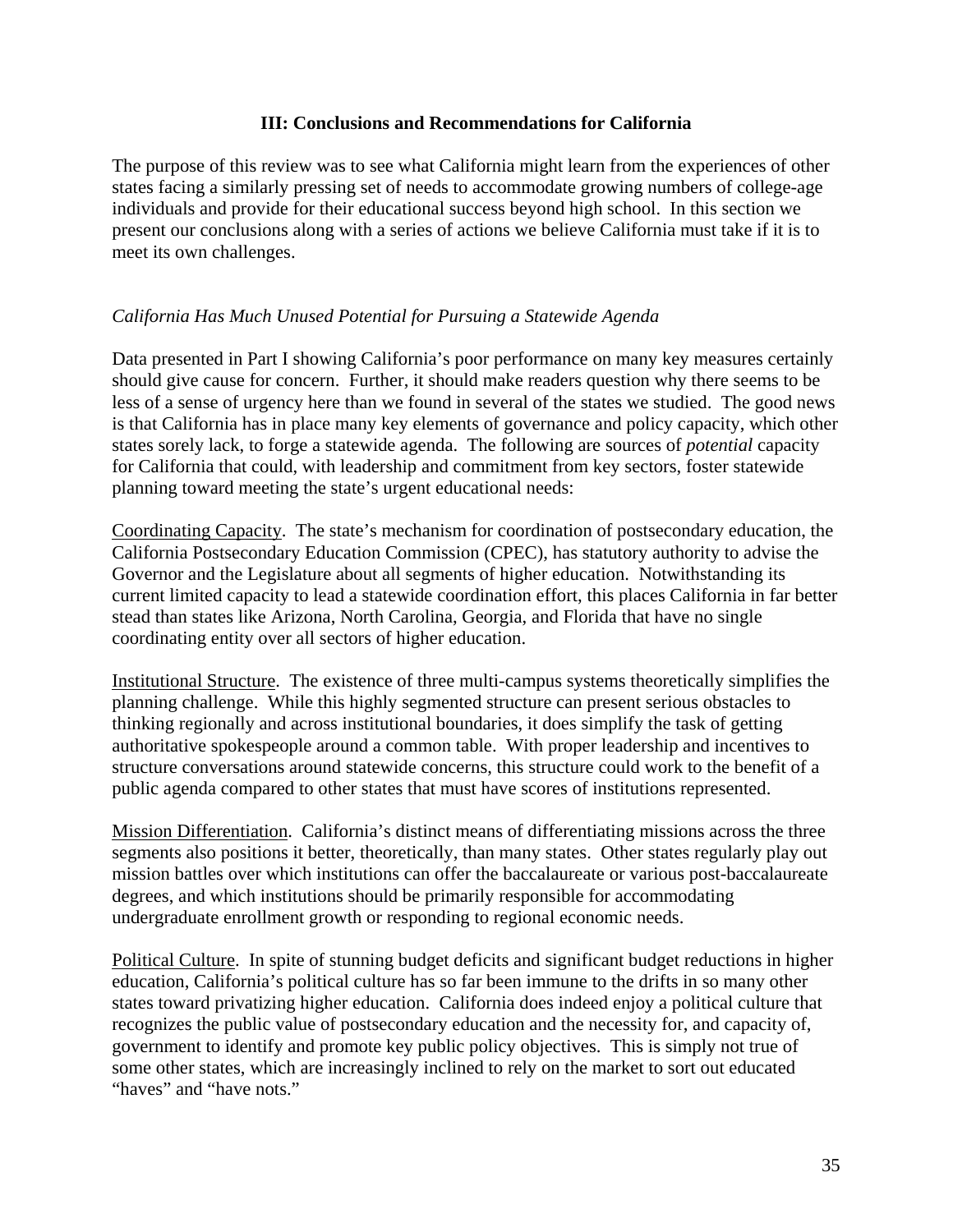Differentiated Fee Structures. California has in place the kind of differentiated fee structures across its three segments that other states are only now realizing are essential to promoting the broadest possible access. The fact that more attention could be given to refining those structures does not remove the fact that this is a key part of a state's rational finance policies for higher education – and it is in place here.

Need-based Student Aid. California is a leader (again, not to imply that things are perfect) in providing need-based student aid. Most of the states studied (Washington being the key exception) have paid huge prices in reduced access because of meager or nonexistent need-based financial aid programs.

Historic Commitment to Access. The state's commitment to universal access, under the Master Plan, is almost like a religious belief. It makes any reneging on that commitment a high profile news story and keeps pressure on educators and lawmakers to find answers.

Policy on Providing Transfer Capacity. The policy under which the UC and the CSU reserve 60 percent of their undergraduate slots for community college transfers is another way in which the state has addressed capacity issues better than other states. States with less clarity about institutional missions face more difficulty finding places for transfer-ready students.

# *California Suffers from a Lack of Awareness of its Performance Problems*

In view of California's *capacity* for statewide planning, cited above, one must truly wonder why its *inclination* to plan is so limited. Compared to other states, we observe in California a lack of understanding or awareness of the extent of performance shortfalls, and most certainly a lack of urgency. This is not limited to higher education. Kenneth Starr, the state's foremost historian, has speculated that the state's refusal to confront its problems is linked to its entertainment culture and the "high level of fantasy and unreality" that it spawns.<sup>28</sup> In the higher education context, our speculation is that Californians' complacency stems from a general sense that California excels in most areas coupled with a false assumption that the stellar reputation of our research universities translates into acceptable educational outcomes for the population at large. This conditioned satisfaction seems to blind many Californians to available evidence to the contrary. For example, we celebrate our good grades on affordability and participation in the national report card but fail to grasp how poorly the state does in getting people through to earn credentials and degrees. We do little or nothing to project the dire consequences to the state of failing to educate the tidal wave of students that is upon us, to say nothing of those who are not even completing high school or pursuing education beyond high school.

When the policy community does engage in discussions over needs in higher education, the discussions are typically about the level of funding, rather than about new ways to organize or finance higher education. Based on our understanding of the extent of the challenges facing the state and the lessons we have learned from this study of other states with similar challenges, we

 $\overline{a}$ 

<sup>28</sup> Starr is so quoted in *The Economist*, May 1-7, 2004, p.4.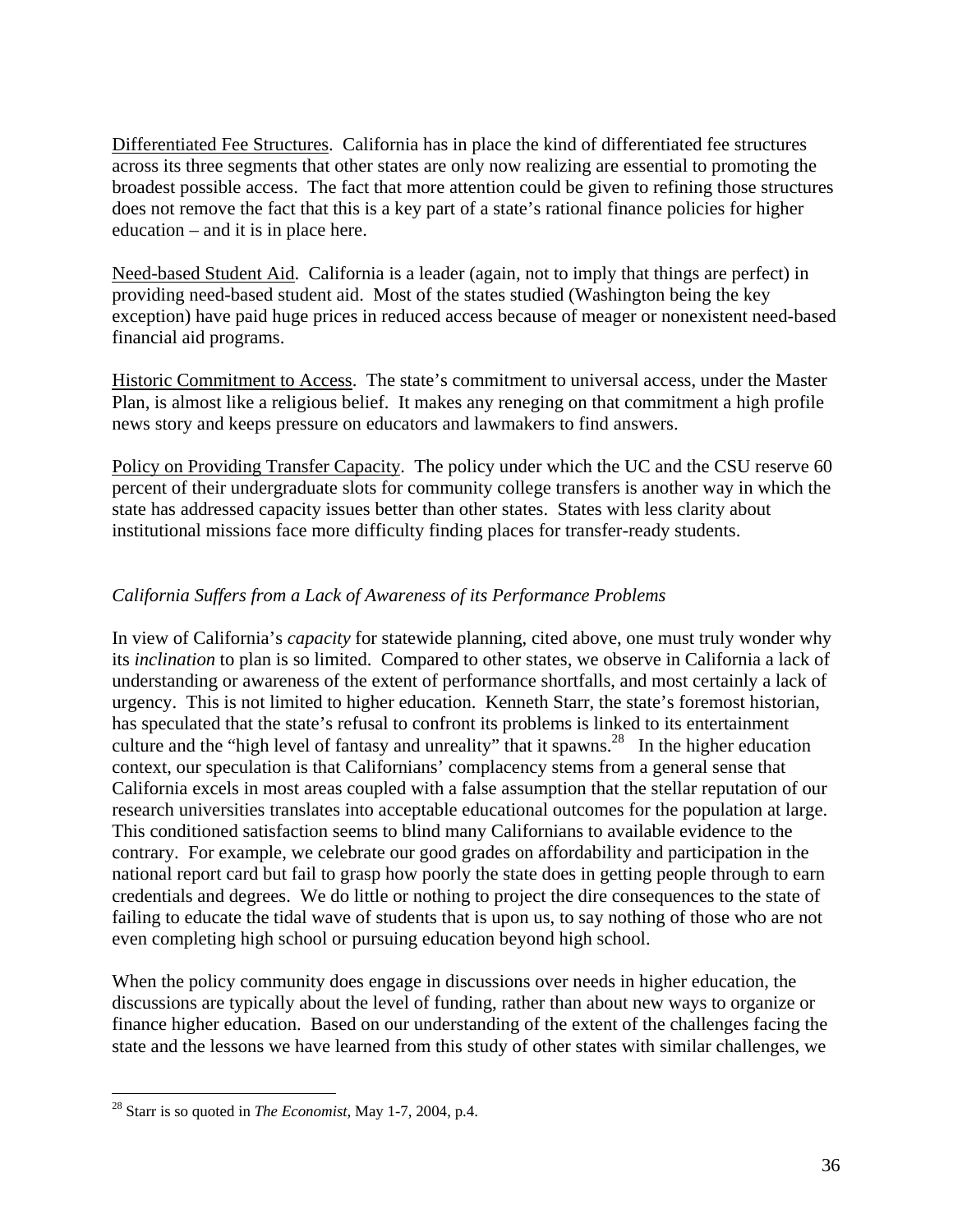offer some suggestions for what California's leaders must do to provide for the education levels necessary for social and economic prosperity.

# *Recommendations: California's "To Do" List:*

#### *1. Develop a Statewide Agenda and an Accountability System*

California comes out dead last among these states in the extent to which it has diagnosed its biggest challenges, communicated the urgency of these issues, and set forth a statewide agenda for addressing them. For this reason alone, the many positive aspects of the state's governance and policy infrastructure to support statewide planning are rendered meaningless. While there are certainly noteworthy initiatives underway in all three segments, none of these efforts is part of a statewide plan. There is no reason, therefore, to expect that the various independent efforts of the segments will collectively meet the needs of the state.

The recently approved partnerships between the Governor and the four-year segments are examples of how the state proceeds without a statewide roadmap. Rather than analyze performance data in view of demographic projections and workforce needs, and engage in discussions about where and how funds could have the greatest benefit, the partnerships are simply a "treat both systems equally" means of providing fiscal stability. And the system that serves over 70 percent of the students in public higher education was left totally out of these conversations. The partnerships may signal the Governor's intention to support higher education in the future but they are in no sense a statewide plan with broad stakeholder support.

Other states use data to tell a compelling story in the hope of catalyzing action around state needs. There has been no such effort in California. Specifically, there has been no attempt (Part I of this report notwithstanding) to analyze, interpret, expand, and act upon the data presented in the national report card "Measuring Up." These data have been available for over three years and national websites have been set up to help state higher education leaders examine performance. Most states have discussed the implications of the data and many have set bold new directions. It is no less comforting that national initiatives such as the National Collaborative for Postsecondary Education, the "Changing Directions" project of WICHE, and the Lumina Foundation's "Achieving the Dream" project have passed over California in selecting participants. The principal criterion for selection in these efforts is statewide leadership and a capacity to carry out change agendas. We have noted above how Virginia, Florida, Arizona, and Washington have benefited from these projects. We need to change our state's status as a non-player in these arenas.

Georgia, which lacks a statewide coordinating board and has not had the assistance of outside experts, has made a concerted effort to address its main problem in the educational pipeline – low high school graduation rates. It has an impressive K-16 Initiative (see sidebar on p. 19) that has become institutionalized across the state. The equivalent for California is BA completion rates – the leakiest part of the educational pipeline. Yet there has been no major statewide effort to encourage attendance patterns that are known to increase completion (attendance directly from high school, full-time attendance, mandatory assessment and placement) or to correct the known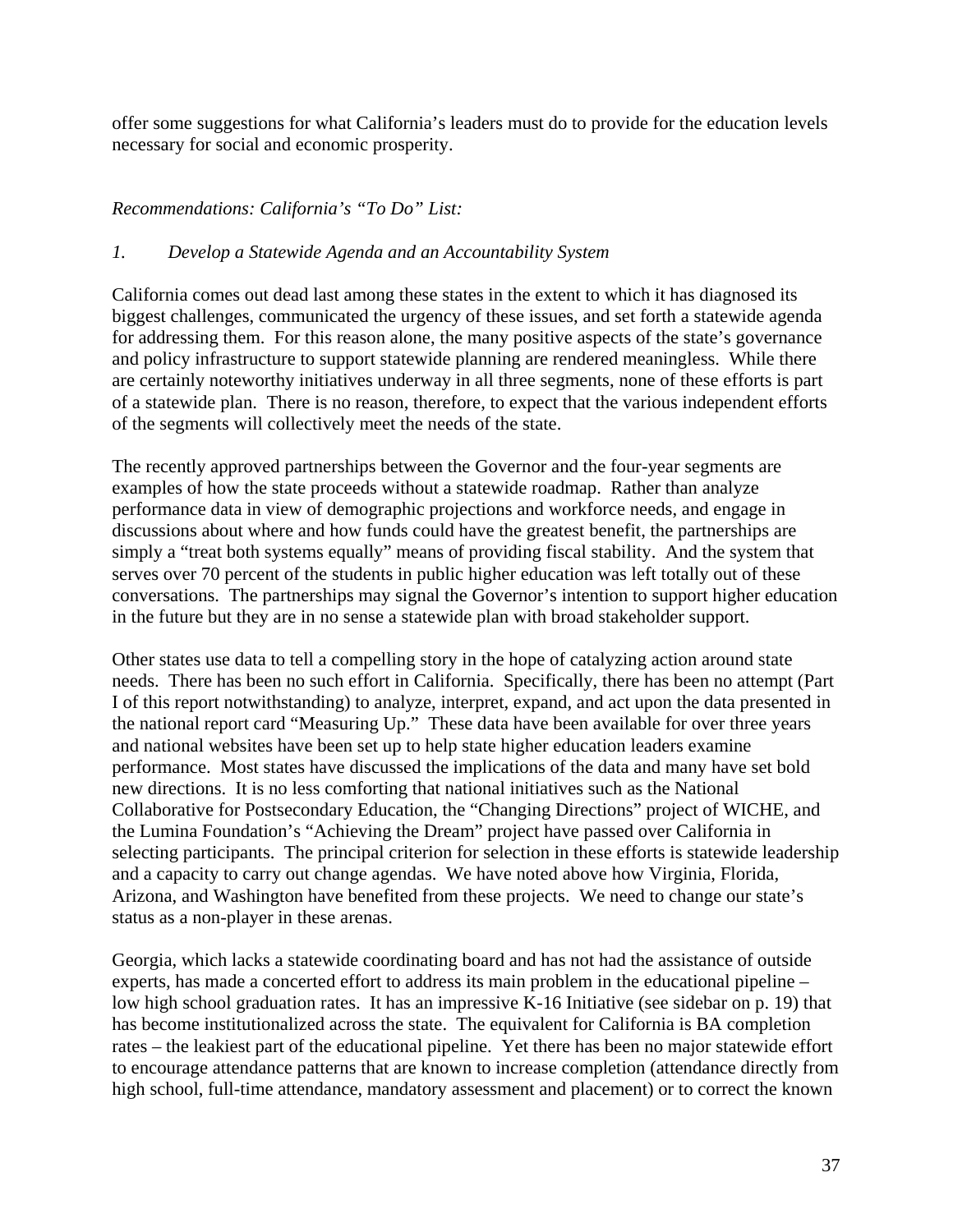deficiencies in transfer and articulation – efforts that could vastly improve degree completion rates generally and for low-income and minority students specifically.

SB 1331, just vetoed by the Governor, could have provided important first steps toward a state higher education agenda. It laid out four state goals intended to guide data collection and frame policy and budget discussions around higher education performance. It set up an accountability structure to track progress toward these goals. The planning effort that underlay this legislation involved the three segments and the independent sector and produced some encouraging principles for how statewide planning can be undertaken around a set of state goals, which can in turn guide institutional goals and priorities. While it is important that California have a set of goals and an accountability system for tracking them, SB 1331 itself did not constitute a plan of action. It is important that we have both an accountability system and a state plan. And it is important that both the plan and the accountability system track not only statewide trends but regional trends because of the vast differences in needs and resources across the state.

# *2. Improve Leadership Capacity – Don't Be Afraid of a Capacity to Lead*

The common denominator among those states that are making strides toward statewide planning is leadership that can force a statewide agenda to take precedence over institutional agendas. Leadership can come from different places: from governors, legislatures, coordinating boards, governing boards, the business community, or some combination. It would be easy to blame California's absence of leadership on the serious budget problems it faces. However, leaders have had plenty of warnings for decades about the impending crush of enrollments and demands of demographics. Beginning with the first official review of the Master Plan in 1973, and continuing with a whole slate of reports, state leaders have been told about the absence of statewide planning, the failure to educate minority populations, and the need for regional and statewide solutions that transcend the individual attention given to segments.<sup>29</sup>

Contributing to the leadership problems for higher education in the state, of course, has been the recall of the Governor, the terming out of seasoned education leaders from the Legislature, and the continued lack of authority granted to, or taken by, CPEC. But the problem seems at least as much a lack of *demand* for leadership on the part of complacent Californians who assume that the state's renowned system of higher education will meet the state's needs now as it did decades ago. This attitude has somehow inoculated Californians to the messages about the need for change and has raised the stakes for telling a more compelling and urgent story – aided by the kinds of data analysis we have done a bit of in the first part of this paper.

California needs to resolve its higher education leadership problem by designating and *empowering* a coordinating entity to, in fact, coordinate the efforts of the state's higher education entities around a state agenda. That coordinating entity must be made more accountable to the executive branch through strong gubernatorial appointments to its board. As we have noted above, states with effective coordinating agencies can develop agendas but executive branch support is required to implement those agendas. Based on our knowledge of higher education

 $\overline{a}$ 

<sup>29</sup> See Shulock, Nancy, *On the Durability of the Master Plan in the Twenty-First Century, or If It's Breaking, Why Isn't Anyone Fixing It*, for a discussion of these myriad warnings about the need for a statewide higher education agenda at http://www.csus.edu/ihe/PDFs/On%20the%20Durability%20of%20the%20Master%20Plan.pdf.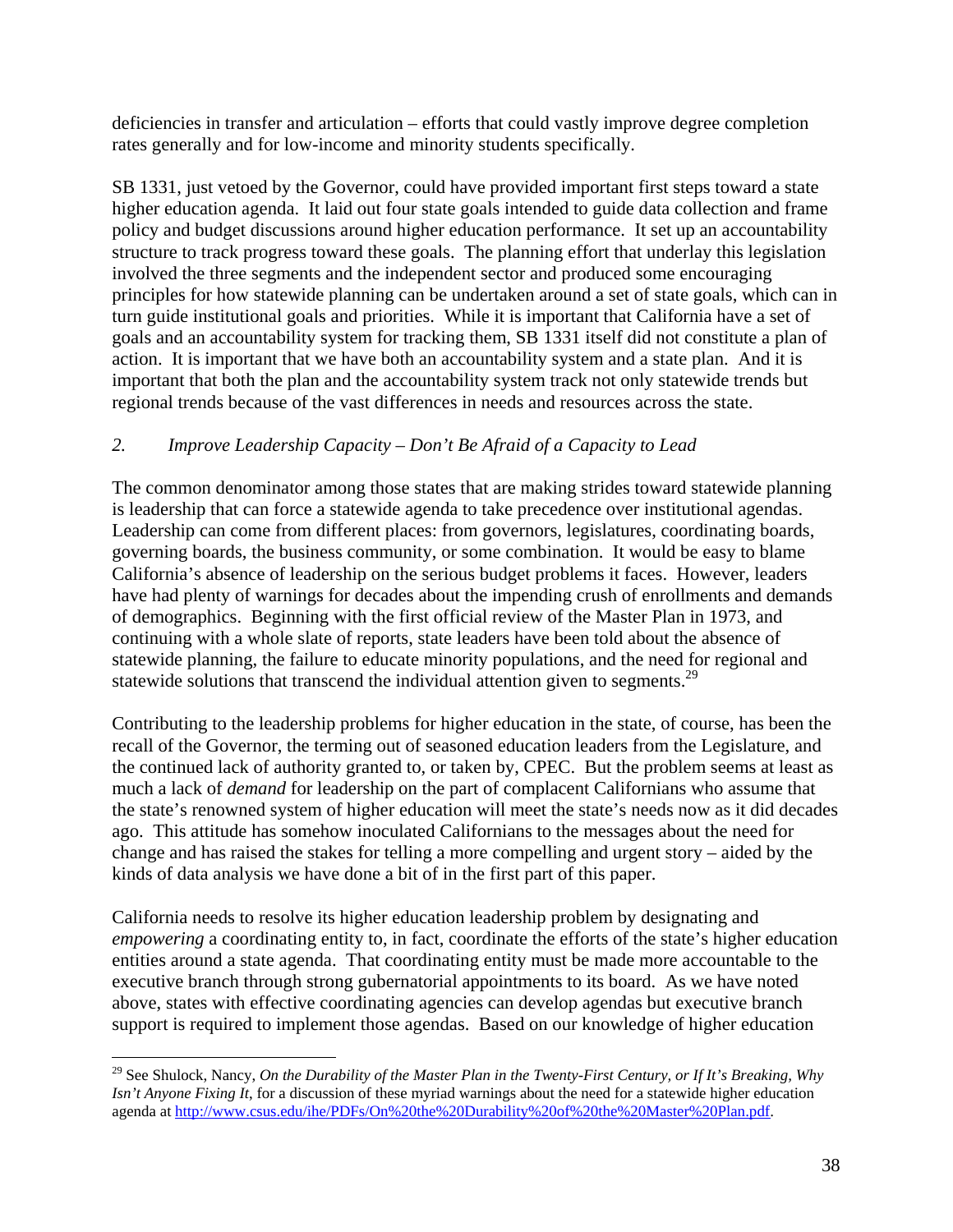governance, we do not support the placement of the coordinating entity *within* the Governor's Office, as recommended by the California Performance Review, where it can become too politicized and too subject to transitions at the highest levels of government.

# *3. Develop a Student Tracking System and Use It to Learn What Works*

While other states are using data to diagnose their problems and track progress, California is fighting the development of a data system. There is resistance, principally by the UC and the CSU, to share student-level data for purposes of tracking student progress across institutions and segments. Student tracking systems are viewed by higher education policy experts as vital to successful statewide planning. Most other states have either developed or are developing them.<sup>30</sup> Legislation to authorize the development of a student tracking system has been enacted but has not been implemented due to UC/CSU concern about the use of the system. They have insisted that data be shared only for research studies approved in advance by the segments as specified in a memorandum of understanding. They also maintain that the federal Family Educational Rights and Privacy Act (FERPA) prevents the unregulated use of a student tracking system. FERPA concerns, however, have been proven unwarranted by Florida and other states that have used student tracking systems for years with no legal ramifications.

With all of the movement of students across institutions, and with the critical role of community college transfer in baccalaureate production in the state (especially for Latinos and African Americans), it is essential that the state maintain a student tracking system. The system would be used to determine what patterns of enrollment and course taking behavior, within and across institutions, correlate with student success, and to alter policies and practices accordingly. Unfortunately the segments fear that such a system would be used for invidious comparisons and to criticize institutions rather than to identify problems and shape policy and resource decisions. This impasse has reached the point where firm leadership is needed to mandate such a system, even if over the objections of the segments, and to ensure that it be used for policy analysis and not for institutional evaluation and comparisons.

# *4. Track Program Completion in the Community Colleges*

Every state that we studied has accepted that degree, certificate, and program completion are reasonable indicators of student success and are useful concepts for understanding how higher education can meet state workforce needs at all levels. In California there is a strong culture of resistance to the concept of completion in community colleges. The argument holds that students enroll in community colleges for a variety of reasons other than to complete a course of study. While this may be true for some, it is not true for the majority. There is no chance of designing better and more responsive education systems if we can't analyze student progress towards their goals. The otherwise exceptional data system for the community colleges does not allow the computation of program completion rates because the colleges do not categorize students by program goal – because of the cultural resistance to the concept of completion. The argument is counterproductive to the goal of improving the performance of our higher education system. It is also counterproductive to efforts to enlist the support of the business community to enhance public support for higher education, not only because the business community doesn't

 $\overline{a}$ <sup>30</sup> Callan and Finney, p.10.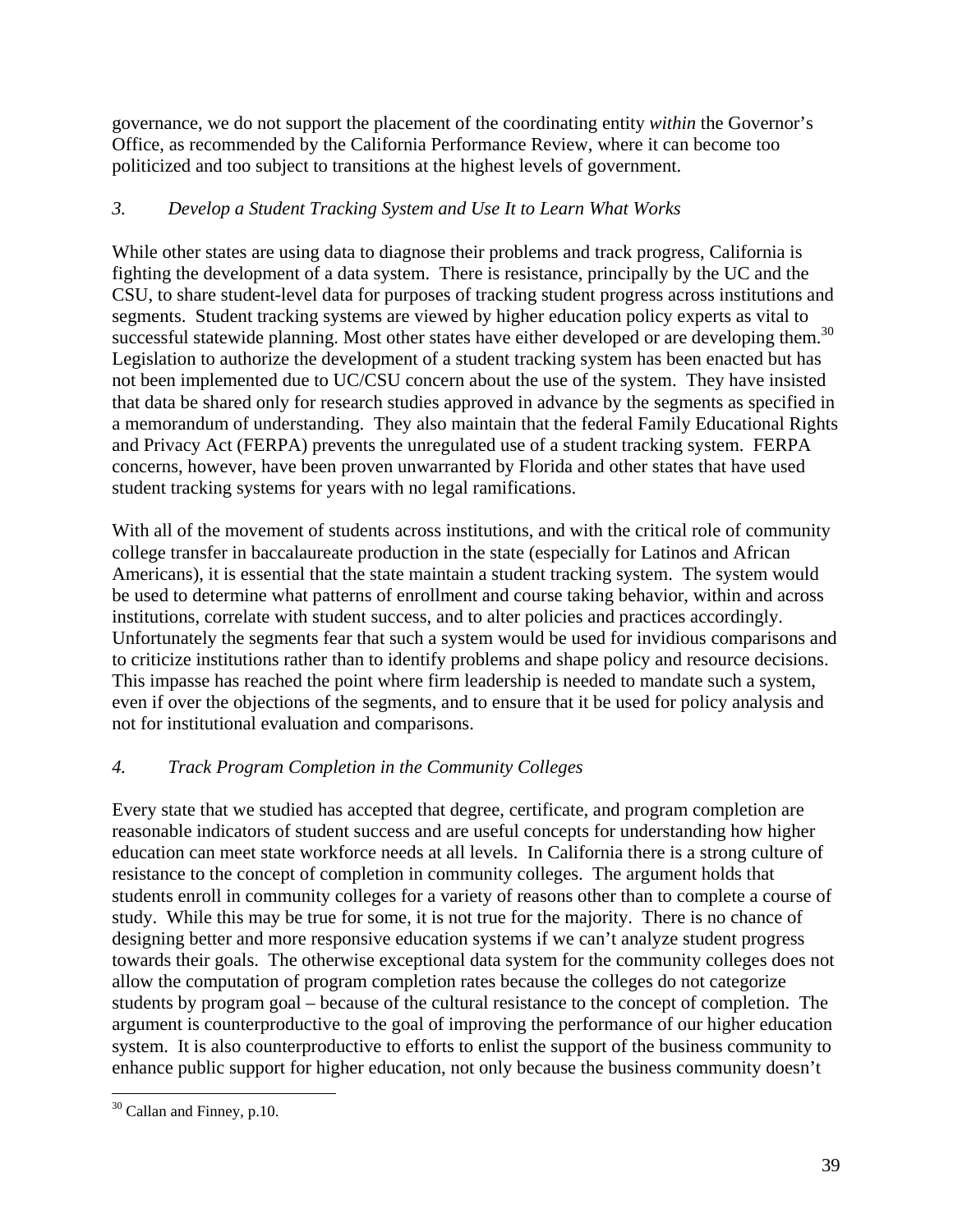understand the resistance to outcomes measurement, but because we can't have productive discussions about the extent to which our colleges and universities are meeting workforce needs if we can't talk about degrees and certificates needed and produced.

# *5. Fix Community College Transfer*

The data presented in Part I show that we have a big problem in BA completion. Because California designed its postsecondary system to rely heavily on community colleges for lower division education, seamless transfer is more important in California than in most other states. Yet, as noted, we have among the worst transfer and articulation policies. Everyone knows it. People are working on it. But it should be clear from the data that without radical change California will fall further behind in baccalaureate production, and Latino and African American populations will become even more disproportionately underrepresented among degree holders.

*6. Develop a Real Financing Plan that Projects the Costs of Meeting State Goals and Proposes How to Pay through (1) Fee/Aid Policies, (2) Efficiencies, and (3) New Funding* 

Our discussion in Part II detailed the importance of developing a finance plan and noted the absence of models from other states for so doing. Without a plan, it will be difficult, if not impossible, to get past the typical political debates that see one side arguing that more state funding is needed to protect access, the other side maintaining that higher education can be more efficient, and the upshot being the boom and bust pattern where one side wins when there is money, the other side wins when there isn't, and students and their families are kept guessing and adjusting. Maybe California's  $21<sup>st</sup>$  century contribution to higher education can be a model higher education financial master plan.

# *7. Resist following Other States toward Privatizing Public Higher Education*

California has always had a strong vision of the public value of education. We need to see trends in other states for what they are. While they may be presented as the cutting edge in governance or accountability, in reality these moves toward performance contracts, charter universities, deregulation, tuition "flexibility," and vouchers are wholly inconsistent with the values that have driven California to build its excellent institutions of higher education over the past half century. Although the agenda has now shifted from building individual institutions that serve a select few to building collective state capacity to educate the vast majority of the population, there is no reason for the values to change. We need to pay close attention to the consequences of these new policies as they are enacted in other states. If, as many forecast, they lead to increased social stratification and diminish individual prospects for the broad population, we need to work that much harder to restore the "public" in the state's public higher education system. This requires more than a sales job to lawmakers. It requires careful planning and analysis, priority setting, a rational sharing of the costs of the enterprise, and a willingness to be accountable to the public for putting public dollars where there is demonstrated public value.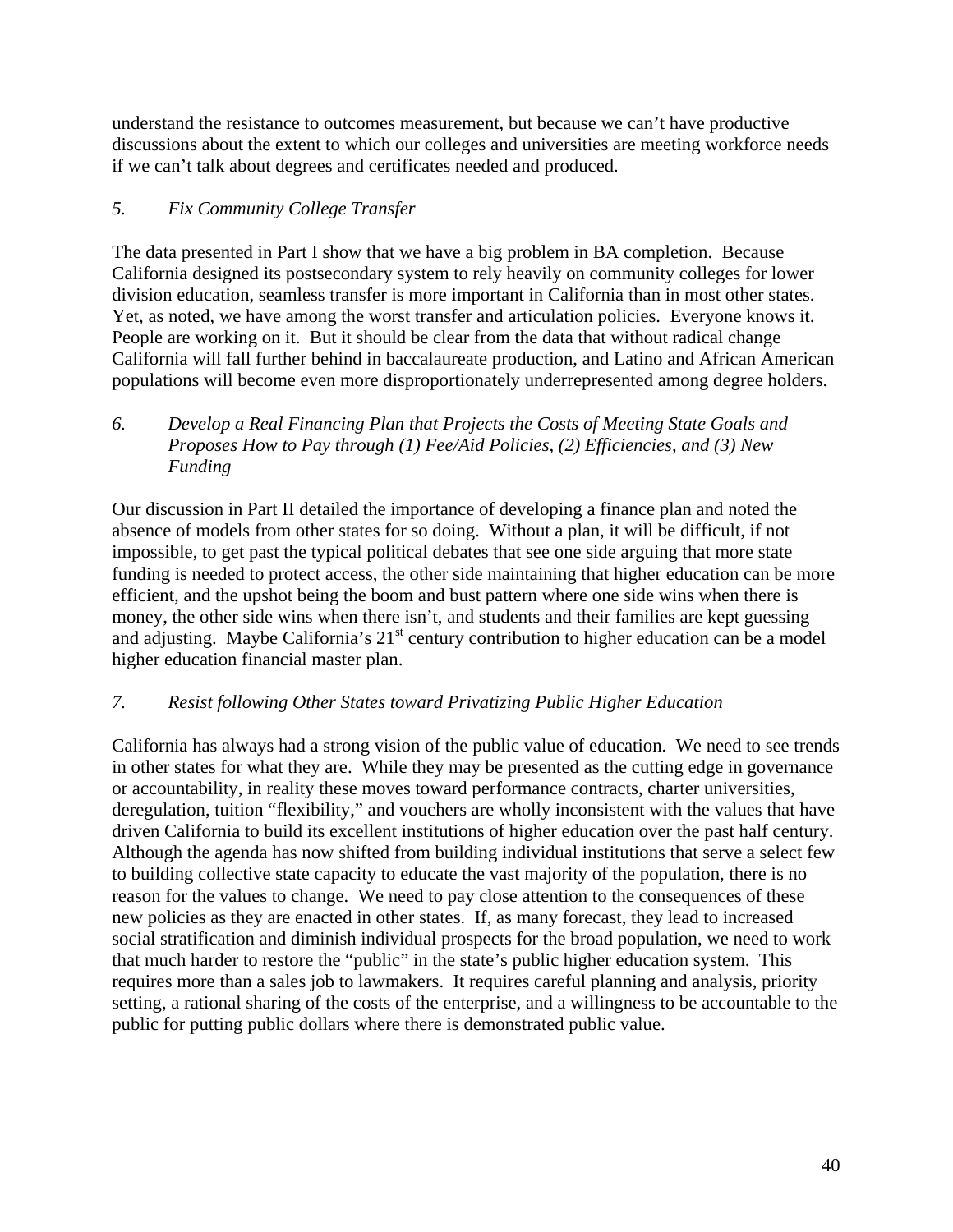#### **Appendix A Three State Summaries**

# **Texas**

Texas is projected to have the second highest increase in the number of high school graduates over the next decade, after California, with Latino students representing a dramatically increasing share of the graduates. Texas has historically had below-average participation and success rates in higher education and substantial disparities across populations, with Latinos having the lowest enrollment and completion rates in the state. Unless Texas significantly increases the rates of participation and success among this population, demographic shifts will reduce the number of college graduates in a state that is already struggling to provide educated workers for its changing economy.

The Texas Higher Education Coordinating Board (THECB) is responsible for planning and coordination for all of public higher education in the state. While the Board has not always had substantial influence over institutions, its efforts over the last few years to define the state's challenges and measure its progress have been embraced by the business, policy, and education communities and lauded by policy experts. Drawing heavily from a comprehensive demographic study of the state, and with input from all stakeholders, THECB developed the state's *Closing the Gaps: 2015* plan, and has succeeded in using this accessible phrase to focus attention on the need to improve the state's performance in higher education. The plan identifies the need to close gaps in four areas: participation, success, academic excellence, and research funding. It sets targets for increasing enrollment and degree/certificate completion, by region of the state and by race and ethnicity, but does not specify how the state will accommodate or fund increased numbers of students. However, the outstanding level of support for the plan has led to the implementation of a variety of specific programs, including:

- The Toward Excellence, Access and Success, or TEXAS, Grant program, which pays college costs for students with financial need who take a designated college preparatory curriculum in high school;
- The College for Texans website, a comprehensive site where students can learn about preparing for college, financing options, and career opportunities, and where they can find a college meeting their needs and interests and apply for admission and financial aid on-line;
- The GO Centers, a network of locally-managed college recruiting centers located in communities across the state where peer mentors help recruit students on high school campuses;
- A legislative directive for the THECB to identify school districts with low college-going rates, and a mandate for those districts to enter into agreements with the nearest public higher education institution aimed at increasing enrollment rates;
- The Texas B-On-Time loan program, which provides no-interest loans to recent high school graduates who enroll full time in a Texas college or university, and forgiveness of those loans for students who graduate with a certificate or degree within a specified amount of time or after accumulating no more than 6 credits beyond what is required;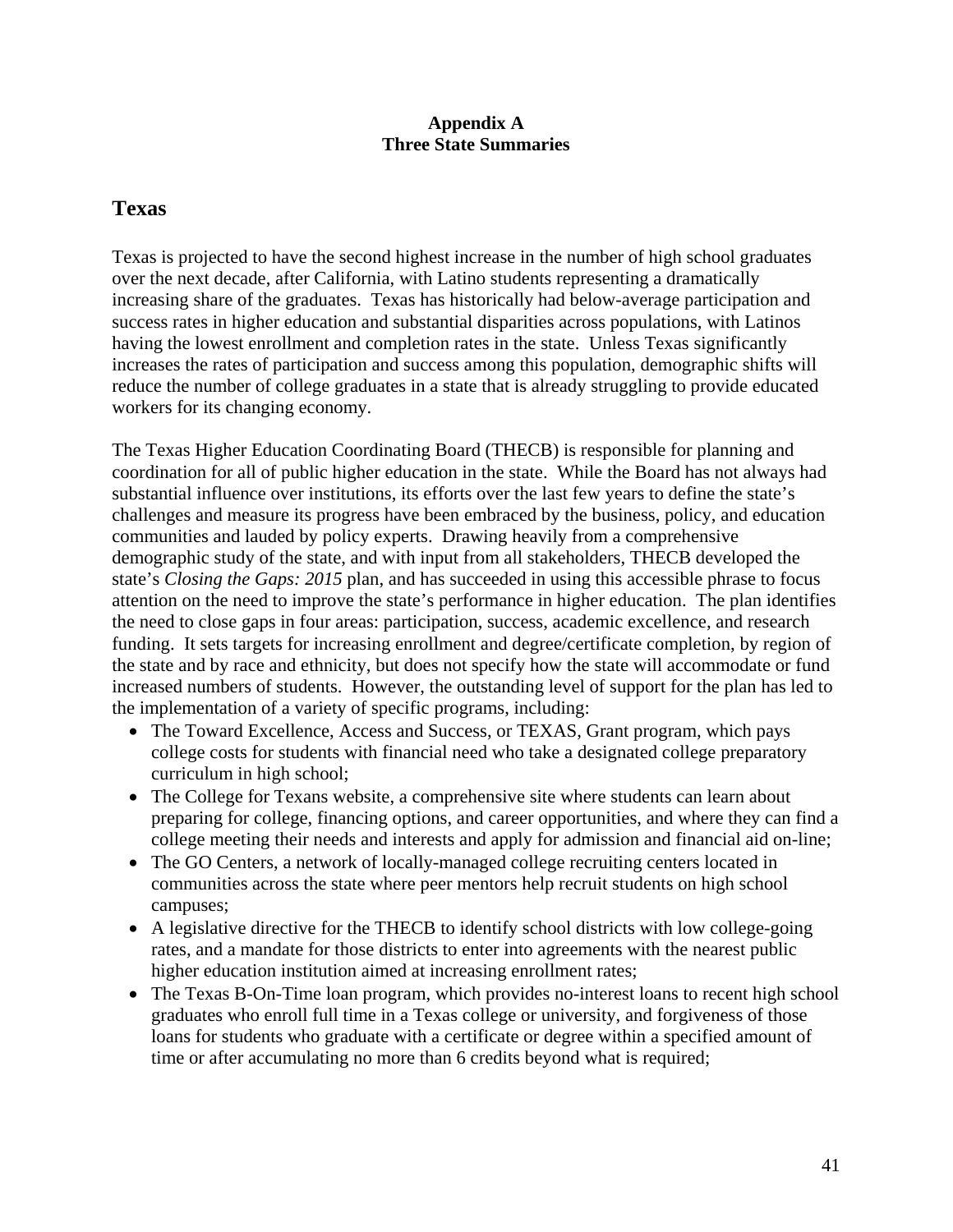- The Texas Common Application, with versions for both freshman and transfer admissions, that allows applicants to use a single paper or electronic submission to apply to any public university;
- The Higher Education Assistance Pilot Program, targeting the three areas of the state with the highest number of students not going to college and requiring the THECB to provide assistance to students with admissions, enrollment and financial aid applications;
- The Recommended High School Program (RHSP), a college preparatory curriculum required of all high school students beginning fall 2004; and
- An  $11<sup>th</sup>$  grade assessment test aligned with college-level requirements, an exam that substitutes for college-readiness testing mandated by the state.

According to the most recent *Closing the Gaps* progress report, participation levels in 2003 exceeded the targets set for 2005 for both white and African American students. Participation among Latinos increased by 23 percent between 2000 and 2003, but still fell short of the target. Increased participation to date is related primarily to increasing numbers of high school graduates, rather than to increasing rates of college-going. The state has exceeded the 2005 target set for completion of Associate's degrees, and is on track to meet the target for baccalaureates. Degrees awarded to African Americans have exceeded the target, and substantial progress has been made toward the target set for Latinos. THECB is developing an accountability system for all institutions to systemically track progress in closing the gaps but has not yet indicated if an how performance will influence state resource decisions in higher education. The board has also endorsed a framework for a finance plan called "Financing Higher Education: The Appropriate Balance among Appropriations, Tuition and Fees, and Financial Aid to Achieve the Goals of *Closing the Gaps"* but the Legislature has not endorsed it. With the legislature's recent action to grant four-year universities flexibility to set tuition rates, the prospects for a comprehensive state finance plan for *Closing the Gaps* might have diminished.

# **Washington**

The overall growth in high school graduates projected for Washington is more moderate than in the other states we are examining, presenting a challenge for those in the state trying to generate a sense of urgency about the need to address issues of growth and capacity. The issues of capacity are real, however, with every public college in the state already over-enrolled. Some institutions are limited by mission to serving upper division students, and cannot provide space for the growing numbers of freshmen without a change in policy. As in other states, capacity problems are occurring at a time of severely restricted state funding, with cuts to higher education in the 2003-2005 biennium and a failure to keep up with inflation for several years prior. In addition, the projected enrollment growth will occur primarily among underrepresented minority populations, a challenge for a state not as accustomed as some others to serving large numbers of students from diverse backgrounds. Capacity problems will become even more severe if the state succeeds in increasing college participation rates from its growing minority populations in an attempt to fuel its changing economy from within rather than relying on imported workers to fill many of the high-end jobs.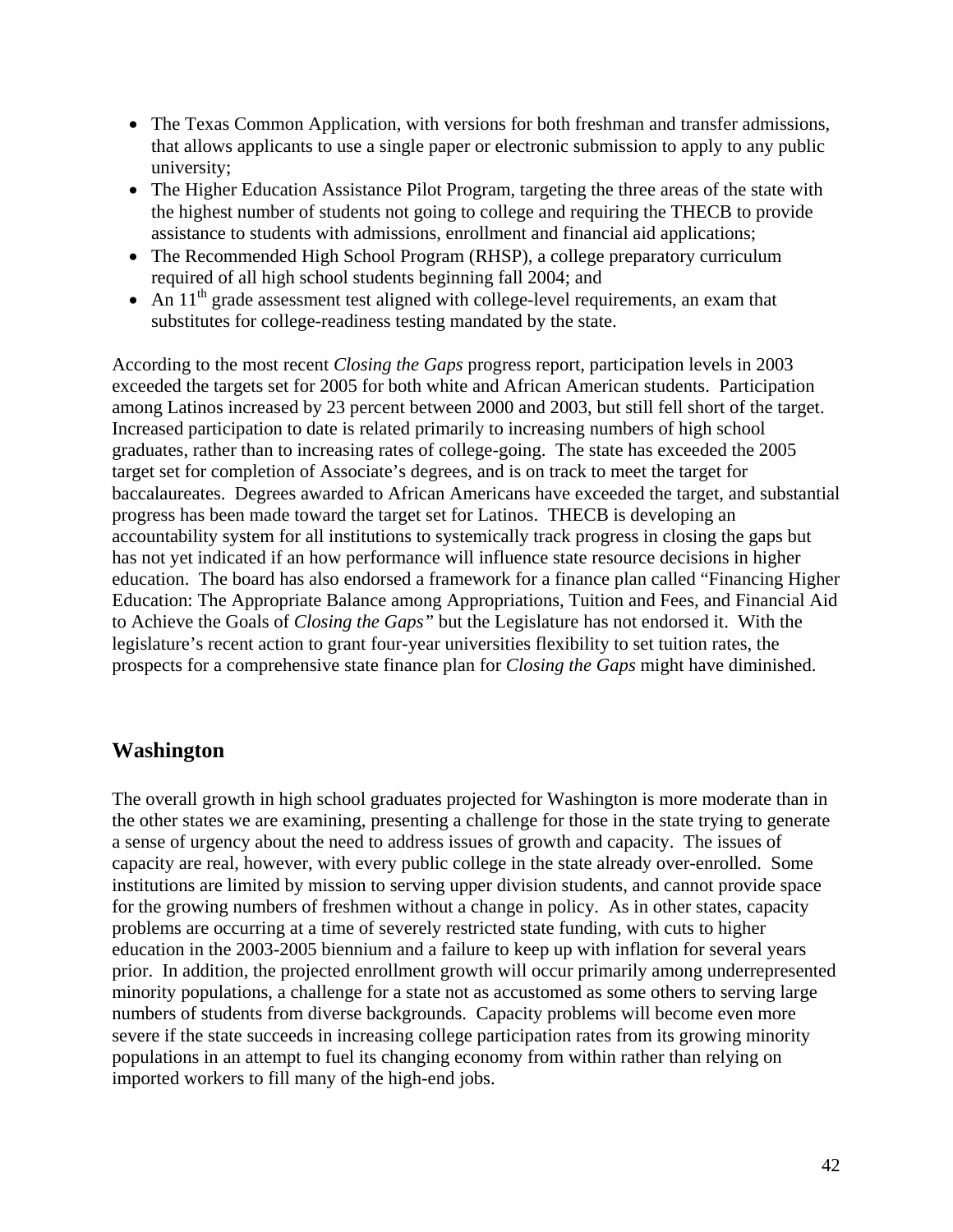Washington's Higher Education Coordinating Board (HECB) is responsible for planning, coordination, and analysis for all of higher education in the state. In practice, the HECB has not always exerted the level of influence over postsecondary institutions needed for effective coordination, with especially limited influence over the state's 34 community colleges. A lack of clear mission differentiation among the sectors of higher education has often led to competition among institutions for programs and funding, and to over-investment in the politically popular research sector and under-investment in regional comprehensives. With a recent change in leadership at the HECB, and a set of new business-oriented legislators committed to using a focus on economic development to drive higher education policy, the state is beginning to make progress toward more effective planning for the state's higher education needs.

The best example of this progress is the recently passed 2004 Strategic Master Plan for Higher Education. The Plan establishes a clear statewide agenda for higher education, focusing on only two key goals for the state's colleges and universities:

- 1. Increase the number of degrees, certificates, and credentials produced; and
- 2. Respond to the state's economic needs.

The specific proposals in the plan include recommendations for:

- Allocating enrollments across institutions to accommodate projected growth;
- Altering the funding formula to allocate a share of state funding based on completion of degrees rather than simply enrollment;
- Expanding production of degrees in high-demand fields by identifying the needs and targeting funding (the Board has received an appropriation from the state for several years to implement this provision via an RFP process);
- Improving linkages between K-12 and higher education by establishing statewide learning outcomes for high school that promote success in college;
- Increasing the number of community college transfers by developing a statewide transfer policy based on academic majors and creating a web-based course equivalency system; and
- Increasing affordability by placing caps on tuition increases and by linking tuition costs to family ability to pay.

The plan's policy proposals were developed through consultation with state finance and education officials and with higher education administrators. Implementation strategies are currently being developed for each policy proposal, with recommendations due to the legislature in October. The plan has some support among policymakers and has received positive press coverage. Support within postsecondary institutions appears to be increasing, although concern is still expressed over the plan's lack of an overall strategy for allocating enrollment growth across the sectors of higher education. Others believe the plan does a good job of framing the issues but remain skeptical about whether support can be garnered for its implementation.

The state's strong anti-tax culture puts pressure on the Board to develop a comprehensive plan for financing the plan through a combination of means including reducing costs through efficiencies and strengthening policies on tuition and student aid. No such plan is under development, however, which makes it unlikely that there will be strong business support for the upcoming sales tax initiative which would provide additional revenues for education. While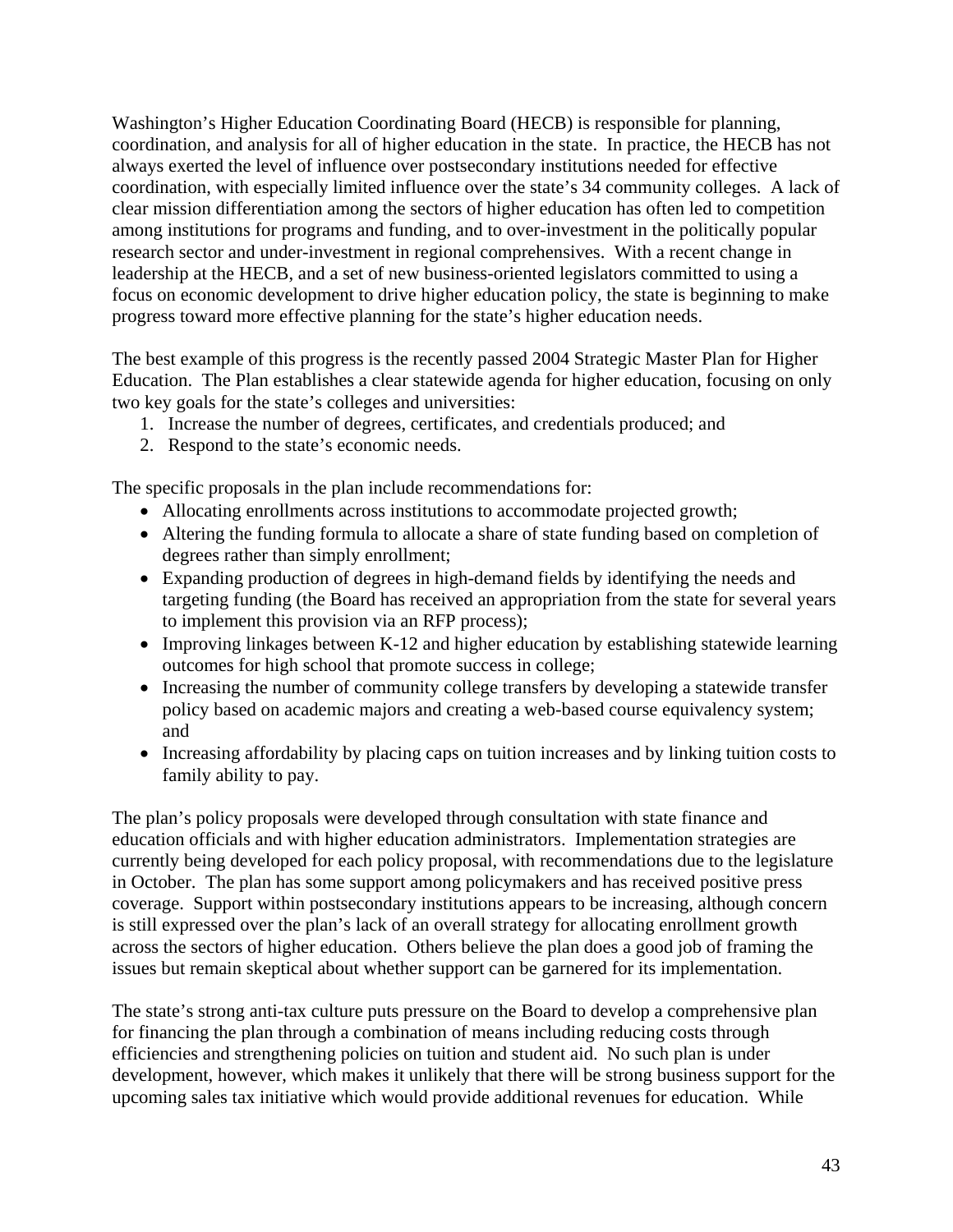Washington's proposal to begin funding institutions for success (degree/certificate completion) has captured national attention, the proposal has been weakened to the point where only new, not base, funding would be used in this manner.

In addition to adopting a strategic plan that promotes a statewide agenda for higher education, other indicators of progress in Washington include:

- Participation in the National Collaborative for Postsecondary Education Policy, a consortium of national education organizations working to identify higher education needs and opportunities in a handful of states;
- Efforts by the governor to bring discussion of the strategic master plan into the state's new policy and budget processes; and
- Recent legislative initiatives authorizing studies on (1) the need for specific degree programs in the state's economy, (2) the capacity to accommodate upper division transfer students by region, campus, and program, (3) the cost to both the general fund and tuition revenue of implementing several policy alternatives for allocating enrollments by institution and sector, and (4) the most appropriate mission and model of education for the university system's branch campuses.

# **North Carolina**

North Carolina's challenges include a dramatic shift in the economy, a population increasing overall at the  $6<sup>th</sup>$  fastest rate in the country, and a huge increase in the Hispanic population in particular. The state has historically had a low college-going rate, due in part to its reliance on a manufacturing-based economy depending primarily on the tobacco, furniture, and textiles industries. Substantial disparities in the college-going rate across populations resulted from the lack of any state need-based financial aid program. Low college-going rates have proven to be a formidable barrier to efforts to transform the state's economy and attract new types of business.

Higher education governance issues present another challenge. North Carolina has no coordinating board with a role of overall state planning and coordination. The University of North Carolina's Board of Governors is charged with governance of the 16 public four-year universities. The State Board of Community Colleges has some oversight role for the 58 campuses, but local boards are independent and have total control over resource allocation. In addition, the community colleges have historically been oriented toward basic skills and vocational education due to the state's excessive high school drop-out rate and its manufacturing-based economy. While the apparatus for transfer has been in place, including a general education transfer core that is portable and transferable to all UNC campuses, the culture has not been oriented toward transfer education.

North Carolina is responding to these challenges with a comprehensive approach to increasing its college-going rate and targeting enrollment growth at those campuses with the most capacity. Its recent efforts and accomplishments include: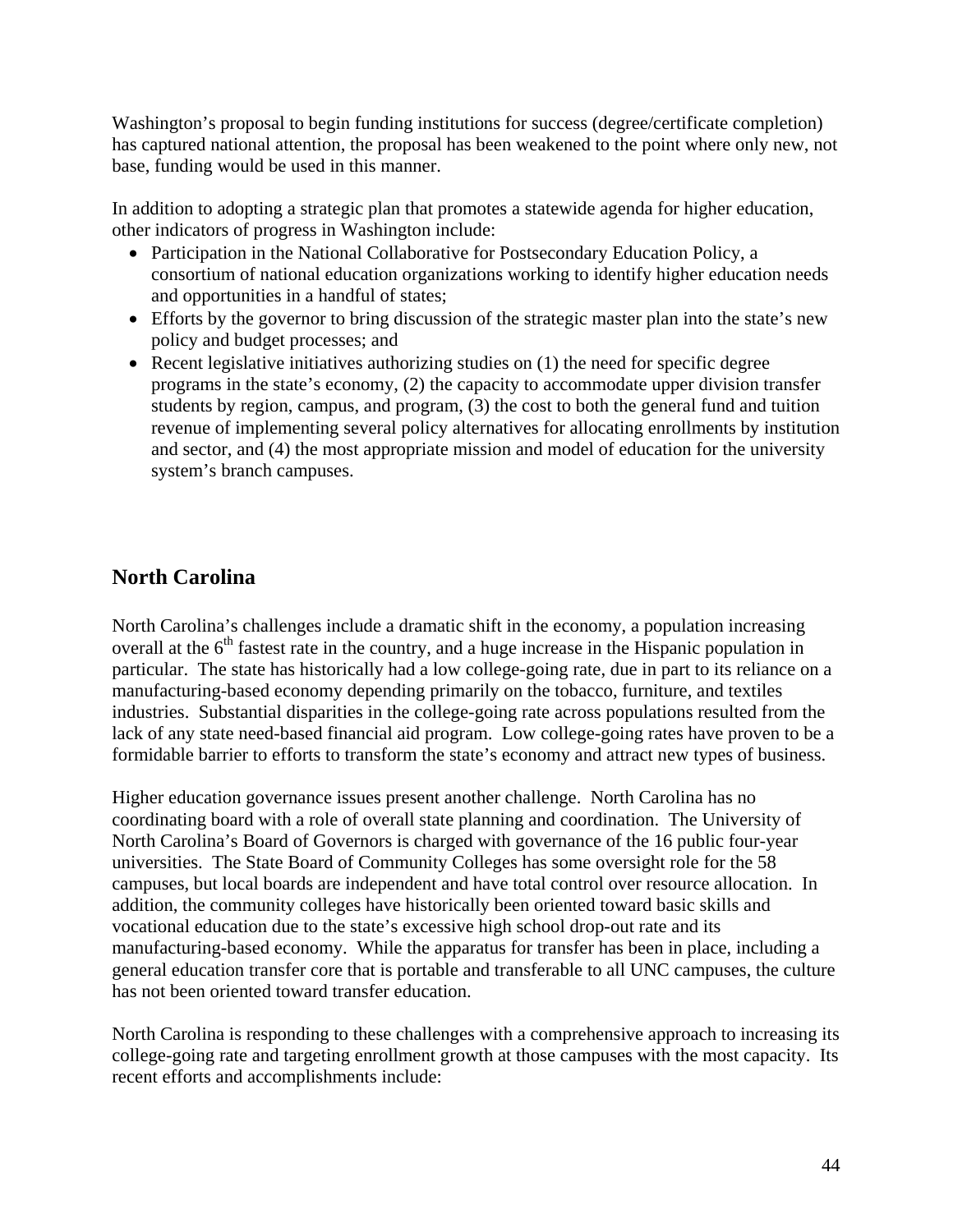- Collaborating among the various sectors of higher education to develop a web portal serving as a "one stop shop" for information on college admissions and financial aid;
- Leveraging funds from the federal GEAR UP program and the state's web portal to inform middle school students about college and financial aid opportunities, and requiring all middle school students to set up an account on the web portal;
- Establishing a need-based financial aid program and using eligibility data already collected for federal aid programs to simplify the application process;
- Passing a \$3.1 billion bond measure for capital renovation and expansion, the largest higher education bond in US history;
- Designating seven campuses (5 HBCUs and 2 other colleges) as focused-growth institutions, targeting funding to these campuses to upgrade facilities and expand student support services in an effort to attract students and better utilize their available capacity;
- Funding distance education at the same rate per FTES as on-campus courses to provide a powerful incentive for colleges to increase on-line course offerings; and
- Allocating \$2 million for a study of demographic and economic trends in relation to higher education programs that would produce recommendations for how the state's colleges and universities can better serve the economic needs of the state and its regions.

The state's efforts are beginning to pay off in increased participation rates. The rate of college going directly from high school has increased from 57 percent to 65 percent since the efforts began about five years ago, moving the state from below to above the national average. Special efforts to target growth at selected institutions have resulted in a growth rate in those institutions that was triple the rate in other UNC campuses. There have been substantial increases in the college participation rates of African Americans.

North Carolina has benefited from a strong culture and history of support for public education. The funding formula supports enrollment growth at generous levels, relative to other states, and provides differential funding levels depending on program cost – minimizing the underinvestment in high cost programs that plagues other states. The business community has been a strong partner in supporting public funding, playing a key role in the passage of the historic bond measure. As the economic transition places new emphasis on degree completion and calls for new kinds of vocational/technical programs, the state may be challenged by its lack of a mechanism for statewide coordination and its absence of a statewide agenda for change and a comprehensive finance plan. The newly mandated study could be key in the search for a statewide strategy, as it is a joint effort of the University and the Community College systems.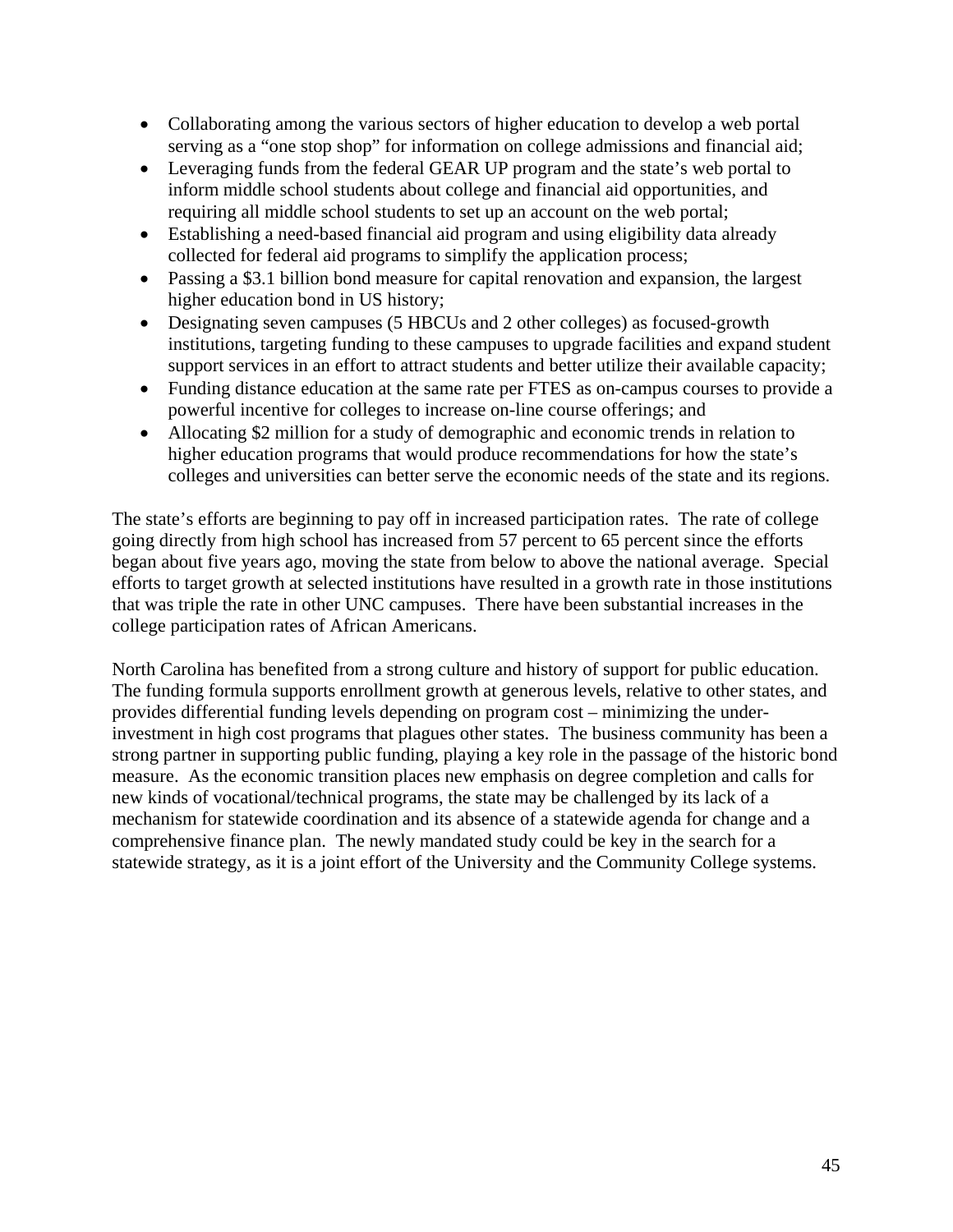| <b>Appendix B</b>                                |
|--------------------------------------------------|
| <b>Legislative Studies on Needs and Capacity</b> |

| <b>State</b>   | Legislation                                                                     |
|----------------|---------------------------------------------------------------------------------|
| Washington     | HB 3103 (Revising Provisions for Higher Education, signed April 1, 2004)        |
|                | assigning the Higher Education Coordinating Board (HECB) to conduct an          |
|                | ongoing needs assessment to project employer demand for certificates and        |
|                | degrees on a regional and statewide basis, to report on those projections every |
|                | two years, and to base approvals of new programs or elimination of existing     |
|                | programs on this needs assessment analysis.                                     |
|                | HB 2459 (Making Supplemental Operating Appropriations, Sec. 609, signed         |
|                | April 1, 2004) directing the HECB to assist the legislature and governor in     |
|                | evaluating various higher education investment alternatives by developing       |
|                | simulation models of the implementation costs for both the state general fund   |
|                | and tuition revenue of several policy alternatives for distributing enrollments |
|                | by institution and sector and for funding those enrollments.                    |
|                | HB 2707 (Higher Education Branch Campuses, signed March 22, 3004)               |
|                | assigning the university branch campuses and the HECB to study the mission      |
|                | and specific instructional programs of each branch campus and to make           |
|                | recommendations for the most appropriate model of education in order to         |
|                | increase baccalaureate and master's degree production and ensure that           |
|                | campuses are meeting the needs of students, communities and regions.            |
| North Carolina | H 1264 (Finance Vital Projects/Studies, Sec. 6, signed August 5, 2004)          |
|                | authorizes the UNC Board of Governors and the State Board of Community          |
|                | Colleges to contract with a consulting firm to analyze demographic and          |
|                | economic data, enrollment projections and current program offerings and         |
|                | majors and make recommendations as to how the institutions might better         |
|                | serve the economic needs of the state and its regions.                          |
| Virginia       | SJ 74 (Study Public Funding of Higher Education, signed March 25, 2004)         |
|                | establishes a joint subcommittee to review public higher education funding      |
|                | policies and to make recommendations on an equitable funding methodology        |
|                | that: (a) recognizes differences in institutional mission; (b) provides         |
|                | incentives for achievement and productivity; (c) recognizes enrollment          |
|                | growth; and (d) establishes funding objectives in areas such as faculty         |
|                | salaries, financial aid, and the appropriate share of educational and general   |
|                | costs that should be borne by resident students.                                |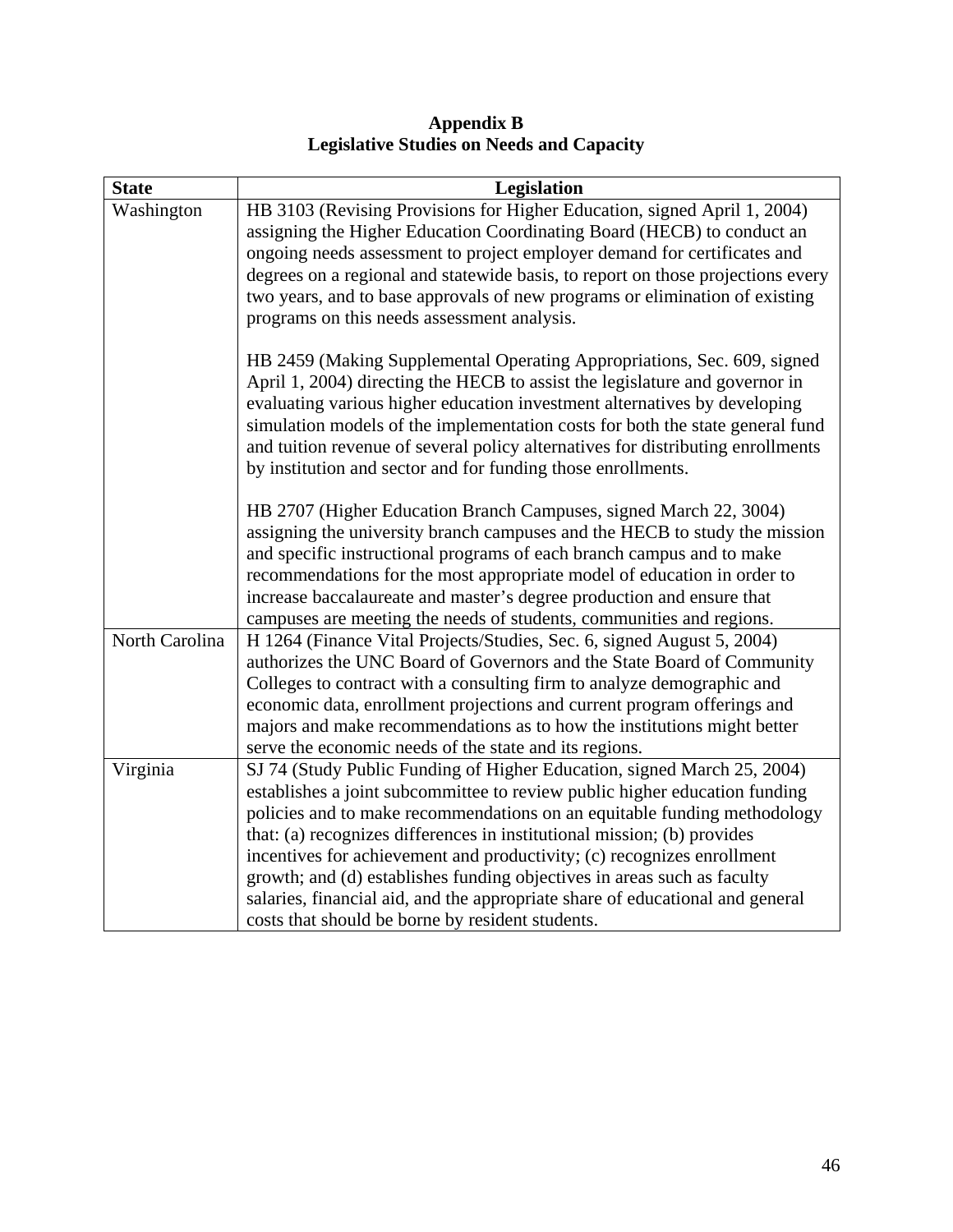# **Appendix C Interviews**

#### Arizona

Rufus Glaspar – Chancellor of Maricopa Community Colleges

Mernoy E. Harrison - Executive Vice President Administration and Finance, Arizona State University

Jaime A. Molera - President, J.A. Molera Consulting, formerly Superintendent of Public Instruction, State of Arizona

# Florida

Mark Peach – Policy Analyst, Council for Education Policy and Improvement (CEPRI)

Kristina Goodwin - Policy Analyst, Council for Education Policy and Improvement (CEPRI)

Jay Pfeiffer - Director of Workforce Education and Outcome Information Services Bureau, Florida Department of Education

William B. Proctor – Executive Director, Council for Education Policy and Improvement (CEPRI)

David Wright – Senior Research Analyst, State Higher Education Executive Officers (SHEEO), formerly of CEPRI in Florida

#### Georgia

Ron Henry – Provost, Georgia State University

Melvin G. Hill, Jr. – Robert G. Stephens, Jr. Senior Fellow in Law and Government, Institute of Higher Education, University of Georgia

Cathie Mayes Hudson – Associate Vice Chancellor for Strategic Research and Analysis, Board of Regents of the University System of Georgia

Sheila Jones – Executive Director, Georgia P-16 Programs, Board of Regents of the University System of Georgia

Scott L. Thomas – Associate Professor of Higher Education, Institute of Higher Education, University of Georgia

# North Carolina

Molly Broad – President, University of North Carolina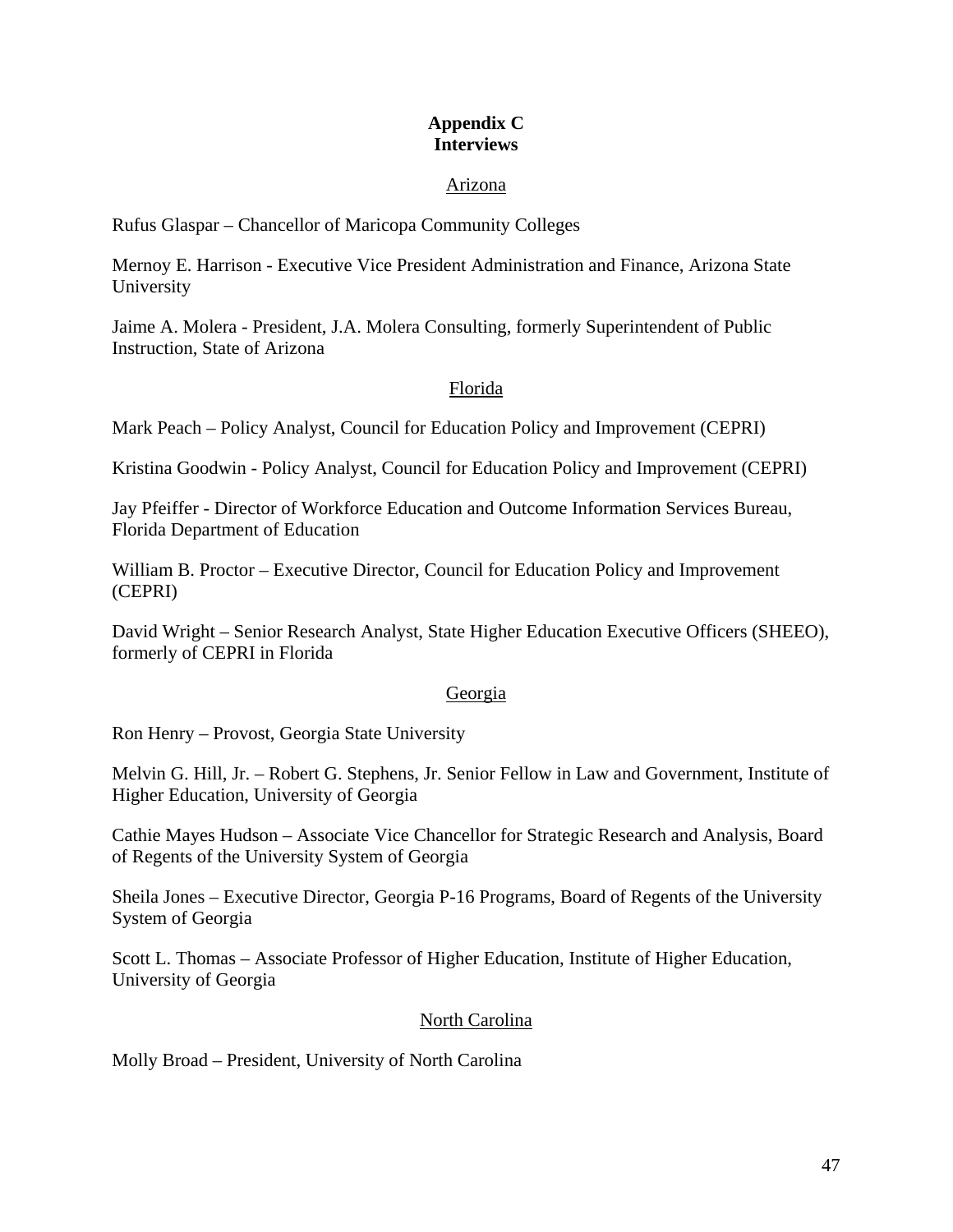Dan Gerlach – Senior Policy Advisor for Fiscal Affairs, Office of the Governor, State of North Carolina

Robert "Bobby" Kanoy – Associate Vice President for Access and Outreach, University of North Carolina

H. Martin Lancaster – President, North Carolina Community Colleges System

#### Texas

Mike Collins – Assistant Commissioner for Participation and Success, Texas Higher Education Coordinating Board

Deborah Greene – Assistant Commissioner for Finance, Campus Planning, and Research, Texas Higher Education Coordinating Board

Geri Malandra – Associate Vice Chancellor for Accountability and Institutional Improvement, University of Texas System

Raymond A. Paredes – Commissioner of Higher Education, Texas Higher Education Coordinating Board

#### Virginia

Peter Blake – Deputy Secretary of Education, Higher Education and the State Library, Commonwealth of Virginia

David W. Breneman – Dean, Curry School of Education, University of Virginia

Glenn DuBois – Chancellor, Virginia Community College System

Brian Pusser – Assistant Professor, Center for the Study of Higher Education, Curry School of Education, University of Virginia

Amy Sebring – Legislative Fiscal Analyst, Senate Finance Committee, Commonwealth of Virginia

#### Washington

Gary Benson – Director of Fiscal Policy, Higher Education Coordinating Board, State of Washington

Steven M. Jordan – President, Eastern Washington University

Steve Mullin – President, Washington Roundtable